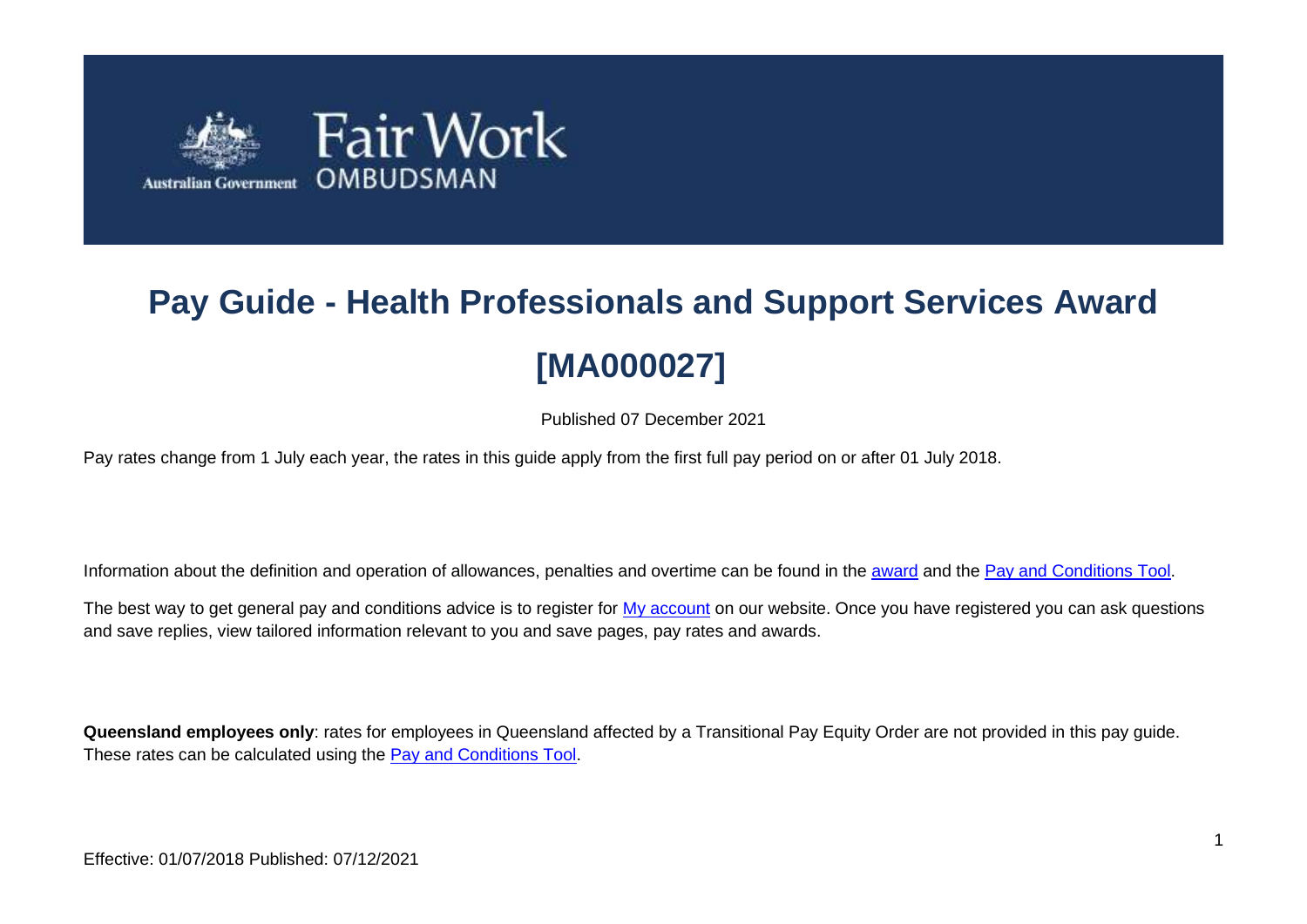# **Rates of pay**

### **Adult**

# **Full-time & part-time**

| <b>Classification</b>                                                           | Weekly pay<br>rate | Hourly pay<br>rate | Saturday -<br>not 7 day<br>private<br>medical<br>imaging<br>practice | <b>Public</b><br>holiday | Saturday - 7<br>day private<br>medical<br>imaging<br>practice -<br>7am to 9pm | Sunday - 7<br>day private<br>medical<br>imaging<br>practice -<br>7am to 9pm |
|---------------------------------------------------------------------------------|--------------------|--------------------|----------------------------------------------------------------------|--------------------------|-------------------------------------------------------------------------------|-----------------------------------------------------------------------------|
| Support services employee level 1                                               | \$764.70           | \$20.12            | \$30.18                                                              | \$50.30                  | \$25.15                                                                       | \$30.18                                                                     |
| Support services employee level 2                                               | \$796.30           | \$20.96            | \$31.44                                                              | \$52.40                  | \$26.20                                                                       | \$31.44                                                                     |
| Support services employee level 3                                               | \$827.60           | \$21.78            | \$32.67                                                              | \$54.45                  | \$27.23                                                                       | \$32.67                                                                     |
| Support services employee level 4                                               | \$837.40           | \$22.04            | \$33.06                                                              | \$55.10                  | \$27.55                                                                       | \$33.06                                                                     |
| Support services employee level 5                                               | \$865.70           | \$22.78            | \$34.17                                                              | \$56.95                  | \$28.48                                                                       | \$34.17                                                                     |
| Support services employee level 6                                               | \$912.40           | \$24.01            | \$36.02                                                              | \$60.03                  | \$30.01                                                                       | \$36.02                                                                     |
| Support services employee level 7                                               | \$928.80           | \$24.44            | \$36.66                                                              | \$61.10                  | \$30.55                                                                       | \$36.66                                                                     |
| Support services employee level 8 - pay point 1                                 | \$960.30           | \$25.27            | \$37.91                                                              | \$63.18                  | \$31.59                                                                       | \$37.91                                                                     |
| Support services employee level 8 - pay point 2                                 | \$985.50           | \$25.93            | \$38.90                                                              | \$64.83                  | \$32.41                                                                       | \$38.90                                                                     |
| Support services employee level 8 - pay point 3                                 | \$1,054.90         | \$27.76            | \$41.64                                                              | \$69.40                  | \$34.70                                                                       | \$41.64                                                                     |
| Support services employee level 9 - pay point 1                                 | \$1,073.60         | \$28.25            | \$42.38                                                              | \$70.63                  | \$35.31                                                                       | \$42.38                                                                     |
| Support services employee level 9 - pay point 2                                 | \$1,111.80         | \$29.26            | \$43.89                                                              | \$73.15                  | \$36.58                                                                       | \$43.89                                                                     |
| Support services employee level 9 - pay point 3                                 | \$1,120.60         | \$29.49            | \$44.24                                                              | \$73.73                  | \$36.86                                                                       | \$44.24                                                                     |
| Health professional employee level 1 - pay point 1<br>(UG 2 qualification)      | \$878.40           | \$23.12            | \$34.68                                                              | \$57.80                  | \$28.90                                                                       | \$34.68                                                                     |
| Health professional employee level 1 - pay point 2<br>(three year degree entry) | \$912.40           | \$24.01            | \$36.02                                                              | \$60.03                  | \$30.01                                                                       | \$36.02                                                                     |
| Health professional employee level 1 - pay point 3<br>(four year degree entry)  | \$952.60           | \$25.07            | \$37.61                                                              | \$62.68                  | \$31.34                                                                       | \$37.61                                                                     |
| Health professional employee level 1 - pay point 4<br>(Masters degree entry)    | \$985.50           | \$25.93            | \$38.90                                                              | \$64.83                  | \$32.41                                                                       | \$38.90                                                                     |
| Health professional employee level 1 - pay point 5<br>(PhD qualification)       | \$1,073.60         | \$28.25            | \$42.38                                                              | \$70.63                  | \$35.31                                                                       | \$42.38                                                                     |
| Health professional employee level 1 - pay point 6                              | \$1,111.80         | \$29.26            | \$43.89                                                              | \$73.15                  | \$36.58                                                                       | \$43.89                                                                     |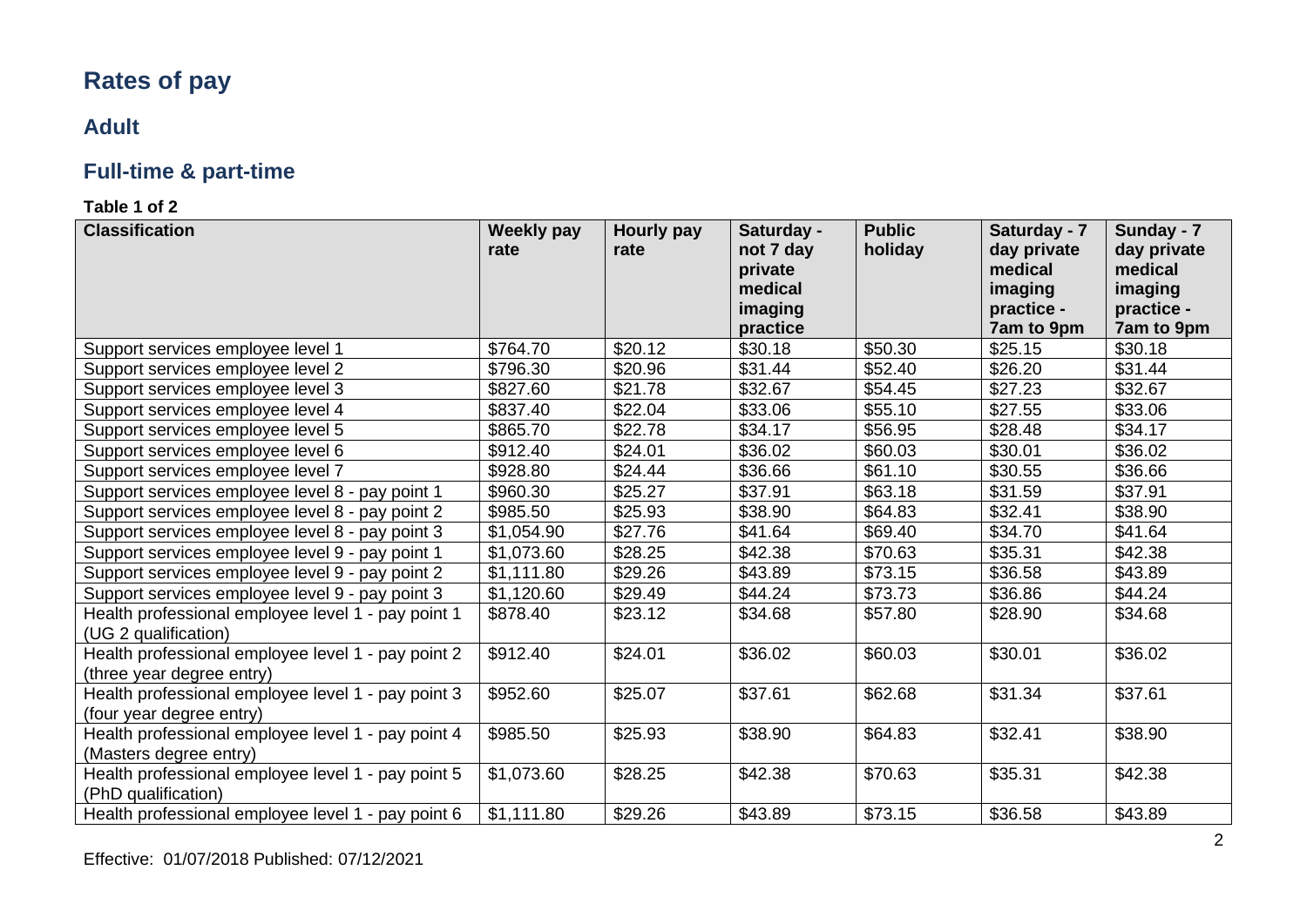| <b>Classification</b>                              | <b>Weekly pay</b><br>rate | Hourly pay<br>rate | Saturday -<br>not 7 day<br>private<br>medical<br>imaging<br>practice | <b>Public</b><br>holiday | Saturday - 7<br>day private<br>medical<br>imaging<br>practice -<br>7am to 9pm | Sunday - 7<br>day private<br>medical<br>imaging<br>practice -<br>7am to 9pm |
|----------------------------------------------------|---------------------------|--------------------|----------------------------------------------------------------------|--------------------------|-------------------------------------------------------------------------------|-----------------------------------------------------------------------------|
| Health professional employee level 2 - pay point 1 | \$1,117.90                | \$29.42            | \$44.13                                                              | \$73.55                  | \$36.78                                                                       | \$44.13                                                                     |
| Health professional employee level 2 - pay point 2 | \$1,158.40                | \$30.48            | \$45.72                                                              | \$76.20                  | \$38.10                                                                       | \$45.72                                                                     |
| Health professional employee level 2 - pay point 3 | \$1,202.60                | \$31.65            | \$47.48                                                              | \$79.13                  | \$39.56                                                                       | \$47.48                                                                     |
| Health professional employee level 2 - pay point 4 | \$1,250.50                | \$32.91            | \$49.37                                                              | \$82.28                  | \$41.14                                                                       | \$49.37                                                                     |
| Health professional employee level 3 - pay point 1 | \$1,304.80                | \$34.34            | \$51.51                                                              | \$85.85                  | \$42.93                                                                       | \$51.51                                                                     |
| Health professional employee level 3 - pay point 2 | \$1,341.30                | \$35.30            | \$52.95                                                              | \$88.25                  | \$44.13                                                                       | \$52.95                                                                     |
| Health professional employee level 3 - pay point 3 | \$1,370.20                | \$36.06            | \$54.09                                                              | \$90.15                  | \$45.08                                                                       | \$54.09                                                                     |
| Health professional employee level 3 - pay point 4 | \$1,431.00                | \$37.66            | \$56.49                                                              | \$94.15                  | \$47.08                                                                       | \$56.49                                                                     |
| Health professional employee level 3 - pay point 5 | \$1,483.90                | \$39.05            | \$58.58                                                              | \$97.63                  | \$48.81                                                                       | \$58.58                                                                     |
| Health professional employee level 4 - pay point 1 | \$1,579.70                | \$41.57            | \$62.36                                                              | \$103.93                 | \$51.96                                                                       | \$62.36                                                                     |
| Health professional employee level 4 - pay point 2 | \$1,685.90                | \$44.37            | \$66.56                                                              | \$110.93                 | \$55.46                                                                       | \$66.56                                                                     |
| Health professional employee level 4 - pay point 3 | \$1,833.40                | \$48.25            | \$72.38                                                              | \$120.63                 | \$60.31                                                                       | \$72.38                                                                     |
| Health professional employee level 4 - pay point 4 | \$2,023.90                | \$53.26            | \$79.89                                                              | \$133.15                 | \$66.58                                                                       | \$79.89                                                                     |

| <b>Classification</b>                           | <b>Shiftwork -</b>                | <b>Shiftwork -</b>                   | Overtime -                     | <b>Overtime -</b>              | <b>Overtime -</b> | Less than 10        |
|-------------------------------------------------|-----------------------------------|--------------------------------------|--------------------------------|--------------------------------|-------------------|---------------------|
|                                                 | <b>Monday to</b><br><b>Friday</b> | <b>Saturday and</b><br><b>Sunday</b> | <b>Monday to</b><br>Saturday - | <b>Monday to</b><br>Saturday - | Sunday            | hour break<br>after |
|                                                 |                                   |                                      | first 2 hours                  | after 2 hours                  |                   | overtime            |
| Support services employee level 1               | \$23.14                           | \$23.14                              | \$30.18                        | \$40.24                        | \$40.24           | \$40.24             |
| Support services employee level 2               | \$24.10                           | \$24.10                              | \$31.44                        | \$41.92                        | \$41.92           | \$41.92             |
| Support services employee level 3               | \$25.05                           | \$25.05                              | \$32.67                        | \$43.56                        | \$43.56           | \$43.56             |
| Support services employee level 4               | \$25.35                           | \$25.35                              | \$33.06                        | \$44.08                        | \$44.08           | \$44.08             |
| Support services employee level 5               | \$26.20                           | \$26.20                              | \$34.17                        | \$45.56                        | \$45.56           | \$45.56             |
| Support services employee level 6               | \$27.61                           | \$27.61                              | \$36.02                        | \$48.02                        | \$48.02           | \$48.02             |
| Support services employee level 7               | \$28.11                           | \$28.11                              | \$36.66                        | \$48.88                        | \$48.88           | \$48.88             |
| Support services employee level 8 - pay point 1 | \$29.06                           | \$29.06                              | \$37.91                        | \$50.54                        | \$50.54           | \$50.54             |
| Support services employee level 8 - pay point 2 | \$29.82                           | \$29.82                              | \$38.90                        | \$51.86                        | \$51.86           | \$51.86             |
| Support services employee level 8 - pay point 3 | \$31.92                           | \$31.92                              | \$41.64                        | \$55.52                        | \$55.52           | \$55.52             |
| Support services employee level 9 - pay point 1 | \$32.49                           | \$32.49                              | \$42.38                        | \$56.50                        | \$56.50           | \$56.50             |
| Support services employee level 9 - pay point 2 | \$33.65                           | \$33.65                              | \$43.89                        | \$58.52                        | \$58.52           | \$58.52             |
| Support services employee level 9 - pay point 3 | \$33.91                           | \$33.91                              | \$44.24                        | \$58.98                        | \$58.98           | \$58.98             |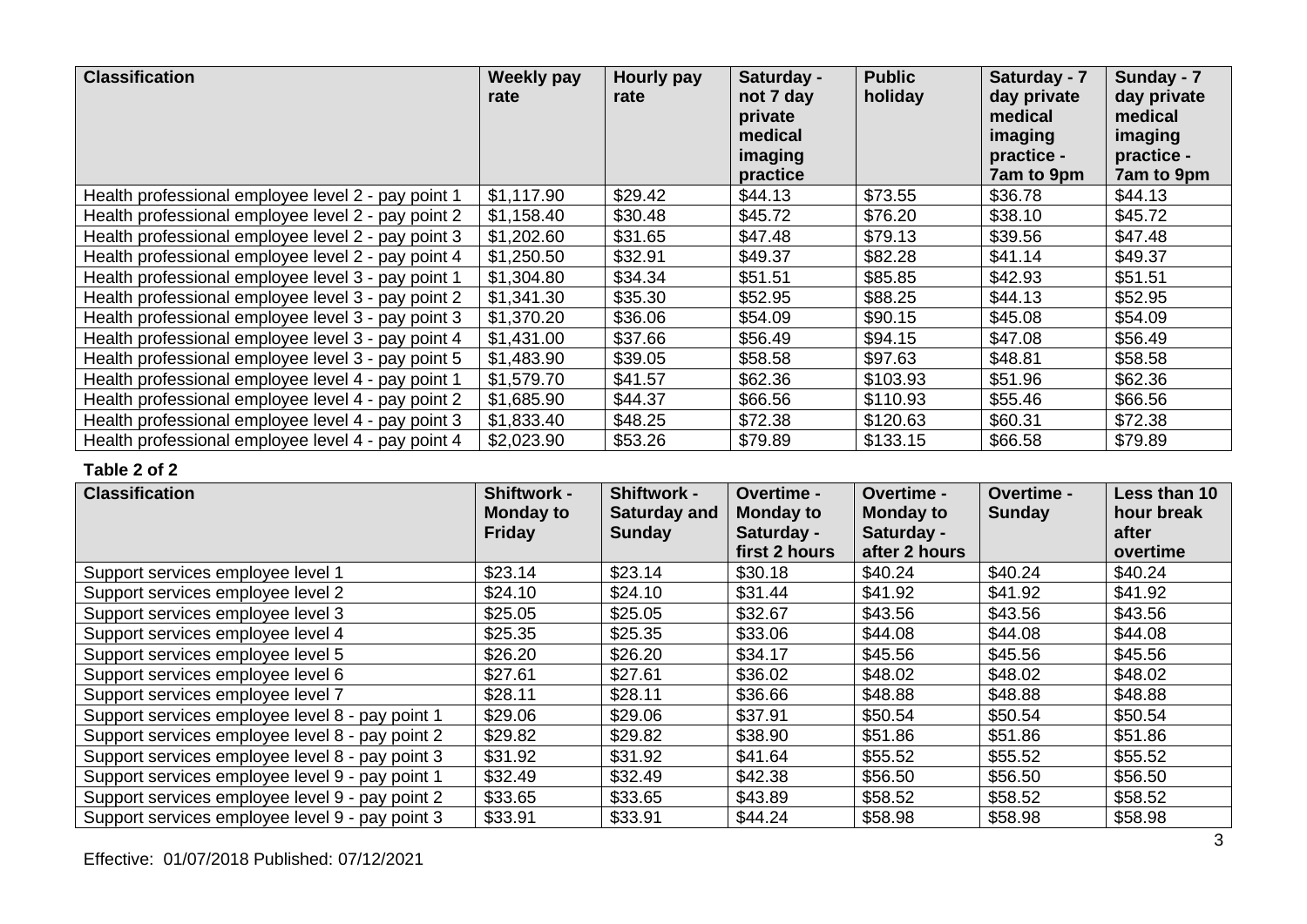| <b>Classification</b>                                                           | <b>Shiftwork -</b><br><b>Monday to</b> | <b>Shiftwork -</b><br><b>Saturday and</b> | Overtime -<br><b>Monday to</b> | Overtime -<br><b>Monday to</b> | Overtime -<br><b>Sunday</b> | <b>Less than 10</b><br>hour break |
|---------------------------------------------------------------------------------|----------------------------------------|-------------------------------------------|--------------------------------|--------------------------------|-----------------------------|-----------------------------------|
|                                                                                 | <b>Friday</b>                          | <b>Sunday</b>                             | Saturday -<br>first 2 hours    | Saturday -<br>after 2 hours    |                             | after<br>overtime                 |
| Health professional employee level 1 - pay point 1<br>(UG 2 qualification)      | \$26.59                                | \$26.59                                   | \$34.68                        | \$46.24                        | \$46.24                     | \$46.24                           |
| Health professional employee level 1 - pay point 2<br>(three year degree entry) | \$27.61                                | \$27.61                                   | \$36.02                        | \$48.02                        | \$48.02                     | \$48.02                           |
| Health professional employee level 1 - pay point 3<br>(four year degree entry)  | \$28.83                                | \$28.83                                   | \$37.61                        | \$50.14                        | \$50.14                     | \$50.14                           |
| Health professional employee level 1 - pay point 4<br>(Masters degree entry)    | \$29.82                                | \$29.82                                   | \$38.90                        | \$51.86                        | \$51.86                     | \$51.86                           |
| Health professional employee level 1 - pay point 5<br>(PhD qualification)       | \$32.49                                | \$32.49                                   | \$42.38                        | \$56.50                        | \$56.50                     | \$56.50                           |
| Health professional employee level 1 - pay point 6                              | \$33.65                                | \$33.65                                   | \$43.89                        | \$58.52                        | \$58.52                     | \$58.52                           |
| Health professional employee level 2 - pay point 1                              | \$33.83                                | \$33.83                                   | \$44.13                        | \$58.84                        | \$58.84                     | \$58.84                           |
| Health professional employee level 2 - pay point 2                              | \$35.05                                | \$35.05                                   | \$45.72                        | \$60.96                        | \$60.96                     | \$60.96                           |
| Health professional employee level 2 - pay point 3                              | \$36.40                                | \$36.40                                   | \$47.48                        | \$63.30                        | \$63.30                     | \$63.30                           |
| Health professional employee level 2 - pay point 4                              | \$37.85                                | \$37.85                                   | \$49.37                        | \$65.82                        | \$65.82                     | \$65.82                           |
| Health professional employee level 3 - pay point 1                              | \$39.49                                | \$39.49                                   | \$51.51                        | \$68.68                        | \$68.68                     | \$68.68                           |
| Health professional employee level 3 - pay point 2                              | \$40.60                                | \$40.60                                   | \$52.95                        | \$70.60                        | \$70.60                     | \$70.60                           |
| Health professional employee level 3 - pay point 3                              | \$41.47                                | \$41.47                                   | \$54.09                        | \$72.12                        | \$72.12                     | \$72.12                           |
| Health professional employee level 3 - pay point 4                              | \$43.31                                | \$43.31                                   | \$56.49                        | \$75.32                        | \$75.32                     | \$75.32                           |
| Health professional employee level 3 - pay point 5                              | \$44.91                                | \$44.91                                   | \$58.58                        | \$78.10                        | \$78.10                     | \$78.10                           |
| Health professional employee level 4 - pay point 1                              | \$47.81                                | \$47.81                                   | \$62.36                        | \$83.14                        | \$83.14                     | \$83.14                           |
| Health professional employee level 4 - pay point 2                              | \$51.03                                | \$51.03                                   | \$66.56                        | \$88.74                        | \$88.74                     | \$88.74                           |
| Health professional employee level 4 - pay point 3                              | \$55.49                                | \$55.49                                   | \$72.38                        | \$96.50                        | \$96.50                     | \$96.50                           |
| Health professional employee level 4 - pay point 4                              | \$61.25                                | \$61.25                                   | \$79.89                        | \$106.52                       | \$106.52                    | \$106.52                          |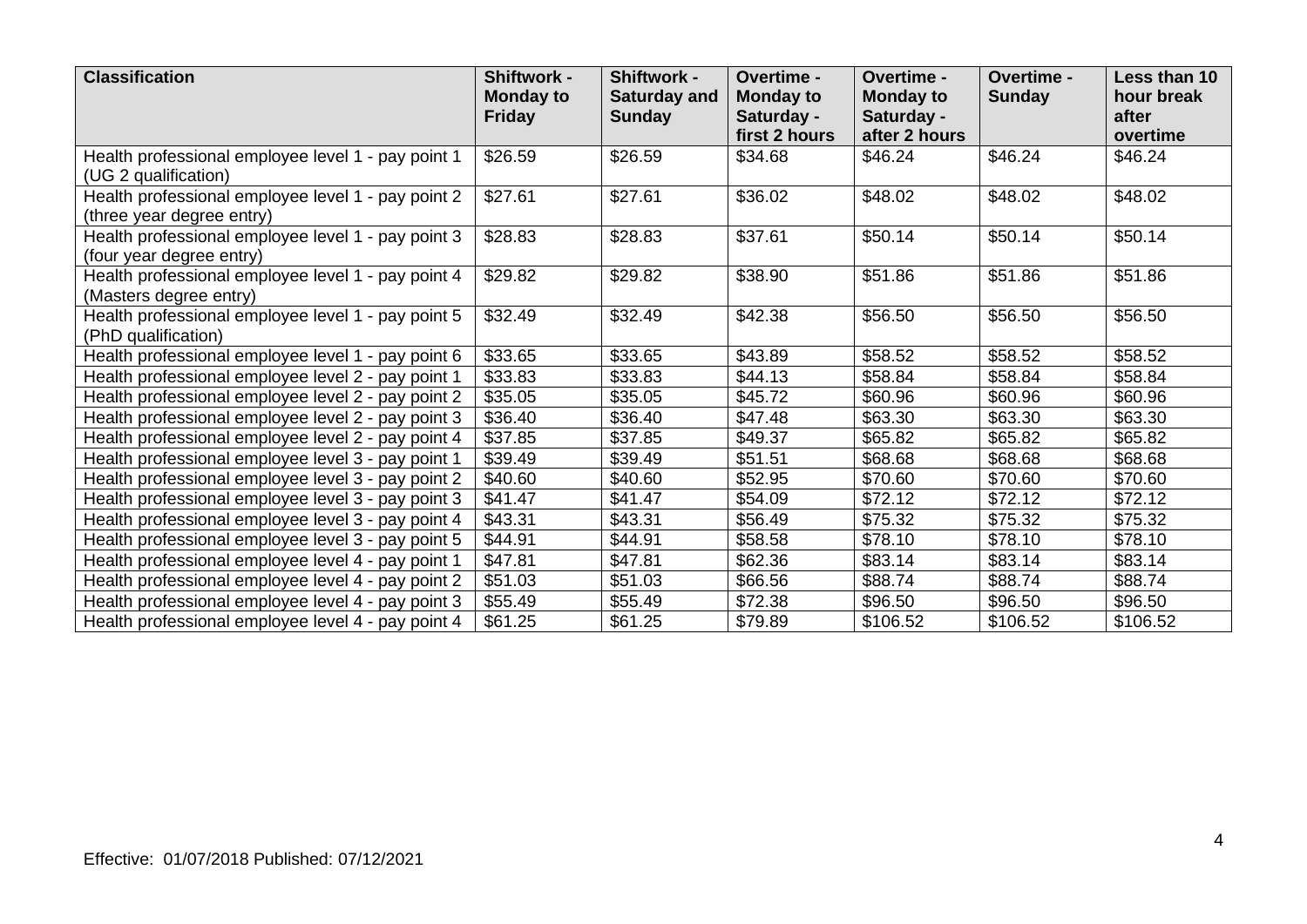### **Casual**

| <b>Classification</b>                              | Hourly pay | Saturday - | Sunday - not  | <b>Public</b> | Saturday - 7 | Sunday - 7  |
|----------------------------------------------------|------------|------------|---------------|---------------|--------------|-------------|
|                                                    | rate       | not 7 day  | 7 day private | holiday       | day private  | day private |
|                                                    |            | private    | medical       |               | medical      | medical     |
|                                                    |            | medical    | imaging       |               | imaging      | imaging     |
|                                                    |            | imaging    | practice      |               | practice -   | practice -  |
|                                                    |            | practice   |               |               | 7am to 9pm   | 7am to 9pm  |
| Support services employee level 1                  | \$25.15    | \$35.21    | \$35.21       | \$55.33       | \$30.18      | \$35.21     |
| Support services employee level 2                  | \$26.20    | \$36.68    | \$36.68       | \$57.64       | \$31.44      | \$36.68     |
| Support services employee level 3                  | \$27.23    | \$38.12    | \$38.12       | \$59.90       | \$32.67      | \$38.12     |
| Support services employee level 4                  | \$27.55    | \$38.57    | \$38.57       | \$60.61       | \$33.06      | \$38.57     |
| Support services employee level 5                  | \$28.48    | \$39.87    | \$39.87       | \$62.65       | \$34.17      | \$39.87     |
| Support services employee level 6                  | \$30.01    | \$42.02    | \$42.02       | \$66.03       | \$36.02      | \$42.02     |
| Support services employee level 7                  | \$30.55    | \$42.77    | \$42.77       | \$67.21       | \$36.66      | \$42.77     |
| Support services employee level 8 - pay point 1    | \$31.59    | \$44.22    | \$44.22       | \$69.49       | \$37.91      | \$44.22     |
| Support services employee level 8 - pay point 2    | \$32.41    | \$45.38    | \$45.38       | \$71.31       | \$38.90      | \$45.38     |
| Support services employee level 8 - pay point 3    | \$34.70    | \$48.58    | \$48.58       | \$76.34       | \$41.64      | \$48.58     |
| Support services employee level 9 - pay point 1    | \$35.31    | \$49.44    | \$49.44       | \$77.69       | \$42.38      | \$49.44     |
| Support services employee level 9 - pay point 2    | \$36.58    | \$51.21    | \$51.21       | \$80.47       | \$43.89      | \$51.21     |
| Support services employee level 9 - pay point 3    | \$36.86    | \$51.61    | \$51.61       | \$81.10       | \$44.24      | \$51.61     |
| Health professional employee level 1 - pay point 1 | \$28.90    | \$40.46    | \$40.46       | \$63.58       | \$34.68      | \$40.46     |
| (UG 2 qualification)                               |            |            |               |               |              |             |
| Health professional employee level 1 - pay point 2 | \$30.01    | \$42.02    | \$42.02       | \$66.03       | \$36.02      | \$42.02     |
| (three year degree entry)                          |            |            |               |               |              |             |
| Health professional employee level 1 - pay point 3 | \$31.34    | \$43.87    | \$43.87       | \$68.94       | \$37.61      | \$43.87     |
| (four year degree entry)                           |            |            |               |               |              |             |
| Health professional employee level 1 - pay point 4 | \$32.41    | \$45.38    | \$45.38       | \$71.31       | \$38.90      | \$45.38     |
| (Masters degree entry)                             |            |            |               |               |              |             |
| Health professional employee level 1 - pay point 5 | \$35.31    | \$49.44    | \$49.44       | \$77.69       | \$42.38      | \$49.44     |
| (PhD qualification)                                |            |            |               |               |              |             |
| Health professional employee level 1 - pay point 6 | \$36.58    | \$51.21    | \$51.21       | \$80.47       | \$43.89      | \$51.21     |
| Health professional employee level 2 - pay point 1 | \$36.78    | \$51.49    | \$51.49       | \$80.91       | \$44.13      | \$51.49     |
| Health professional employee level 2 - pay point 2 | \$38.10    | \$53.34    | \$53.34       | \$83.82       | \$45.72      | \$53.34     |
| Health professional employee level 2 - pay point 3 | \$39.56    | \$55.39    | \$55.39       | \$87.04       | \$47.48      | \$55.39     |
| Health professional employee level 2 - pay point 4 | \$41.14    | \$57.59    | \$57.59       | \$90.50       | \$49.37      | \$57.59     |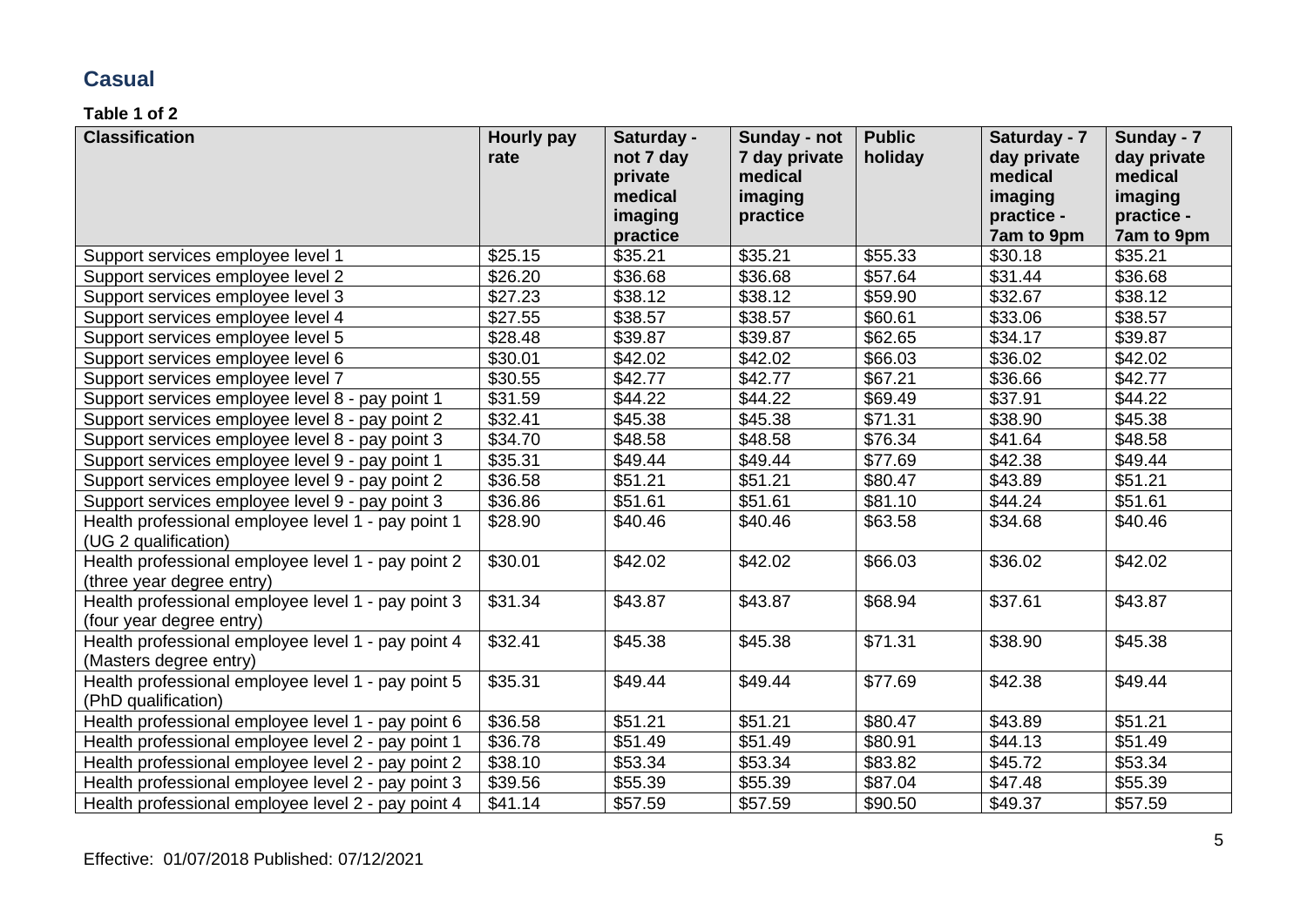| <b>Classification</b>                              | Hourly pay<br>rate | Saturday -<br>not 7 day<br>private<br>medical<br>imaging<br>practice | Sunday - not<br>7 day private<br>medical<br>imaging<br>practice | <b>Public</b><br>holiday | Saturday - 7<br>day private<br>medical<br>imaging<br>practice -<br>7am to 9pm | Sunday - 7<br>day private<br>medical<br>imaging<br>practice -<br>7am to 9pm |
|----------------------------------------------------|--------------------|----------------------------------------------------------------------|-----------------------------------------------------------------|--------------------------|-------------------------------------------------------------------------------|-----------------------------------------------------------------------------|
| Health professional employee level 3 - pay point 1 | \$42.93            | \$60.10                                                              | \$60.10                                                         | \$94.44                  | \$51.51                                                                       | \$60.10                                                                     |
| Health professional employee level 3 - pay point 2 | \$44.13            | \$61.78                                                              | \$61.78                                                         | \$97.08                  | \$52.95                                                                       | \$61.78                                                                     |
| Health professional employee level 3 - pay point 3 | \$45.08            | \$63.11                                                              | \$63.11                                                         | \$99.17                  | \$54.09                                                                       | \$63.11                                                                     |
| Health professional employee level 3 - pay point 4 | \$47.08            | \$65.91                                                              | \$65.91                                                         | \$103.57                 | \$56.49                                                                       | \$65.91                                                                     |
| Health professional employee level 3 - pay point 5 | \$48.81            | \$68.34                                                              | \$68.34                                                         | \$107.39                 | \$58.58                                                                       | \$68.34                                                                     |
| Health professional employee level 4 - pay point 1 | \$51.96            | \$72.75                                                              | \$72.75                                                         | \$114.32                 | \$62.36                                                                       | \$72.75                                                                     |
| Health professional employee level 4 - pay point 2 | \$55.46            | \$77.65                                                              | \$77.65                                                         | \$122.02                 | \$66.56                                                                       | \$77.65                                                                     |
| Health professional employee level 4 - pay point 3 | \$60.31            | \$84.44                                                              | \$84.44                                                         | \$132.69                 | \$72.38                                                                       | \$84.44                                                                     |
| Health professional employee level 4 - pay point 4 | \$66.58            | \$93.21                                                              | \$93.21                                                         | \$146.47                 | \$79.89                                                                       | \$93.21                                                                     |

| <b>Classification</b>                              | <b>Shiftwork -</b><br><b>Monday to</b> | <b>Shiftwork -</b><br>Saturday and | <b>Overtime -</b><br><b>Monday to</b> | <b>Overtime -</b><br><b>Monday to</b> | Less than 10<br>hour break after |
|----------------------------------------------------|----------------------------------------|------------------------------------|---------------------------------------|---------------------------------------|----------------------------------|
|                                                    | <b>Friday</b>                          | <b>Sunday</b>                      | Friday - first 2                      | Friday - after 2                      | overtime                         |
|                                                    |                                        |                                    | hours                                 | hours                                 |                                  |
| Support services employee level 1                  | \$28.17                                | \$38.23                            | \$35.21                               | \$45.27                               | \$45.27                          |
| Support services employee level 2                  | \$29.34                                | \$39.82                            | \$36.68                               | \$47.16                               | \$47.16                          |
| Support services employee level 3                  | \$30.49                                | \$41.38                            | \$38.12                               | \$49.01                               | \$49.01                          |
| Support services employee level 4                  | \$30.86                                | \$41.88                            | \$38.57                               | \$49.59                               | \$49.59                          |
| Support services employee level 5                  | \$31.89                                | \$43.28                            | \$39.87                               | \$51.26                               | \$51.26                          |
| Support services employee level 6                  | \$33.61                                | \$45.62                            | \$42.02                               | \$54.02                               | \$54.02                          |
| Support services employee level 7                  | \$34.22                                | \$46.44                            | \$42.77                               | \$54.99                               | \$54.99                          |
| Support services employee level 8 - pay point 1    | \$35.38                                | \$48.01                            | \$44.22                               | \$56.86                               | \$56.86                          |
| Support services employee level 8 - pay point 2    | \$36.30                                | \$49.27                            | \$45.38                               | \$58.34                               | \$58.34                          |
| Support services employee level 8 - pay point 3    | \$38.86                                | \$52.74                            | \$48.58                               | \$62.46                               | \$62.46                          |
| Support services employee level 9 - pay point 1    | \$39.55                                | \$53.68                            | \$49.44                               | \$63.56                               | \$63.56                          |
| Support services employee level 9 - pay point 2    | \$40.96                                | \$55.59                            | \$51.21                               | \$65.84                               | \$65.84                          |
| Support services employee level 9 - pay point 3    | \$41.29                                | \$56.03                            | \$51.61                               | \$66.35                               | \$66.35                          |
| Health professional employee level 1 - pay point 1 | \$32.37                                | \$43.93                            | \$40.46                               | \$52.02                               | \$52.02                          |
| (UG 2 qualification)                               |                                        |                                    |                                       |                                       |                                  |
| Health professional employee level 1 - pay point 2 | \$33.61                                | \$45.62                            | \$42.02                               | \$54.02                               | \$54.02                          |
| (three year degree entry)                          |                                        |                                    |                                       |                                       |                                  |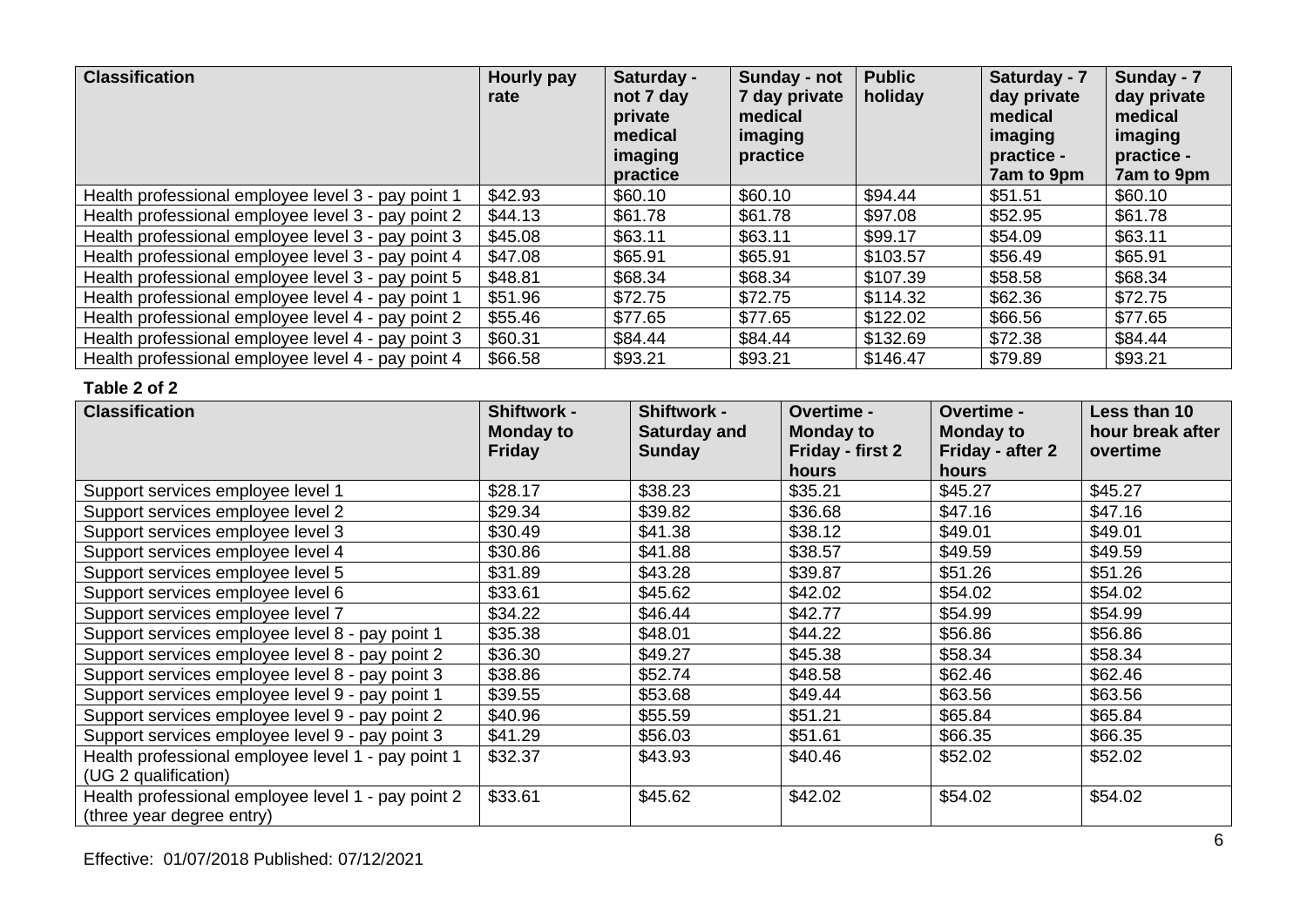| <b>Classification</b>                                                          | <b>Shiftwork -</b><br><b>Monday to</b><br><b>Friday</b> | <b>Shiftwork -</b><br>Saturday and<br><b>Sunday</b> | Overtime -<br><b>Monday to</b><br>Friday - first 2<br><b>hours</b> | <b>Overtime -</b><br><b>Monday to</b><br>Friday - after 2<br>hours | Less than 10<br>hour break after<br>overtime |
|--------------------------------------------------------------------------------|---------------------------------------------------------|-----------------------------------------------------|--------------------------------------------------------------------|--------------------------------------------------------------------|----------------------------------------------|
| Health professional employee level 1 - pay point 3<br>(four year degree entry) | \$35.10                                                 | \$47.63                                             | \$43.87                                                            | \$56.41                                                            | \$56.41                                      |
| Health professional employee level 1 - pay point 4<br>(Masters degree entry)   | \$36.30                                                 | \$49.27                                             | \$45.38                                                            | \$58.34                                                            | \$58.34                                      |
| Health professional employee level 1 - pay point 5<br>(PhD qualification)      | \$39.55                                                 | \$53.68                                             | \$49.44                                                            | \$63.56                                                            | \$63.56                                      |
| Health professional employee level 1 - pay point 6                             | \$40.96                                                 | \$55.59                                             | \$51.21                                                            | \$65.84                                                            | \$65.84                                      |
| Health professional employee level 2 - pay point 1                             | \$41.19                                                 | \$55.90                                             | \$51.49                                                            | \$66.20                                                            | \$66.20                                      |
| Health professional employee level 2 - pay point 2                             | \$42.67                                                 | \$57.91                                             | \$53.34                                                            | \$68.58                                                            | \$68.58                                      |
| Health professional employee level 2 - pay point 3                             | \$44.31                                                 | \$60.14                                             | \$55.39                                                            | \$71.21                                                            | \$71.21                                      |
| Health professional employee level 2 - pay point 4                             | \$46.07                                                 | \$62.53                                             | \$57.59                                                            | \$74.05                                                            | \$74.05                                      |
| Health professional employee level 3 - pay point 1                             | \$48.08                                                 | \$65.25                                             | \$60.10                                                            | \$77.27                                                            | \$77.27                                      |
| Health professional employee level 3 - pay point 2                             | \$49.42                                                 | \$67.07                                             | \$61.78                                                            | \$79.43                                                            | \$79.43                                      |
| Health professional employee level 3 - pay point 3                             | \$50.48                                                 | \$68.51                                             | \$63.11                                                            | \$81.14                                                            | \$81.14                                      |
| Health professional employee level 3 - pay point 4                             | \$52.72                                                 | \$71.55                                             | \$65.91                                                            | \$84.74                                                            | \$84.74                                      |
| Health professional employee level 3 - pay point 5                             | \$54.67                                                 | \$74.20                                             | \$68.34                                                            | \$87.86                                                            | \$87.86                                      |
| Health professional employee level 4 - pay point 1                             | \$58.20                                                 | \$78.98                                             | \$72.75                                                            | \$93.53                                                            | \$93.53                                      |
| Health professional employee level 4 - pay point 2                             | \$62.12                                                 | \$84.30                                             | \$77.65                                                            | \$99.83                                                            | \$99.83                                      |
| Health professional employee level 4 - pay point 3                             | \$67.55                                                 | \$91.68                                             | \$84.44                                                            | \$108.56                                                           | \$108.56                                     |
| Health professional employee level 4 - pay point 4                             | \$74.56                                                 | \$101.19                                            | \$93.21                                                            | \$119.84                                                           | \$119.84                                     |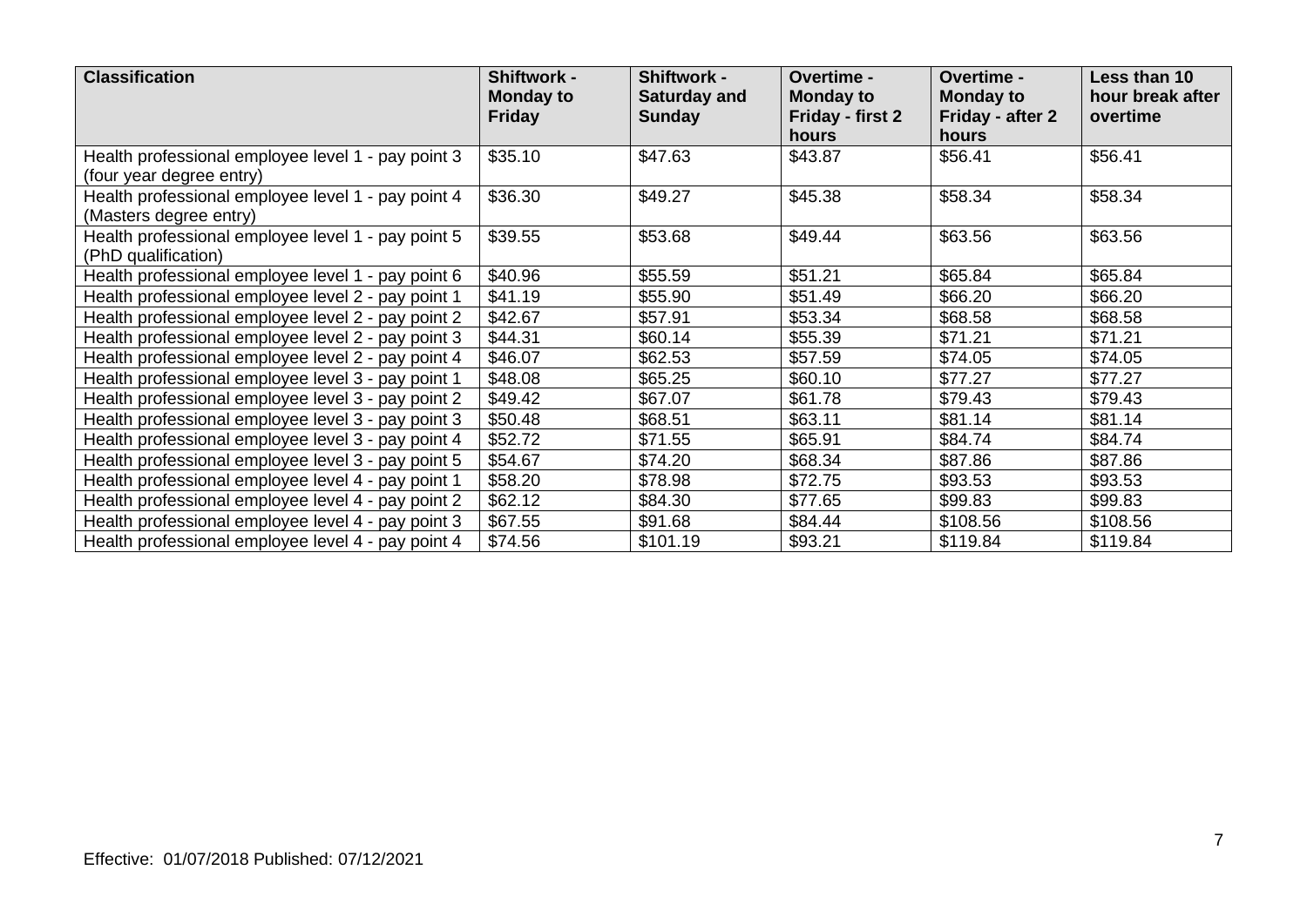# **Junior - Full-time & part-time - Under 17 years**

| <b>Classification</b>                           | Hourly pay<br>rate | Saturday -<br>not 7 day<br>private<br>medical<br>imaging<br>practice | <b>Public</b><br>holiday | Saturday - 7<br>day private<br>medical<br>imaging<br>practice -<br>7am to 9pm | Sunday - 7<br>day private<br>medical<br>imaging<br>practice -<br>7am to 9pm | <b>Shiftwork -</b><br><b>Monday to</b><br><b>Friday</b> |
|-------------------------------------------------|--------------------|----------------------------------------------------------------------|--------------------------|-------------------------------------------------------------------------------|-----------------------------------------------------------------------------|---------------------------------------------------------|
| Support services employee level 1               | \$10.06            | \$15.09                                                              | \$25.15                  | \$12.58                                                                       | \$15.09                                                                     | \$11.57                                                 |
| Support services employee level 2               | \$10.48            | \$15.72                                                              | \$26.20                  | \$13.10                                                                       | \$15.72                                                                     | \$12.05                                                 |
| Support services employee level 3               | \$10.89            | \$16.34                                                              | \$27.23                  | \$13.61                                                                       | \$16.34                                                                     | \$12.52                                                 |
| Support services employee level 4               | \$11.02            | \$16.53                                                              | \$27.55                  | \$13.78                                                                       | \$16.53                                                                     | \$12.67                                                 |
| Support services employee level 5               | \$11.39            | \$17.09                                                              | \$28.48                  | \$14.24                                                                       | \$17.09                                                                     | \$13.10                                                 |
| Support services employee level 6               | \$12.01            | \$18.02                                                              | \$30.03                  | \$15.01                                                                       | \$18.02                                                                     | \$13.81                                                 |
| Support services employee level 7               | \$12.22            | \$18.33                                                              | \$30.55                  | \$15.28                                                                       | \$18.33                                                                     | \$14.05                                                 |
| Support services employee level 8 - pay point 1 | \$12.64            | \$18.96                                                              | \$31.60                  | \$15.80                                                                       | \$18.96                                                                     | \$14.54                                                 |
| Support services employee level 8 - pay point 2 | \$12.97            | \$19.46                                                              | \$32.43                  | \$16.21                                                                       | \$19.46                                                                     | \$14.92                                                 |
| Support services employee level 8 - pay point 3 | \$13.88            | \$20.82                                                              | \$34.70                  | \$17.35                                                                       | \$20.82                                                                     | \$15.96                                                 |
| Support services employee level 9 - pay point 1 | \$14.13            | \$21.20                                                              | \$35.33                  | \$17.66                                                                       | \$21.20                                                                     | \$16.25                                                 |
| Support services employee level 9 - pay point 2 | \$14.63            | \$21.95                                                              | \$36.58                  | \$18.29                                                                       | \$21.95                                                                     | \$16.82                                                 |
| Support services employee level 9 - pay point 3 | \$14.75            | \$22.13                                                              | \$36.88                  | \$18.44                                                                       | \$22.13                                                                     | \$16.96                                                 |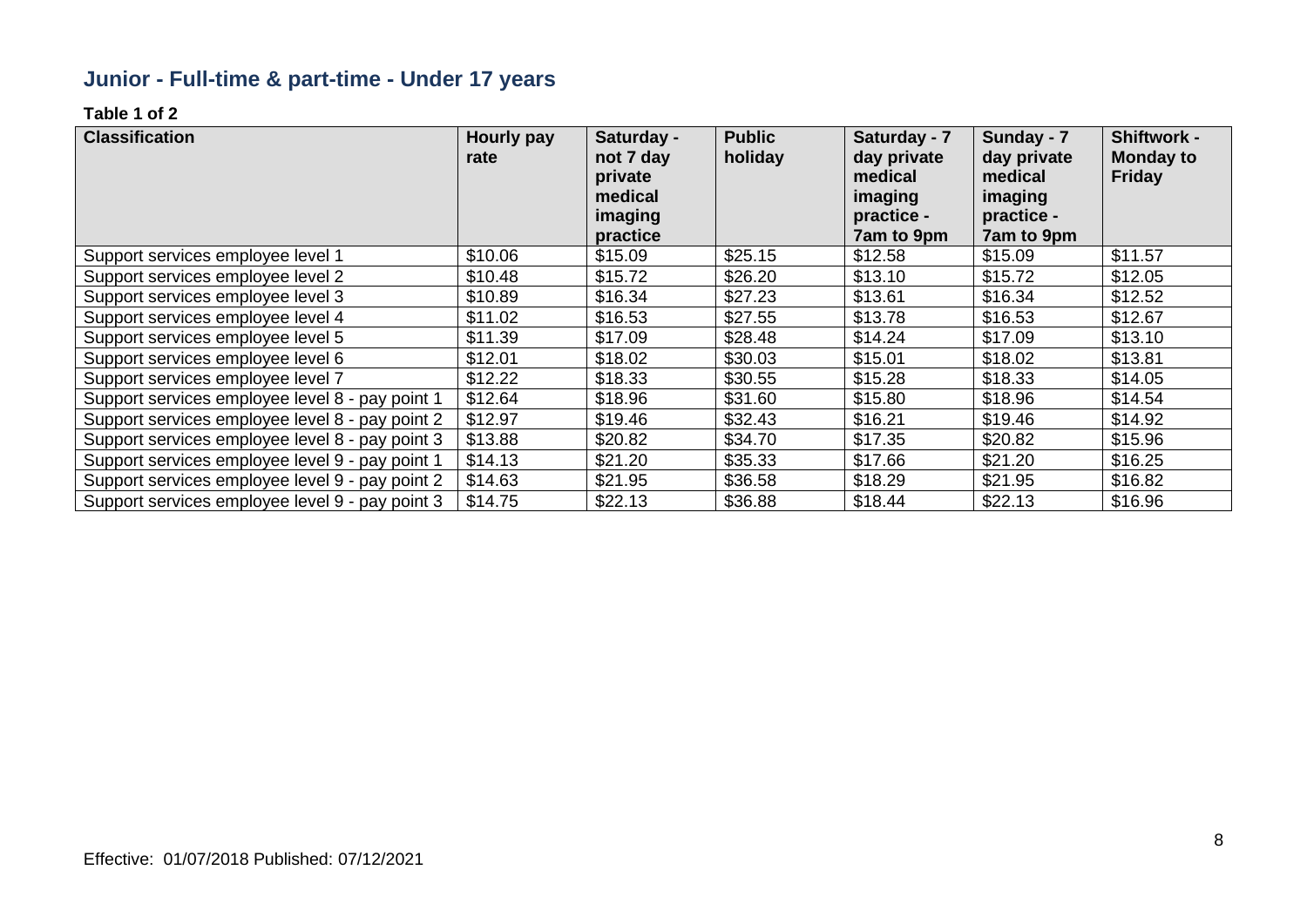| <b>Classification</b>                           | <b>Shiftwork -</b><br><b>Saturday and</b> | Overtime -<br><b>Monday to</b> | Overtime -<br><b>Monday to</b> | <b>Overtime -</b><br><b>Sunday</b> | Less than 10<br>hour break after |
|-------------------------------------------------|-------------------------------------------|--------------------------------|--------------------------------|------------------------------------|----------------------------------|
|                                                 | <b>Sunday</b>                             | Saturday - first 2             | Saturday - after               |                                    | overtime                         |
|                                                 |                                           | hours                          | 2 hours                        |                                    |                                  |
| Support services employee level 1               | \$11.57                                   | \$15.09                        | \$20.12                        | \$20.12                            | \$20.12                          |
| Support services employee level 2               | \$12.05                                   | \$15.72                        | \$20.96                        | \$20.96                            | \$20.96                          |
| Support services employee level 3               | \$12.52                                   | \$16.34                        | \$21.78                        | \$21.78                            | \$21.78                          |
| Support services employee level 4               | \$12.67                                   | \$16.53                        | \$22.04                        | \$22.04                            | \$22.04                          |
| Support services employee level 5               | \$13.10                                   | \$17.09                        | \$22.78                        | \$22.78                            | \$22.78                          |
| Support services employee level 6               | \$13.81                                   | \$18.02                        | \$24.02                        | \$24.02                            | \$24.02                          |
| Support services employee level 7               | \$14.05                                   | \$18.33                        | \$24.44                        | \$24.44                            | \$24.44                          |
| Support services employee level 8 - pay point 1 | \$14.54                                   | \$18.96                        | \$25.28                        | \$25.28                            | \$25.28                          |
| Support services employee level 8 - pay point 2 | \$14.92                                   | \$19.46                        | \$25.94                        | \$25.94                            | \$25.94                          |
| Support services employee level 8 - pay point 3 | \$15.96                                   | \$20.82                        | \$27.76                        | \$27.76                            | \$27.76                          |
| Support services employee level 9 - pay point 1 | \$16.25                                   | \$21.20                        | \$28.26                        | \$28.26                            | \$28.26                          |
| Support services employee level 9 - pay point 2 | \$16.82                                   | \$21.95                        | \$29.26                        | \$29.26                            | \$29.26                          |
| Support services employee level 9 - pay point 3 | \$16.96                                   | \$22.13                        | \$29.50                        | \$29.50                            | \$29.50                          |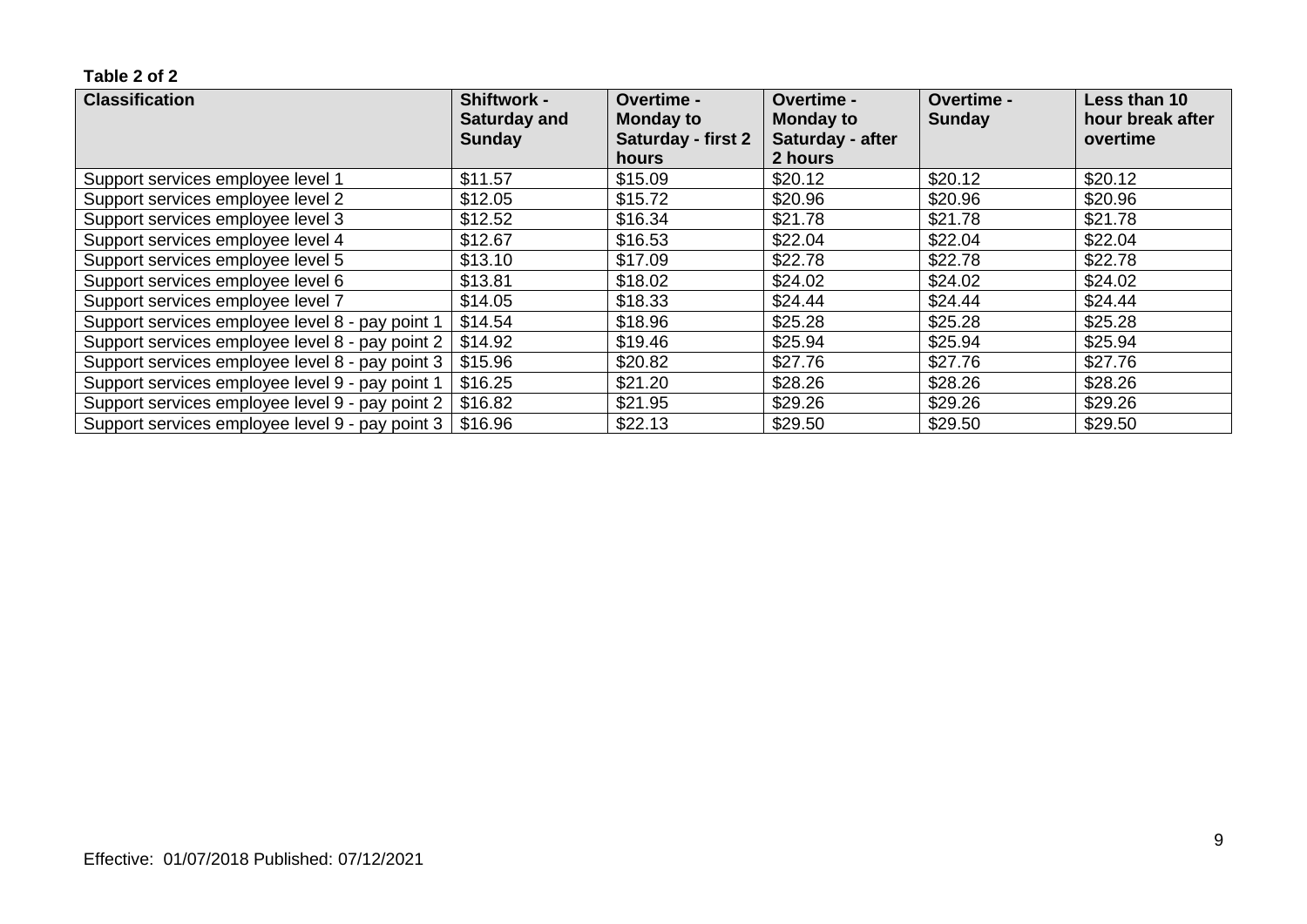# **Junior - Full-time & part-time - 17 years**

| <b>Classification</b>                           | Hourly pay<br>rate | Saturday -<br>not 7 day<br>private<br>medical<br>imaging<br>practice | <b>Public</b><br>holiday | Saturday - 7<br>day private<br>medical<br>imaging<br>practice -<br>7am to 9pm | Sunday - 7<br>day private<br>medical<br>imaging<br>practice -<br>7am to 9pm | <b>Shiftwork -</b><br><b>Monday to</b><br><b>Friday</b> |
|-------------------------------------------------|--------------------|----------------------------------------------------------------------|--------------------------|-------------------------------------------------------------------------------|-----------------------------------------------------------------------------|---------------------------------------------------------|
| Support services employee level 1               | \$12.07            | \$18.11                                                              | \$30.18                  | \$15.09                                                                       | \$18.11                                                                     | \$13.88                                                 |
| Support services employee level 2               | \$12.58            | \$18.87                                                              | \$31.45                  | \$15.73                                                                       | \$18.87                                                                     | \$14.47                                                 |
| Support services employee level 3               | \$13.07            | \$19.61                                                              | \$32.68                  | \$16.34                                                                       | \$19.61                                                                     | \$15.03                                                 |
| Support services employee level 4               | \$13.22            | \$19.83                                                              | \$33.05                  | \$16.53                                                                       | \$19.83                                                                     | \$15.20                                                 |
| Support services employee level 5               | \$13.67            | \$20.51                                                              | \$34.18                  | \$17.09                                                                       | \$20.51                                                                     | \$15.72                                                 |
| Support services employee level 6               | \$14.41            | \$21.62                                                              | \$36.03                  | \$18.01                                                                       | \$21.62                                                                     | \$16.57                                                 |
| Support services employee level 7               | \$14.66            | \$21.99                                                              | \$36.65                  | \$18.33                                                                       | \$21.99                                                                     | \$16.86                                                 |
| Support services employee level 8 - pay point 1 | \$15.16            | \$22.74                                                              | \$37.90                  | \$18.95                                                                       | \$22.74                                                                     | \$17.43                                                 |
| Support services employee level 8 - pay point 2 | \$15.56            | \$23.34                                                              | \$38.90                  | \$19.45                                                                       | \$23.34                                                                     | \$17.89                                                 |
| Support services employee level 8 - pay point 3 | \$16.66            | \$24.99                                                              | \$41.65                  | \$20.83                                                                       | \$24.99                                                                     | \$19.16                                                 |
| Support services employee level 9 - pay point 1 | \$16.95            | \$25.43                                                              | \$42.38                  | \$21.19                                                                       | \$25.43                                                                     | \$19.49                                                 |
| Support services employee level 9 - pay point 2 | \$17.56            | \$26.34                                                              | \$43.90                  | \$21.95                                                                       | \$26.34                                                                     | \$20.19                                                 |
| Support services employee level 9 - pay point 3 | \$17.69            | \$26.54                                                              | \$44.23                  | \$22.11                                                                       | \$26.54                                                                     | \$20.34                                                 |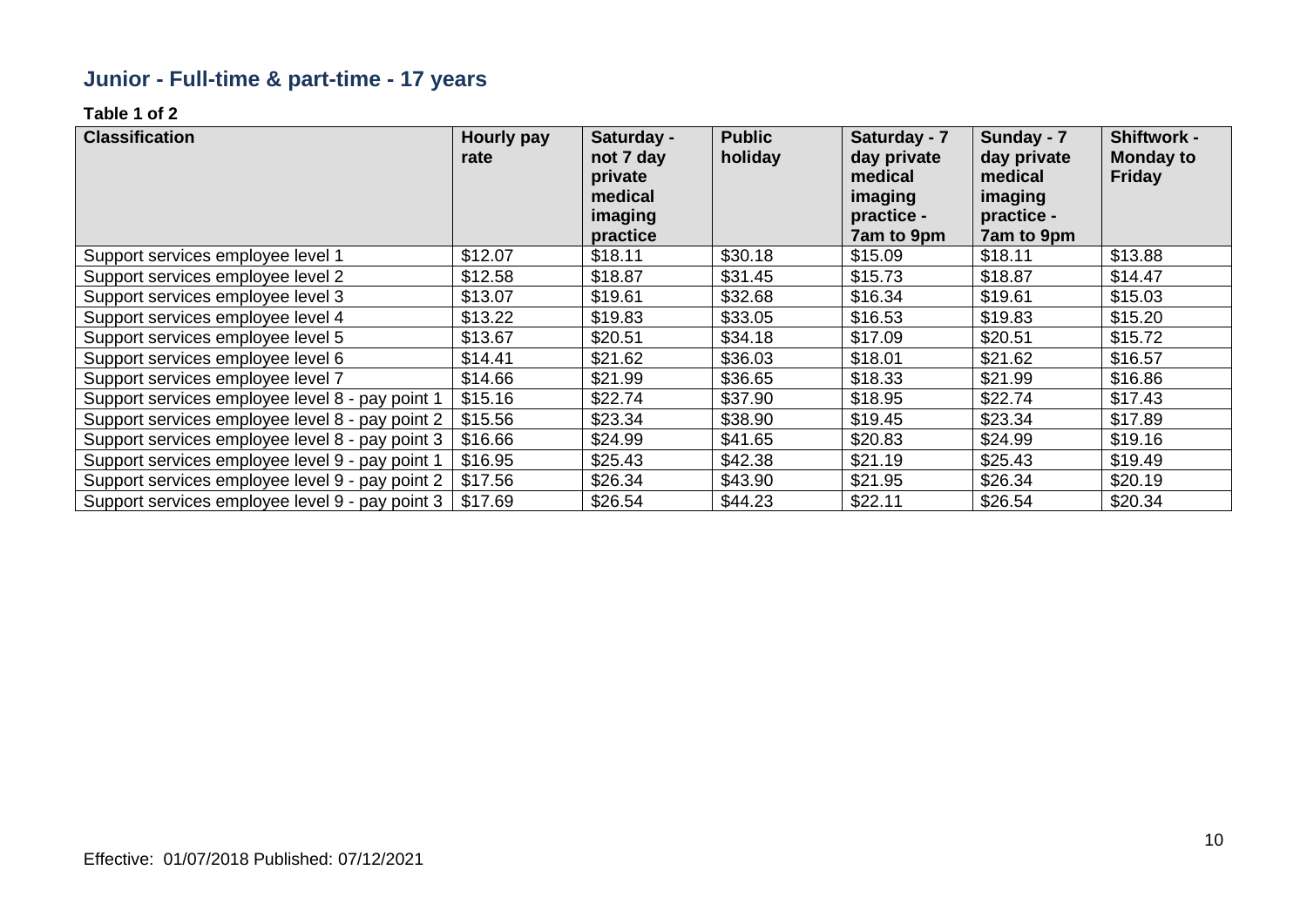| <b>Classification</b>                           | <b>Shiftwork -</b><br><b>Saturday and</b> | <b>Overtime -</b><br><b>Monday to</b> | Overtime -<br><b>Monday to</b> | Overtime -<br><b>Sunday</b> | Less than 10<br>hour break after |
|-------------------------------------------------|-------------------------------------------|---------------------------------------|--------------------------------|-----------------------------|----------------------------------|
|                                                 | <b>Sunday</b>                             | <b>Saturday - first 2</b>             | Saturday - after               |                             | overtime                         |
|                                                 |                                           | hours                                 | 2 hours                        |                             |                                  |
| Support services employee level 1               | \$13.88                                   | \$18.11                               | \$24.14                        | \$24.14                     | \$24.14                          |
| Support services employee level 2               | \$14.47                                   | \$18.87                               | \$25.16                        | \$25.16                     | \$25.16                          |
| Support services employee level 3               | \$15.03                                   | \$19.61                               | \$26.14                        | \$26.14                     | \$26.14                          |
| Support services employee level 4               | \$15.20                                   | \$19.83                               | \$26.44                        | \$26.44                     | \$26.44                          |
| Support services employee level 5               | \$15.72                                   | \$20.51                               | \$27.34                        | \$27.34                     | \$27.34                          |
| Support services employee level 6               | \$16.57                                   | \$21.62                               | \$28.82                        | \$28.82                     | \$28.82                          |
| Support services employee level 7               | \$16.86                                   | \$21.99                               | \$29.32                        | \$29.32                     | \$29.32                          |
| Support services employee level 8 - pay point 1 | \$17.43                                   | \$22.74                               | \$30.32                        | \$30.32                     | \$30.32                          |
| Support services employee level 8 - pay point 2 | \$17.89                                   | \$23.34                               | \$31.12                        | \$31.12                     | \$31.12                          |
| Support services employee level 8 - pay point 3 | \$19.16                                   | \$24.99                               | \$33.32                        | \$33.32                     | \$33.32                          |
| Support services employee level 9 - pay point 1 | \$19.49                                   | \$25.43                               | \$33.90                        | \$33.90                     | \$33.90                          |
| Support services employee level 9 - pay point 2 | \$20.19                                   | \$26.34                               | \$35.12                        | \$35.12                     | \$35.12                          |
| Support services employee level 9 - pay point 3 | \$20.34                                   | \$26.54                               | \$35.38                        | \$35.38                     | \$35.38                          |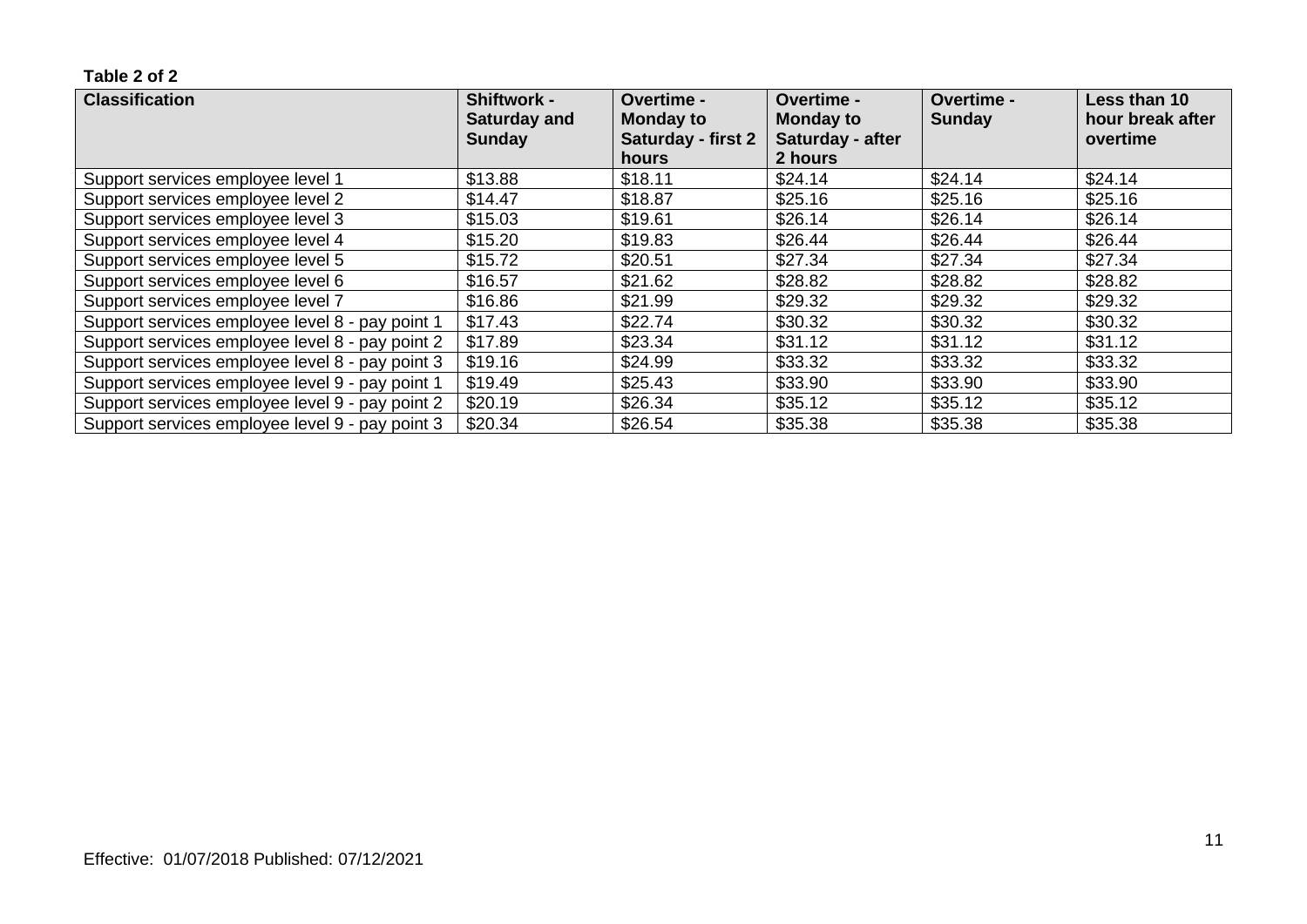# **Junior - Full-time & part-time - 18 years**

| <b>Classification</b>                           | Hourly pay<br>rate | Saturday -<br>not 7 day<br>private<br>medical<br>imaging<br>practice | <b>Public</b><br>holiday | Saturday - 7<br>day private<br>medical<br>imaging<br>practice -<br>7am to 9pm | Sunday - 7<br>day private<br>medical<br>imaging<br>practice -<br>7am to 9pm | <b>Shiftwork -</b><br><b>Monday to</b><br><b>Friday</b> |
|-------------------------------------------------|--------------------|----------------------------------------------------------------------|--------------------------|-------------------------------------------------------------------------------|-----------------------------------------------------------------------------|---------------------------------------------------------|
| Support services employee level 1               | \$14.08            | \$21.12                                                              | \$35.20                  | \$17.60                                                                       | \$21.12                                                                     | \$16.19                                                 |
| Support services employee level 2               | \$14.67            | \$22.01                                                              | \$36.68                  | \$18.34                                                                       | \$22.01                                                                     | \$16.87                                                 |
| Support services employee level 3               | \$15.25            | \$22.88                                                              | \$38.13                  | \$19.06                                                                       | \$22.88                                                                     | \$17.54                                                 |
| Support services employee level 4               | \$15.43            | \$23.15                                                              | \$38.58                  | \$19.29                                                                       | \$23.15                                                                     | \$17.74                                                 |
| Support services employee level 5               | \$15.95            | \$23.93                                                              | \$39.88                  | \$19.94                                                                       | \$23.93                                                                     | \$18.34                                                 |
| Support services employee level 6               | \$16.81            | \$25.22                                                              | \$42.03                  | \$21.01                                                                       | \$25.22                                                                     | \$19.33                                                 |
| Support services employee level 7               | \$17.11            | \$25.67                                                              | \$42.78                  | \$21.39                                                                       | \$25.67                                                                     | \$19.68                                                 |
| Support services employee level 8 - pay point 1 | \$17.69            | \$26.54                                                              | \$44.23                  | \$22.11                                                                       | \$26.54                                                                     | \$20.34                                                 |
| Support services employee level 8 - pay point 2 | \$18.15            | \$27.23                                                              | \$45.38                  | \$22.69                                                                       | \$27.23                                                                     | \$20.87                                                 |
| Support services employee level 8 - pay point 3 | \$19.43            | \$29.15                                                              | \$48.58                  | \$24.29                                                                       | \$29.15                                                                     | \$22.34                                                 |
| Support services employee level 9 - pay point 1 | \$19.78            | \$29.67                                                              | \$49.45                  | \$24.73                                                                       | \$29.67                                                                     | \$22.75                                                 |
| Support services employee level 9 - pay point 2 | \$20.48            | \$30.72                                                              | \$51.20                  | \$25.60                                                                       | \$30.72                                                                     | \$23.55                                                 |
| Support services employee level 9 - pay point 3 | \$20.64            | \$30.96                                                              | \$51.60                  | \$25.80                                                                       | \$30.96                                                                     | \$23.74                                                 |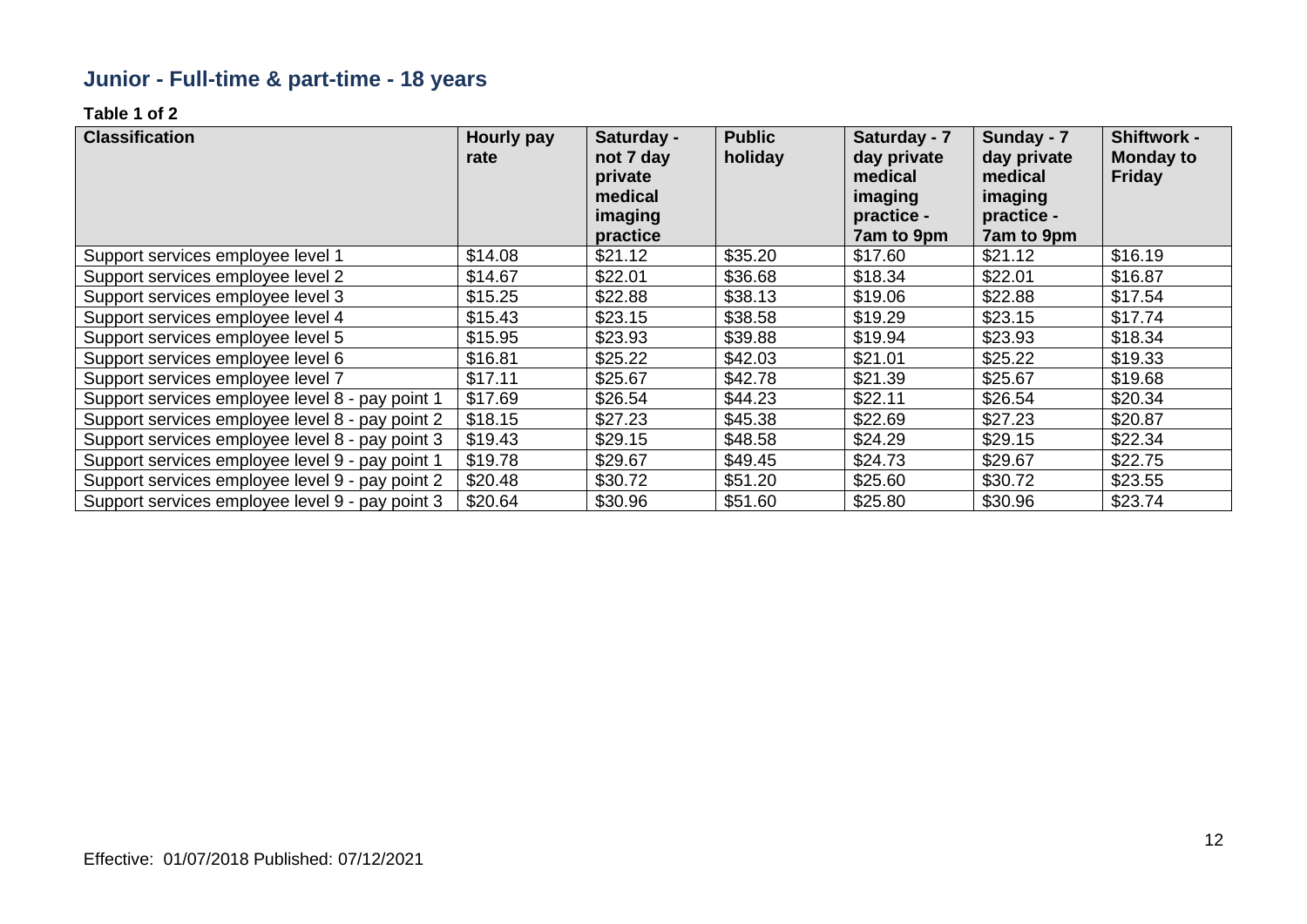| <b>Classification</b>                           | <b>Shiftwork -</b><br><b>Saturday and</b> | <b>Overtime -</b><br><b>Monday to</b> | Overtime -<br><b>Monday to</b> | Overtime -<br><b>Sunday</b> | Less than 10<br>hour break after |
|-------------------------------------------------|-------------------------------------------|---------------------------------------|--------------------------------|-----------------------------|----------------------------------|
|                                                 | <b>Sunday</b>                             | <b>Saturday - first 2</b>             | Saturday - after               |                             | overtime                         |
|                                                 |                                           | hours                                 | 2 hours                        |                             |                                  |
| Support services employee level 1               | \$16.19                                   | \$21.12                               | \$28.16                        | \$28.16                     | \$28.16                          |
| Support services employee level 2               | \$16.87                                   | \$22.01                               | \$29.34                        | \$29.34                     | \$29.34                          |
| Support services employee level 3               | \$17.54                                   | \$22.88                               | \$30.50                        | \$30.50                     | \$30.50                          |
| Support services employee level 4               | \$17.74                                   | \$23.15                               | \$30.86                        | \$30.86                     | \$30.86                          |
| Support services employee level 5               | \$18.34                                   | \$23.93                               | \$31.90                        | \$31.90                     | \$31.90                          |
| Support services employee level 6               | \$19.33                                   | \$25.22                               | \$33.62                        | \$33.62                     | \$33.62                          |
| Support services employee level 7               | \$19.68                                   | \$25.67                               | \$34.22                        | \$34.22                     | \$34.22                          |
| Support services employee level 8 - pay point 1 | \$20.34                                   | \$26.54                               | \$35.38                        | \$35.38                     | \$35.38                          |
| Support services employee level 8 - pay point 2 | \$20.87                                   | \$27.23                               | \$36.30                        | \$36.30                     | \$36.30                          |
| Support services employee level 8 - pay point 3 | \$22.34                                   | \$29.15                               | \$38.86                        | \$38.86                     | \$38.86                          |
| Support services employee level 9 - pay point 1 | \$22.75                                   | \$29.67                               | \$39.56                        | \$39.56                     | \$39.56                          |
| Support services employee level 9 - pay point 2 | \$23.55                                   | \$30.72                               | \$40.96                        | \$40.96                     | \$40.96                          |
| Support services employee level 9 - pay point 3 | \$23.74                                   | \$30.96                               | \$41.28                        | \$41.28                     | \$41.28                          |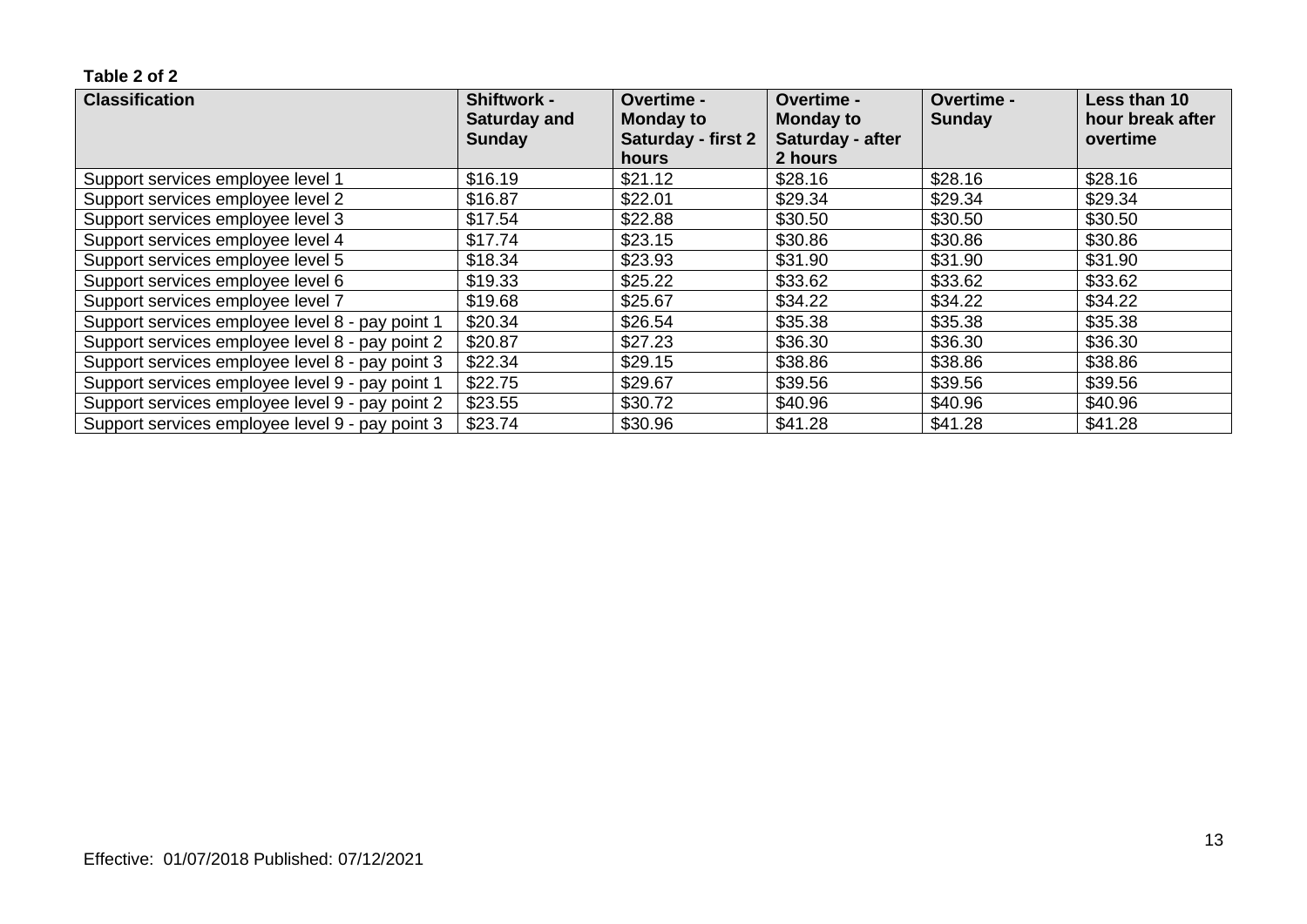# **Junior - Full-time & part-time - 19 years**

| <b>Classification</b>                           | Hourly pay<br>rate | Saturday -<br>not 7 day<br>private<br>medical<br>imaging<br>practice | <b>Public</b><br>holiday | Saturday - 7<br>day private<br>medical<br>imaging<br>practice -<br>7am to 9pm | Sunday - 7<br>day private<br>medical<br>imaging<br>practice -<br>7am to 9pm | <b>Shiftwork -</b><br><b>Monday to</b><br><b>Friday</b> |
|-------------------------------------------------|--------------------|----------------------------------------------------------------------|--------------------------|-------------------------------------------------------------------------------|-----------------------------------------------------------------------------|---------------------------------------------------------|
| Support services employee level 1               | \$16.10            | \$24.15                                                              | \$40.25                  | \$20.13                                                                       | \$24.15                                                                     | \$18.52                                                 |
| Support services employee level 2               | \$16.77            | \$25.16                                                              | \$41.93                  | \$20.96                                                                       | \$25.16                                                                     | \$19.29                                                 |
| Support services employee level 3               | \$17.42            | \$26.13                                                              | \$43.55                  | \$21.78                                                                       | \$26.13                                                                     | \$20.03                                                 |
| Support services employee level 4               | \$17.63            | \$26.45                                                              | \$44.08                  | \$22.04                                                                       | \$26.45                                                                     | \$20.27                                                 |
| Support services employee level 5               | \$18.22            | \$27.33                                                              | \$45.55                  | \$22.78                                                                       | \$27.33                                                                     | \$20.95                                                 |
| Support services employee level 6               | \$19.21            | \$28.82                                                              | \$48.03                  | \$24.01                                                                       | \$28.82                                                                     | \$22.09                                                 |
| Support services employee level 7               | \$19.55            | \$29.33                                                              | \$48.88                  | \$24.44                                                                       | \$29.33                                                                     | \$22.48                                                 |
| Support services employee level 8 - pay point 1 | \$20.22            | \$30.33                                                              | \$50.55                  | \$25.28                                                                       | \$30.33                                                                     | \$23.25                                                 |
| Support services employee level 8 - pay point 2 | \$20.74            | \$31.11                                                              | \$51.85                  | \$25.93                                                                       | \$31.11                                                                     | \$23.85                                                 |
| Support services employee level 8 - pay point 3 | \$22.21            | \$33.32                                                              | \$55.53                  | \$27.76                                                                       | \$33.32                                                                     | \$25.54                                                 |
| Support services employee level 9 - pay point 1 | \$22.60            | \$33.90                                                              | \$56.50                  | \$28.25                                                                       | \$33.90                                                                     | \$25.99                                                 |
| Support services employee level 9 - pay point 2 | \$23.41            | \$35.12                                                              | \$58.53                  | \$29.26                                                                       | \$35.12                                                                     | \$26.92                                                 |
| Support services employee level 9 - pay point 3 | \$23.59            | \$35.39                                                              | \$58.98                  | \$29.49                                                                       | \$35.39                                                                     | \$27.13                                                 |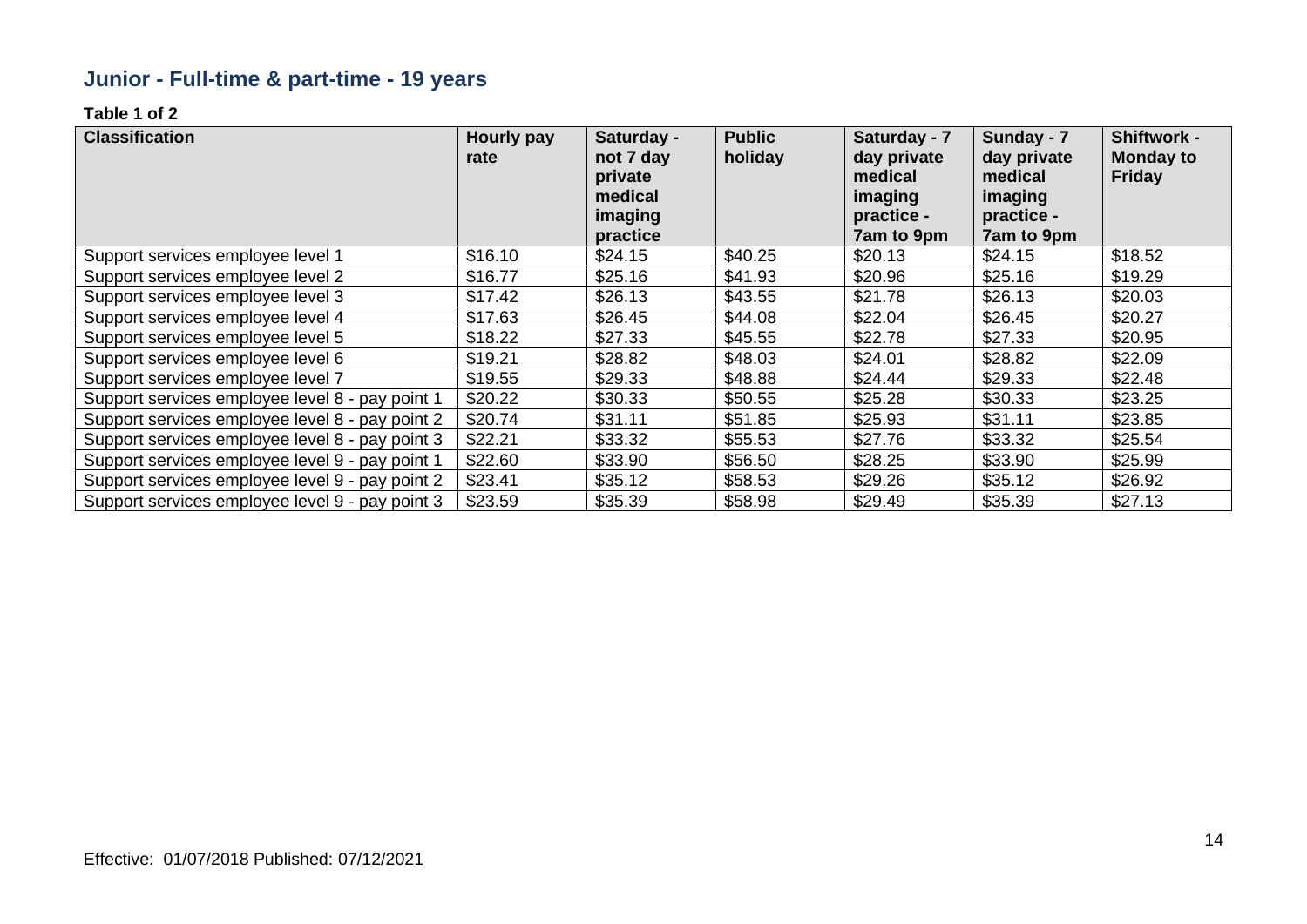| <b>Classification</b>                           | <b>Shiftwork -</b><br><b>Saturday and</b> | Overtime -<br><b>Monday to</b>     | <b>Overtime -</b><br><b>Monday to</b> | Overtime -<br><b>Sunday</b> | Less than 10<br>hour break after |
|-------------------------------------------------|-------------------------------------------|------------------------------------|---------------------------------------|-----------------------------|----------------------------------|
|                                                 | Sunday                                    | <b>Saturday - first 2</b><br>hours | Saturday - after<br>2 hours           |                             | overtime                         |
| Support services employee level 1               | \$18.52                                   | \$24.15                            | \$32.20                               | \$32.20                     | \$32.20                          |
| Support services employee level 2               | \$19.29                                   | \$25.16                            | \$33.54                               | \$33.54                     | \$33.54                          |
| Support services employee level 3               | \$20.03                                   | \$26.13                            | \$34.84                               | \$34.84                     | \$34.84                          |
| Support services employee level 4               | \$20.27                                   | \$26.45                            | \$35.26                               | \$35.26                     | \$35.26                          |
| Support services employee level 5               | \$20.95                                   | \$27.33                            | \$36.44                               | \$36.44                     | \$36.44                          |
| Support services employee level 6               | \$22.09                                   | \$28.82                            | \$38.42                               | \$38.42                     | \$38.42                          |
| Support services employee level 7               | \$22.48                                   | \$29.33                            | \$39.10                               | \$39.10                     | \$39.10                          |
| Support services employee level 8 - pay point 1 | \$23.25                                   | \$30.33                            | \$40.44                               | \$40.44                     | \$40.44                          |
| Support services employee level 8 - pay point 2 | \$23.85                                   | \$31.11                            | \$41.48                               | \$41.48                     | \$41.48                          |
| Support services employee level 8 - pay point 3 | \$25.54                                   | \$33.32                            | \$44.42                               | \$44.42                     | \$44.42                          |
| Support services employee level 9 - pay point 1 | \$25.99                                   | \$33.90                            | \$45.20                               | \$45.20                     | \$45.20                          |
| Support services employee level 9 - pay point 2 | \$26.92                                   | \$35.12                            | \$46.82                               | \$46.82                     | \$46.82                          |
| Support services employee level 9 - pay point 3 | \$27.13                                   | \$35.39                            | \$47.18                               | \$47.18                     | \$47.18                          |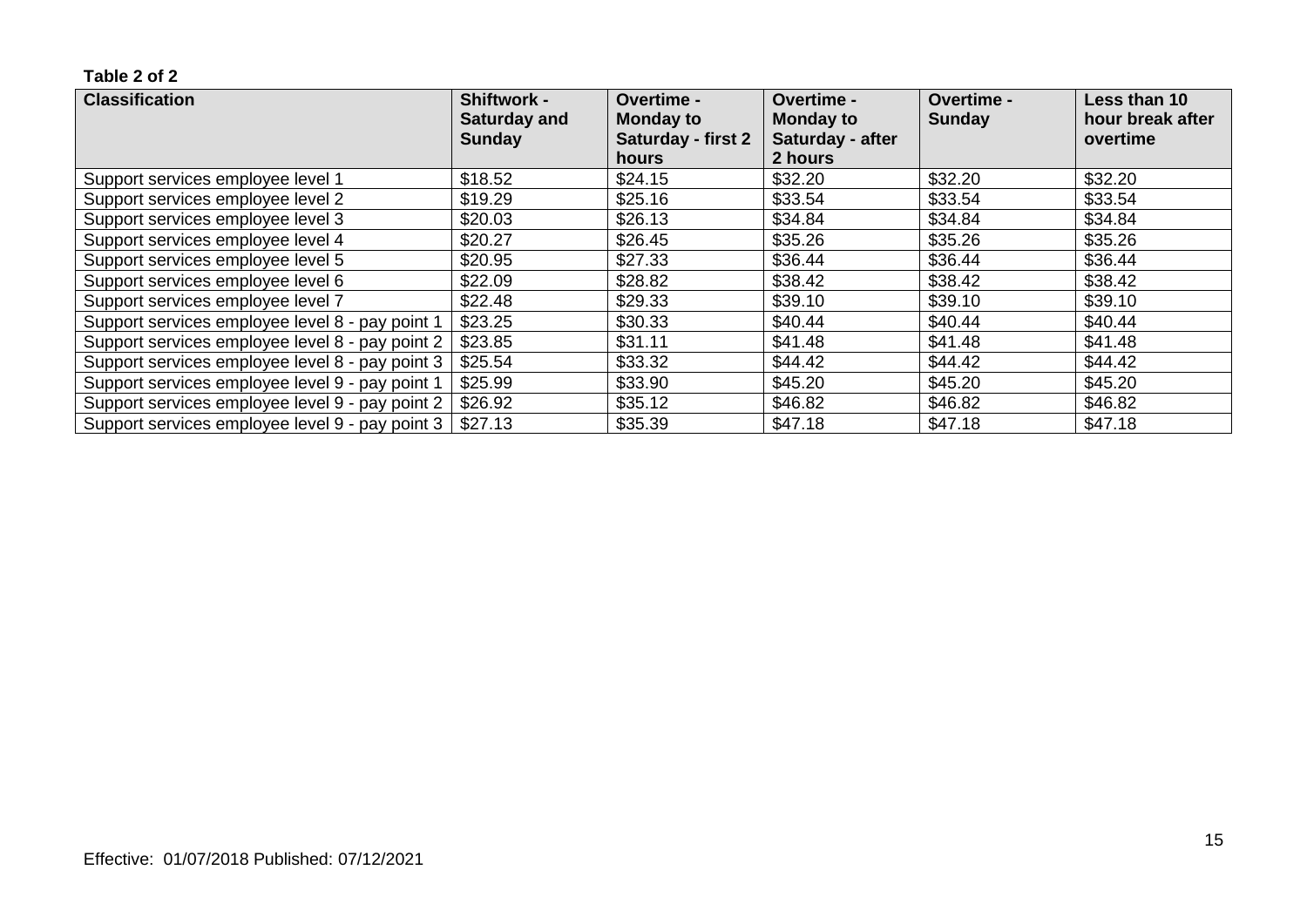# **Junior - Full-time & part-time - 20 years**

| <b>Classification</b>                           | Hourly pay<br>rate | Saturday -<br>not 7 day<br>private<br>medical<br>imaging<br>practice | <b>Public</b><br>holiday | Saturday - 7<br>day private<br>medical<br>imaging<br>practice -<br>7am to 9pm | Sunday - 7<br>day private<br>medical<br>imaging<br>practice -<br>7am to 9pm | <b>Shiftwork -</b><br><b>Monday to</b><br><b>Friday</b> |
|-------------------------------------------------|--------------------|----------------------------------------------------------------------|--------------------------|-------------------------------------------------------------------------------|-----------------------------------------------------------------------------|---------------------------------------------------------|
| Support services employee level 1               | \$18.11            | \$27.17                                                              | \$45.28                  | \$22.64                                                                       | \$27.17                                                                     | \$20.83                                                 |
| Support services employee level 2               | \$18.86            | \$28.29                                                              | \$47.15                  | \$23.58                                                                       | \$28.29                                                                     | \$21.69                                                 |
| Support services employee level 3               | \$19.60            | \$29.40                                                              | \$49.00                  | \$24.50                                                                       | \$29.40                                                                     | \$22.54                                                 |
| Support services employee level 4               | \$19.84            | \$29.76                                                              | \$49.60                  | \$24.80                                                                       | \$29.76                                                                     | \$22.82                                                 |
| Support services employee level 5               | \$20.50            | \$30.75                                                              | \$51.25                  | \$25.63                                                                       | \$30.75                                                                     | \$23.58                                                 |
| Support services employee level 6               | \$21.61            | \$32.42                                                              | \$54.03                  | \$27.01                                                                       | \$32.42                                                                     | \$24.85                                                 |
| Support services employee level 7               | \$22.00            | \$33.00                                                              | \$55.00                  | \$27.50                                                                       | \$33.00                                                                     | \$25.30                                                 |
| Support services employee level 8 - pay point 1 | \$22.74            | \$34.11                                                              | \$56.85                  | \$28.43                                                                       | \$34.11                                                                     | \$26.15                                                 |
| Support services employee level 8 - pay point 2 | \$23.34            | \$35.01                                                              | \$58.35                  | \$29.18                                                                       | \$35.01                                                                     | \$26.84                                                 |
| Support services employee level 8 - pay point 3 | \$24.98            | \$37.47                                                              | \$62.45                  | \$31.23                                                                       | \$37.47                                                                     | \$28.73                                                 |
| Support services employee level 9 - pay point 1 | \$25.43            | \$38.15                                                              | \$63.58                  | \$31.79                                                                       | \$38.15                                                                     | \$29.24                                                 |
| Support services employee level 9 - pay point 2 | \$26.33            | \$39.50                                                              | \$65.83                  | \$32.91                                                                       | \$39.50                                                                     | \$30.28                                                 |
| Support services employee level 9 - pay point 3 | \$26.54            | \$39.81                                                              | \$66.35                  | \$33.18                                                                       | \$39.81                                                                     | \$30.52                                                 |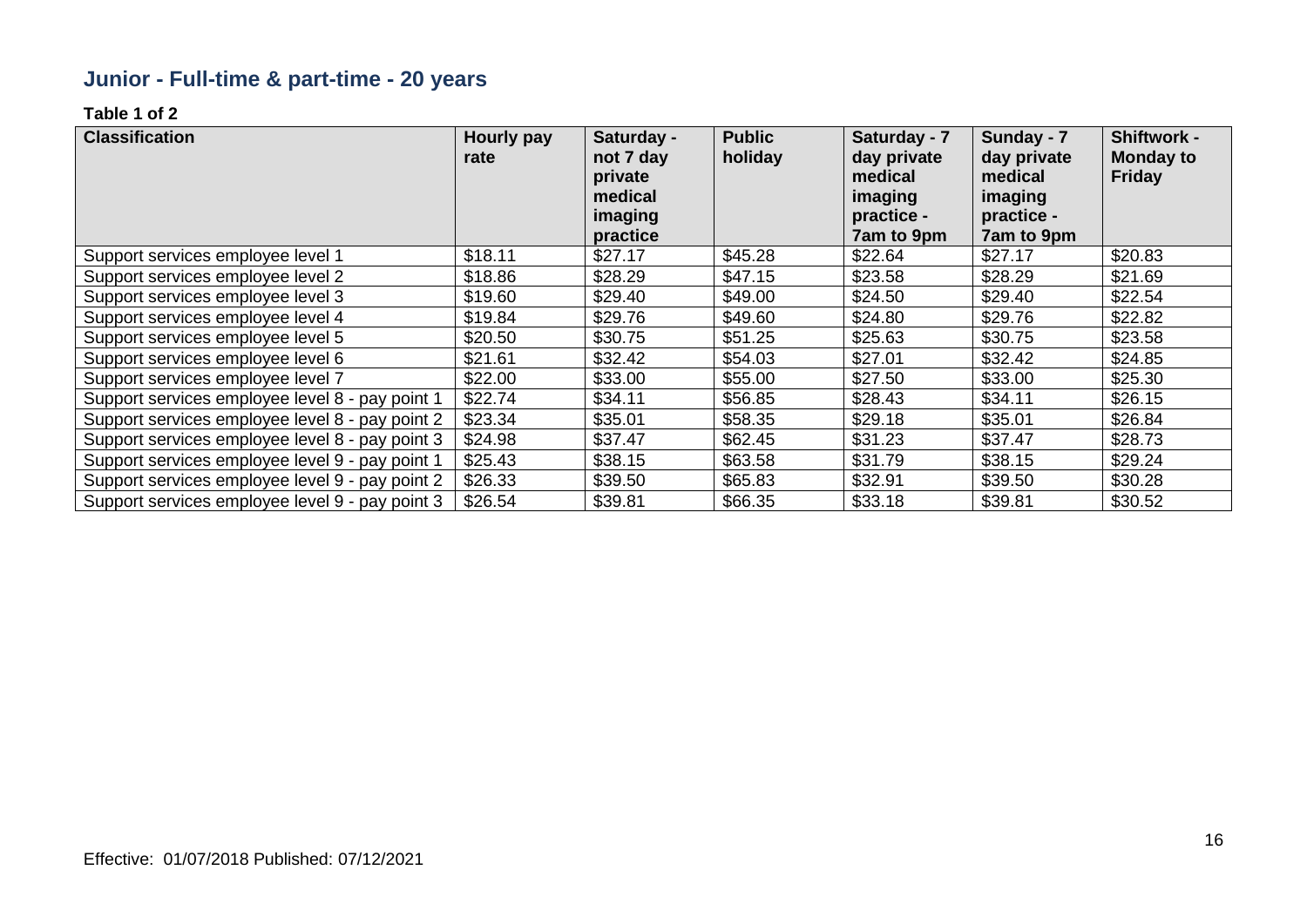| <b>Classification</b>                           | <b>Shiftwork -</b><br><b>Saturday and</b> | Overtime -<br><b>Monday to</b> | Overtime -<br><b>Monday to</b> | <b>Overtime -</b><br><b>Sunday</b> | Less than 10<br>hour break after |
|-------------------------------------------------|-------------------------------------------|--------------------------------|--------------------------------|------------------------------------|----------------------------------|
|                                                 | <b>Sunday</b>                             | Saturday - first 2             | Saturday - after               |                                    | overtime                         |
|                                                 |                                           | hours                          | 2 hours                        |                                    |                                  |
| Support services employee level 1               | \$20.83                                   | \$27.17                        | \$36.22                        | \$36.22                            | \$36.22                          |
| Support services employee level 2               | \$21.69                                   | \$28.29                        | \$37.72                        | \$37.72                            | \$37.72                          |
| Support services employee level 3               | \$22.54                                   | \$29.40                        | \$39.20                        | \$39.20                            | \$39.20                          |
| Support services employee level 4               | \$22.82                                   | \$29.76                        | \$39.68                        | \$39.68                            | \$39.68                          |
| Support services employee level 5               | \$23.58                                   | \$30.75                        | \$41.00                        | \$41.00                            | \$41.00                          |
| Support services employee level 6               | \$24.85                                   | \$32.42                        | \$43.22                        | \$43.22                            | \$43.22                          |
| Support services employee level 7               | \$25.30                                   | \$33.00                        | \$44.00                        | \$44.00                            | \$44.00                          |
| Support services employee level 8 - pay point 1 | \$26.15                                   | \$34.11                        | \$45.48                        | \$45.48                            | \$45.48                          |
| Support services employee level 8 - pay point 2 | \$26.84                                   | \$35.01                        | \$46.68                        | \$46.68                            | \$46.68                          |
| Support services employee level 8 - pay point 3 | \$28.73                                   | \$37.47                        | \$49.96                        | \$49.96                            | \$49.96                          |
| Support services employee level 9 - pay point 1 | \$29.24                                   | \$38.15                        | \$50.86                        | \$50.86                            | \$50.86                          |
| Support services employee level 9 - pay point 2 | \$30.28                                   | \$39.50                        | \$52.66                        | \$52.66                            | \$52.66                          |
| Support services employee level 9 - pay point 3 | \$30.52                                   | \$39.81                        | \$53.08                        | \$53.08                            | \$53.08                          |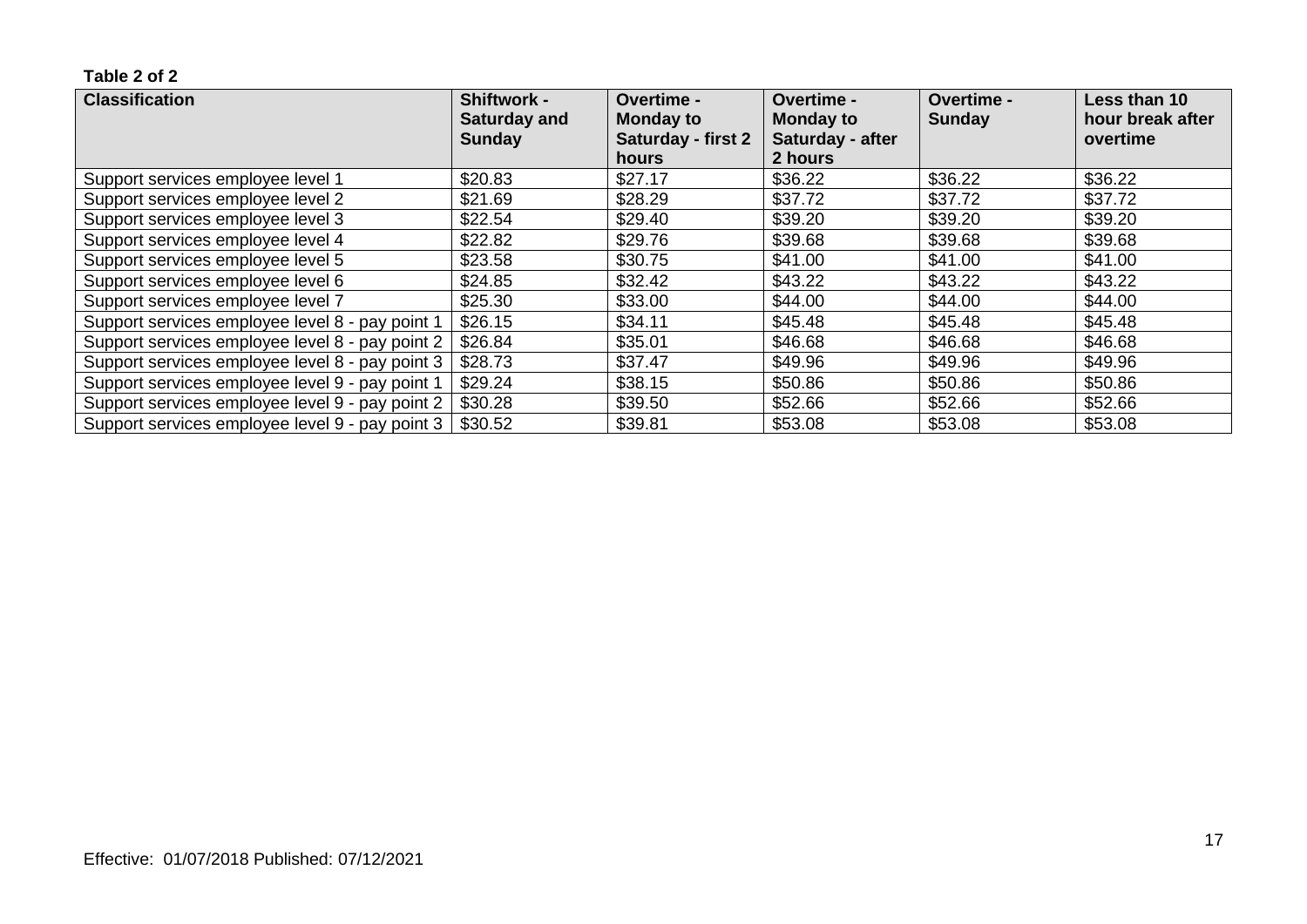# **Junior - Casual - Under 17 years**

| <b>Classification</b>                           | Hourly pay<br>rate | Saturday -<br>not 7 day<br>private<br>medical<br>imaging<br>practice | Sunday - not<br>7 day private<br>medical<br>imaging<br>practice | <b>Public</b><br>holiday | Saturday - 7<br>day private<br>medical<br>imaging<br>practice -<br>7am to 9pm | Sunday - 7<br>day private<br>medical<br>imaging<br>practice -<br>7am to 9pm |
|-------------------------------------------------|--------------------|----------------------------------------------------------------------|-----------------------------------------------------------------|--------------------------|-------------------------------------------------------------------------------|-----------------------------------------------------------------------------|
| Support services employee level 1               | \$12.58            | \$17.61                                                              | \$17.61                                                         | \$27.67                  | \$15.09                                                                       | \$17.61                                                                     |
| Support services employee level 2               | \$13.10            | \$18.34                                                              | \$18.34                                                         | \$28.82                  | \$15.72                                                                       | \$18.34                                                                     |
| Support services employee level 3               | \$13.61            | \$19.06                                                              | \$19.06                                                         | \$29.95                  | \$16.34                                                                       | \$19.06                                                                     |
| Support services employee level 4               | \$13.78            | \$19.29                                                              | \$19.29                                                         | \$30.31                  | \$16.53                                                                       | \$19.29                                                                     |
| Support services employee level 5               | \$14.24            | \$19.93                                                              | \$19.93                                                         | \$31.32                  | \$17.09                                                                       | \$19.93                                                                     |
| Support services employee level 6               | \$15.01            | \$21.02                                                              | \$21.02                                                         | \$33.03                  | \$18.02                                                                       | \$21.02                                                                     |
| Support services employee level 7               | \$15.28            | \$21.39                                                              | \$21.39                                                         | \$33.61                  | \$18.33                                                                       | \$21.39                                                                     |
| Support services employee level 8 - pay point 1 | \$15.80            | \$22.12                                                              | \$22.12                                                         | \$34.76                  | \$18.96                                                                       | \$22.12                                                                     |
| Support services employee level 8 - pay point 2 | \$16.21            | \$22.70                                                              | \$22.70                                                         | \$35.67                  | \$19.46                                                                       | \$22.70                                                                     |
| Support services employee level 8 - pay point 3 | \$17.35            | \$24.29                                                              | \$24.29                                                         | \$38.17                  | \$20.82                                                                       | \$24.29                                                                     |
| Support services employee level 9 - pay point 1 | \$17.66            | \$24.73                                                              | \$24.73                                                         | \$38.86                  | \$21.20                                                                       | \$24.73                                                                     |
| Support services employee level 9 - pay point 2 | \$18.29            | \$25.60                                                              | \$25.60                                                         | \$40.23                  | \$21.95                                                                       | \$25.60                                                                     |
| Support services employee level 9 - pay point 3 | \$18.44            | \$25.81                                                              | \$25.81                                                         | \$40.56                  | \$22.13                                                                       | \$25.81                                                                     |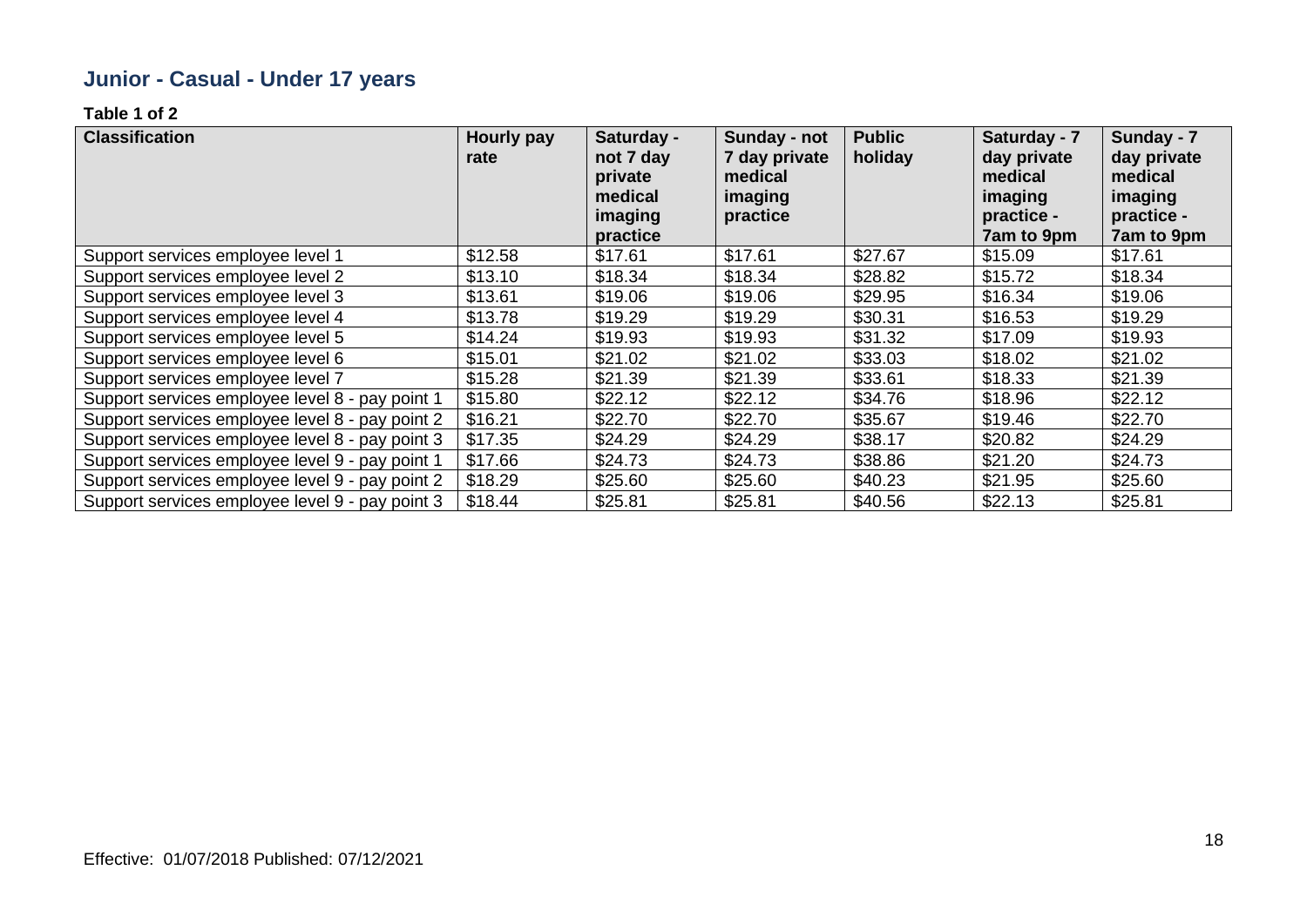| <b>Classification</b>                           | <b>Shiftwork -</b>                | <b>Shiftwork -</b>                   | <b>Overtime -</b>                           | <b>Overtime -</b>                    | Less than 10                 |
|-------------------------------------------------|-----------------------------------|--------------------------------------|---------------------------------------------|--------------------------------------|------------------------------|
|                                                 | <b>Monday to</b><br><b>Friday</b> | <b>Saturday and</b><br><b>Sunday</b> | <b>Monday to</b><br><b>Friday - first 2</b> | <b>Monday to</b><br>Friday - after 2 | hour break after<br>overtime |
|                                                 |                                   |                                      | hours                                       | hours                                |                              |
| Support services employee level 1               | \$14.08                           | \$19.11                              | \$17.61                                     | \$22.64                              | \$22.64                      |
| Support services employee level 2               | \$14.67                           | \$19.91                              | \$18.34                                     | \$23.58                              | \$23.58                      |
| Support services employee level 3               | \$15.25                           | \$20.69                              | \$19.06                                     | \$24.50                              | \$24.50                      |
| Support services employee level 4               | \$15.43                           | \$20.94                              | \$19.29                                     | \$24.80                              | \$24.80                      |
| Support services employee level 5               | \$15.95                           | \$21.64                              | \$19.93                                     | \$25.63                              | \$25.63                      |
| Support services employee level 6               | \$16.81                           | \$22.82                              | \$21.02                                     | \$27.02                              | \$27.02                      |
| Support services employee level 7               | \$17.11                           | \$23.22                              | \$21.39                                     | \$27.50                              | \$27.50                      |
| Support services employee level 8 - pay point 1 | \$17.70                           | \$24.02                              | \$22.12                                     | \$28.44                              | \$28.44                      |
| Support services employee level 8 - pay point 2 | \$18.16                           | \$24.64                              | \$22.70                                     | \$29.18                              | \$29.18                      |
| Support services employee level 8 - pay point 3 | \$19.43                           | \$26.37                              | \$24.29                                     | \$31.23                              | \$31.23                      |
| Support services employee level 9 - pay point 1 | \$19.78                           | \$26.85                              | \$24.73                                     | \$31.79                              | \$31.79                      |
| Support services employee level 9 - pay point 2 | \$20.48                           | \$27.80                              | \$25.60                                     | \$32.92                              | \$32.92                      |
| Support services employee level 9 - pay point 3 | \$20.65                           | \$28.03                              | \$25.81                                     | \$33.19                              | \$33.19                      |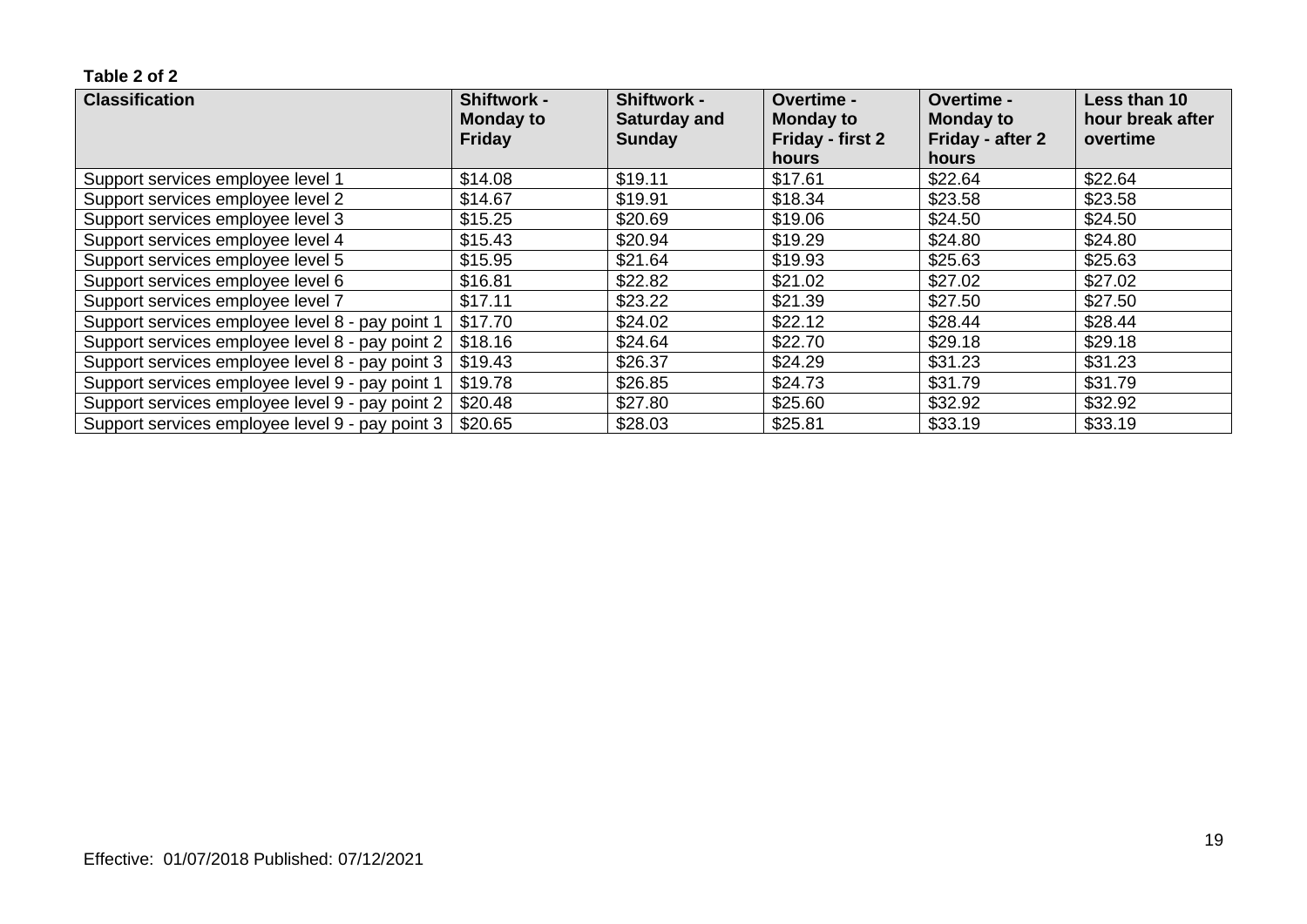# **Junior - Casual - 17 years**

| <b>Classification</b>                           | Hourly pay<br>rate | Saturday -<br>not 7 day<br>private<br>medical<br>imaging<br>practice | Sunday - not<br>7 day private<br>medical<br>imaging<br>practice | <b>Public</b><br>holiday | Saturday - 7<br>day private<br>medical<br>imaging<br>practice -<br>7am to 9pm | Sunday - 7<br>day private<br>medical<br>imaging<br>practice -<br>7am to 9pm |
|-------------------------------------------------|--------------------|----------------------------------------------------------------------|-----------------------------------------------------------------|--------------------------|-------------------------------------------------------------------------------|-----------------------------------------------------------------------------|
| Support services employee level 1               | \$15.09            | \$21.12                                                              | \$21.12                                                         | \$33.19                  | \$18.11                                                                       | \$21.12                                                                     |
| Support services employee level 2               | \$15.73            | \$22.02                                                              | \$22.02                                                         | \$34.60                  | \$18.87                                                                       | \$22.02                                                                     |
| Support services employee level 3               | \$16.34            | \$22.87                                                              | \$22.87                                                         | \$35.94                  | \$19.61                                                                       | \$22.87                                                                     |
| Support services employee level 4               | \$16.53            | \$23.14                                                              | \$23.14                                                         | \$36.36                  | \$19.83                                                                       | \$23.14                                                                     |
| Support services employee level 5               | \$17.09            | \$23.92                                                              | \$23.92                                                         | \$37.59                  | \$20.51                                                                       | \$23.92                                                                     |
| Support services employee level 6               | \$18.01            | \$25.22                                                              | \$25.22                                                         | \$39.63                  | \$21.62                                                                       | \$25.22                                                                     |
| Support services employee level 7               | \$18.33            | \$25.66                                                              | \$25.66                                                         | \$40.32                  | \$21.99                                                                       | \$25.66                                                                     |
| Support services employee level 8 - pay point 1 | \$18.95            | \$26.53                                                              | \$26.53                                                         | \$41.69                  | \$22.74                                                                       | \$26.53                                                                     |
| Support services employee level 8 - pay point 2 | \$19.45            | \$27.23                                                              | \$27.23                                                         | \$42.79                  | \$23.34                                                                       | \$27.23                                                                     |
| Support services employee level 8 - pay point 3 | \$20.83            | \$29.16                                                              | \$29.16                                                         | \$45.82                  | \$24.99                                                                       | \$29.16                                                                     |
| Support services employee level 9 - pay point 1 | \$21.19            | \$29.66                                                              | \$29.66                                                         | \$46.61                  | \$25.43                                                                       | \$29.66                                                                     |
| Support services employee level 9 - pay point 2 | \$21.95            | \$30.73                                                              | \$30.73                                                         | \$48.29                  | \$26.34                                                                       | \$30.73                                                                     |
| Support services employee level 9 - pay point 3 | \$22.11            | \$30.96                                                              | \$30.96                                                         | \$48.65                  | \$26.54                                                                       | \$30.96                                                                     |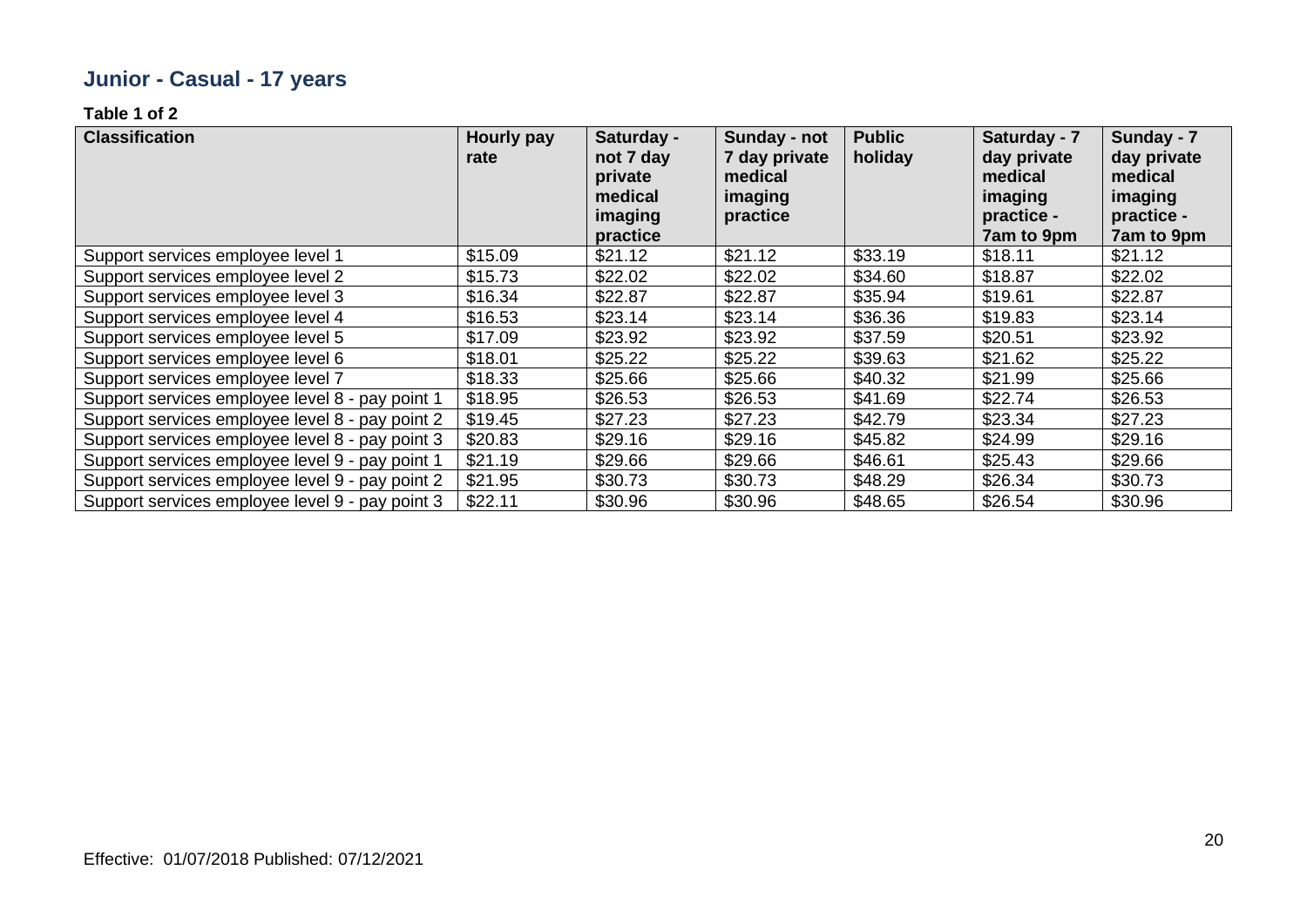| <b>Classification</b>                           | Shiftwork -<br><b>Monday to</b> | <b>Shiftwork -</b><br><b>Saturday and</b> | <b>Overtime -</b><br><b>Monday to</b> | <b>Overtime -</b><br><b>Monday to</b> | Less than 10<br>hour break after |
|-------------------------------------------------|---------------------------------|-------------------------------------------|---------------------------------------|---------------------------------------|----------------------------------|
|                                                 | <b>Friday</b>                   | <b>Sunday</b>                             | Friday - first 2                      | Friday - after 2                      | overtime                         |
|                                                 |                                 |                                           | hours                                 | hours                                 |                                  |
| Support services employee level 1               | \$16.90                         | \$22.93                                   | \$21.12                               | \$27.16                               | \$27.16                          |
| Support services employee level 2               | \$17.61                         | \$23.90                                   | \$22.02                               | \$28.31                               | \$28.31                          |
| Support services employee level 3               | \$18.30                         | \$24.83                                   | \$22.87                               | \$29.41                               | \$29.41                          |
| Support services employee level 4               | \$18.51                         | \$25.12                                   | \$23.14                               | \$29.75                               | \$29.75                          |
| Support services employee level 5               | \$19.14                         | \$25.97                                   | \$23.92                               | \$30.76                               | \$30.76                          |
| Support services employee level 6               | \$20.17                         | \$27.38                                   | \$25.22                               | \$32.42                               | \$32.42                          |
| Support services employee level 7               | \$20.52                         | \$27.85                                   | \$25.66                               | \$32.99                               | \$32.99                          |
| Support services employee level 8 - pay point 1 | \$21.22                         | \$28.80                                   | \$26.53                               | \$34.11                               | \$34.11                          |
| Support services employee level 8 - pay point 2 | \$21.78                         | \$29.56                                   | \$27.23                               | \$35.01                               | \$35.01                          |
| Support services employee level 8 - pay point 3 | \$23.32                         | \$31.65                                   | \$29.16                               | \$37.49                               | \$37.49                          |
| Support services employee level 9 - pay point 1 | \$23.73                         | \$32.21                                   | \$29.66                               | \$38.14                               | \$38.14                          |
| Support services employee level 9 - pay point 2 | \$24.58                         | \$33.36                                   | \$30.73                               | \$39.51                               | \$39.51                          |
| Support services employee level 9 - pay point 3 | \$24.77                         | \$33.61                                   | \$30.96                               | \$39.80                               | \$39.80                          |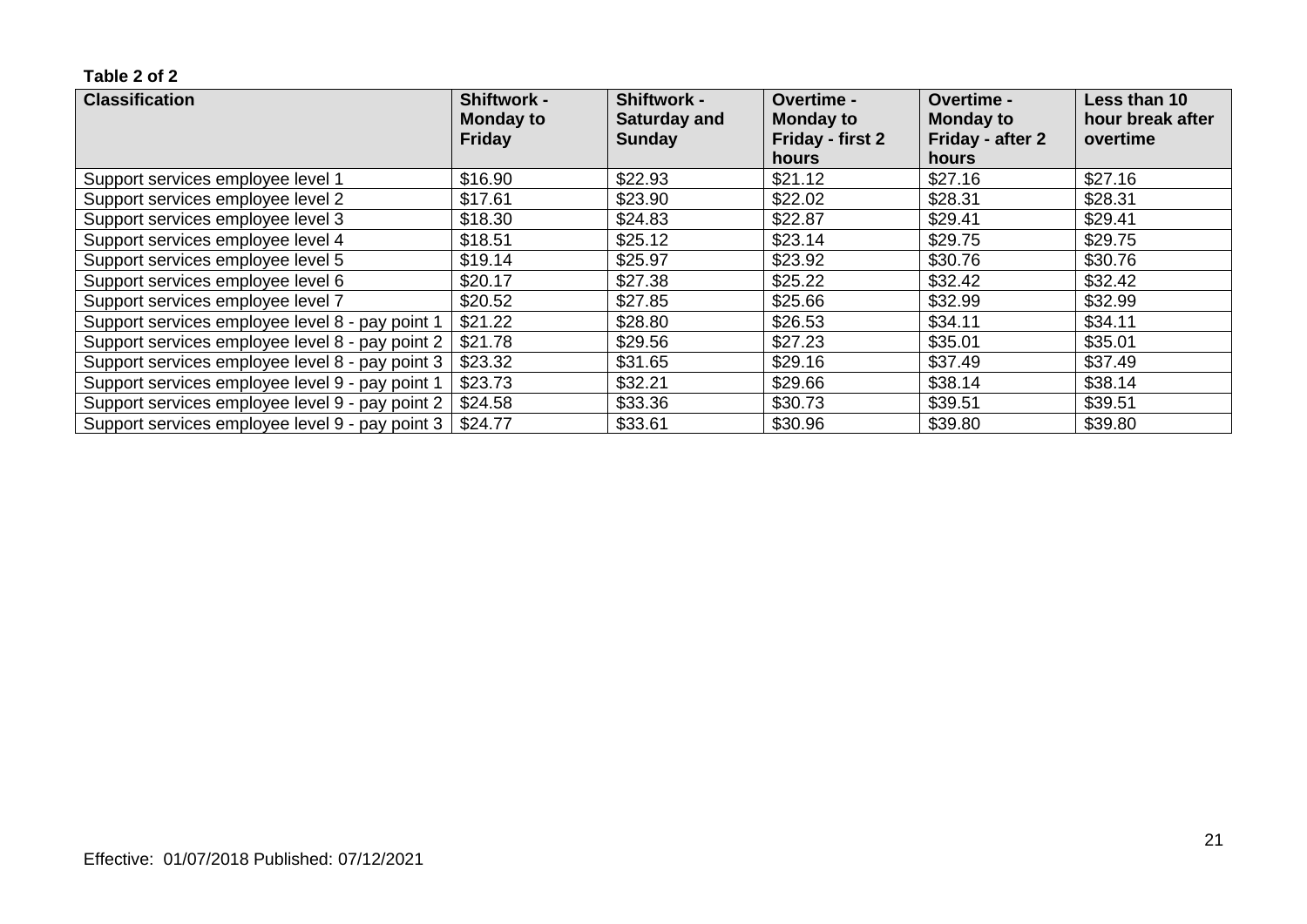# **Junior - Casual - 18 years**

| <b>Classification</b>                           | Hourly pay<br>rate | Saturday -<br>not 7 day<br>private<br>medical<br>imaging<br>practice | Sunday - not<br>7 day private<br>medical<br>imaging<br>practice | <b>Public</b><br>holiday | Saturday - 7<br>day private<br>medical<br>imaging<br>practice -<br>7am to 9pm | Sunday - 7<br>day private<br>medical<br>imaging<br>practice -<br>7am to 9pm |
|-------------------------------------------------|--------------------|----------------------------------------------------------------------|-----------------------------------------------------------------|--------------------------|-------------------------------------------------------------------------------|-----------------------------------------------------------------------------|
| Support services employee level 1               | \$17.60            | \$24.64                                                              | \$24.64                                                         | \$38.72                  | \$21.12                                                                       | \$24.64                                                                     |
| Support services employee level 2               | \$18.34            | \$25.67                                                              | \$25.67                                                         | \$40.34                  | \$22.01                                                                       | \$25.67                                                                     |
| Support services employee level 3               | \$19.06            | \$26.69                                                              | \$26.69                                                         | \$41.94                  | \$22.88                                                                       | \$26.69                                                                     |
| Support services employee level 4               | \$19.29            | \$27.00                                                              | \$27.00                                                         | \$42.43                  | \$23.15                                                                       | \$27.00                                                                     |
| Support services employee level 5               | \$19.94            | \$27.91                                                              | \$27.91                                                         | \$43.86                  | \$23.93                                                                       | \$27.91                                                                     |
| Support services employee level 6               | \$21.01            | \$29.42                                                              | \$29.42                                                         | \$46.23                  | \$25.22                                                                       | \$29.42                                                                     |
| Support services employee level 7               | \$21.39            | \$29.94                                                              | \$29.94                                                         | \$47.05                  | \$25.67                                                                       | \$29.94                                                                     |
| Support services employee level 8 - pay point 1 | \$22.11            | \$30.96                                                              | \$30.96                                                         | \$48.65                  | \$26.54                                                                       | \$30.96                                                                     |
| Support services employee level 8 - pay point 2 | \$22.69            | \$31.76                                                              | \$31.76                                                         | \$49.91                  | \$27.23                                                                       | \$31.76                                                                     |
| Support services employee level 8 - pay point 3 | \$24.29            | \$34.00                                                              | \$34.00                                                         | \$53.43                  | \$29.15                                                                       | \$34.00                                                                     |
| Support services employee level 9 - pay point 1 | \$24.73            | \$34.62                                                              | \$34.62                                                         | \$54.40                  | \$29.67                                                                       | \$34.62                                                                     |
| Support services employee level 9 - pay point 2 | \$25.60            | \$35.84                                                              | \$35.84                                                         | \$56.32                  | \$30.72                                                                       | \$35.84                                                                     |
| Support services employee level 9 - pay point 3 | \$25.80            | \$36.12                                                              | \$36.12                                                         | \$56.76                  | \$30.96                                                                       | \$36.12                                                                     |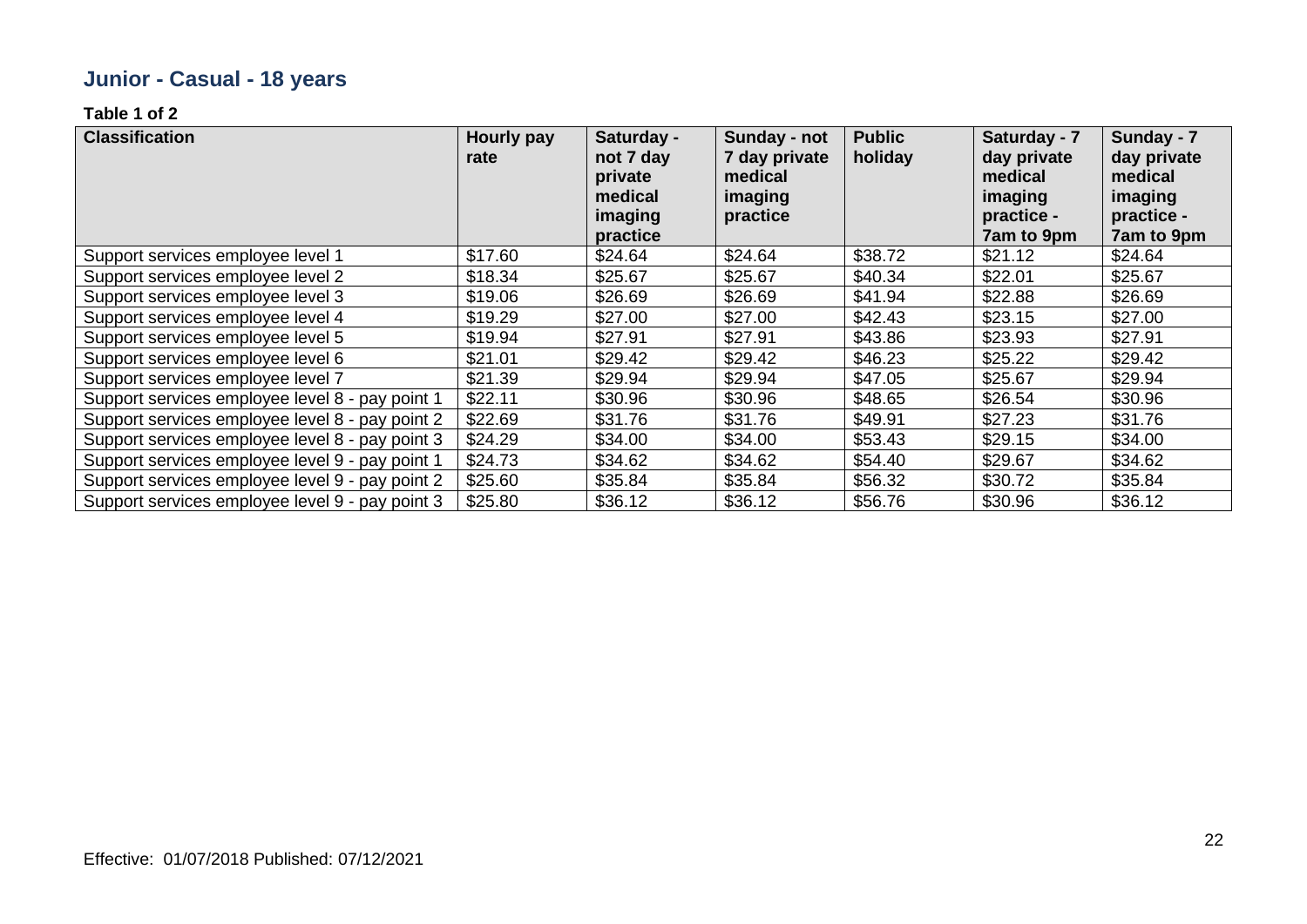| <b>Classification</b>                           | Shiftwork -<br><b>Monday to</b> | <b>Shiftwork -</b><br><b>Saturday and</b> | Overtime -<br><b>Monday to</b> | <b>Overtime -</b><br><b>Monday to</b> | Less than 10<br>hour break after |
|-------------------------------------------------|---------------------------------|-------------------------------------------|--------------------------------|---------------------------------------|----------------------------------|
|                                                 | <b>Friday</b>                   | <b>Sunday</b>                             | Friday - first 2               | Friday - after 2                      | overtime                         |
|                                                 |                                 |                                           | <b>hours</b>                   | <b>hours</b>                          |                                  |
| Support services employee level 1               | \$19.71                         | \$26.75                                   | \$24.64                        | \$31.68                               | \$31.68                          |
| Support services employee level 2               | \$20.54                         | \$27.87                                   | \$25.67                        | \$33.01                               | \$33.01                          |
| Support services employee level 3               | \$21.35                         | \$28.98                                   | \$26.69                        | \$34.31                               | \$34.31                          |
| Support services employee level 4               | \$21.60                         | \$29.32                                   | \$27.00                        | \$34.72                               | \$34.72                          |
| Support services employee level 5               | \$22.33                         | \$30.31                                   | \$27.91                        | \$35.89                               | \$35.89                          |
| Support services employee level 6               | \$23.53                         | \$31.94                                   | \$29.42                        | \$37.82                               | \$37.82                          |
| Support services employee level 7               | \$23.95                         | \$32.51                                   | \$29.94                        | \$38.50                               | \$38.50                          |
| Support services employee level 8 - pay point 1 | \$24.77                         | \$33.61                                   | \$30.96                        | \$39.80                               | \$39.80                          |
| Support services employee level 8 - pay point 2 | \$25.41                         | \$34.49                                   | \$31.76                        | \$40.84                               | \$40.84                          |
| Support services employee level 8 - pay point 3 | \$27.20                         | \$36.92                                   | \$34.00                        | \$43.72                               | \$43.72                          |
| Support services employee level 9 - pay point 1 | \$27.69                         | \$37.58                                   | \$34.62                        | \$44.51                               | \$44.51                          |
| Support services employee level 9 - pay point 2 | \$28.67                         | \$38.91                                   | \$35.84                        | \$46.08                               | \$46.08                          |
| Support services employee level 9 - pay point 3 | \$28.90                         | \$39.22                                   | \$36.12                        | \$46.44                               | \$46.44                          |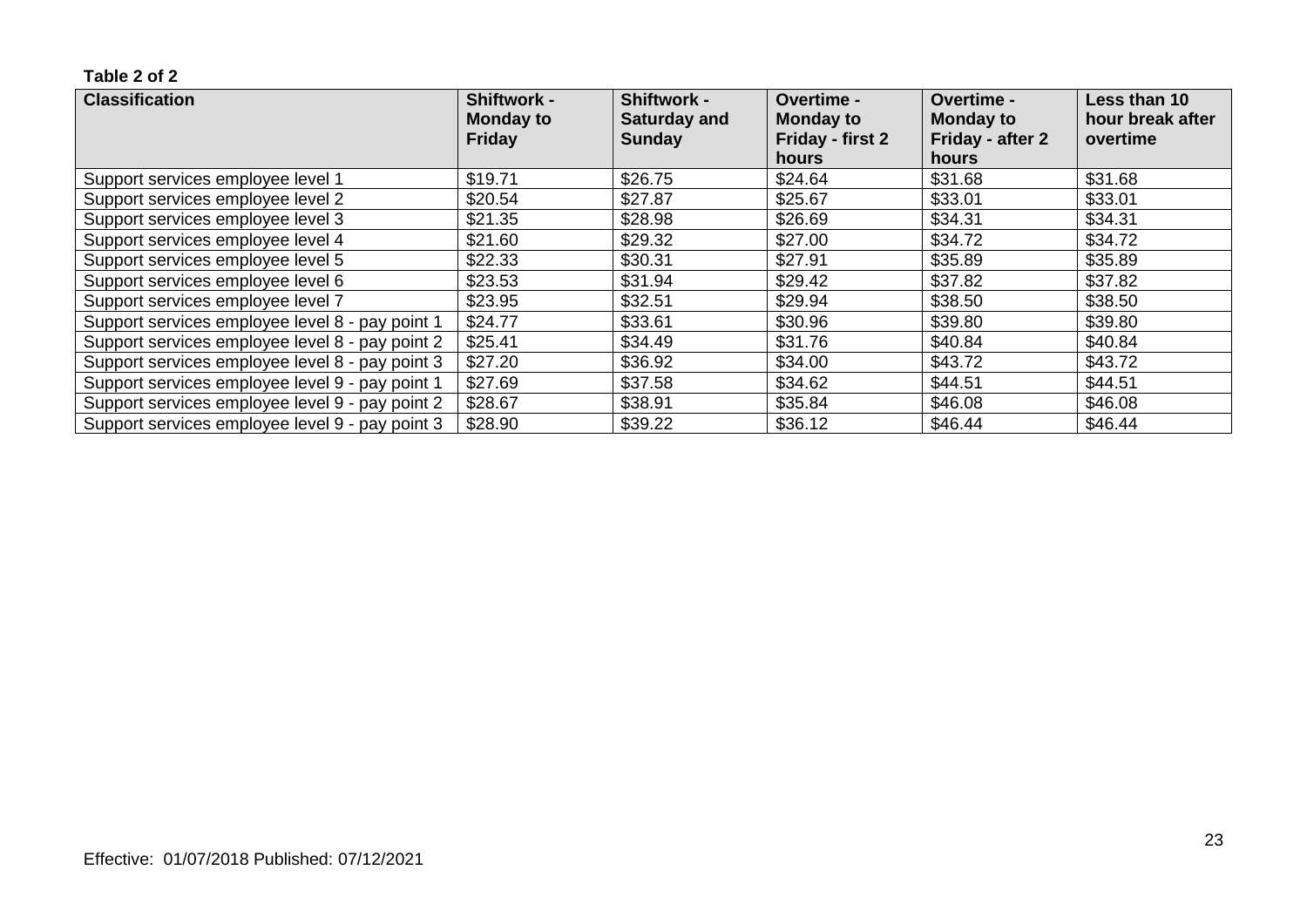# **Junior - Casual - 19 years**

| <b>Classification</b>                           | <b>Hourly pay</b><br>rate | Saturday -<br>not 7 day<br>private<br>medical<br>imaging<br>practice | Sunday - not<br>7 day private<br>medical<br>imaging<br>practice | <b>Public</b><br>holiday | Saturday - 7<br>day private<br>medical<br>imaging<br>practice -<br>7am to 9pm | Sunday - 7<br>day private<br>medical<br>imaging<br>practice -<br>7am to 9pm |
|-------------------------------------------------|---------------------------|----------------------------------------------------------------------|-----------------------------------------------------------------|--------------------------|-------------------------------------------------------------------------------|-----------------------------------------------------------------------------|
| Support services employee level 1               | \$20.13                   | \$28.18                                                              | \$28.18                                                         | \$44.28                  | \$24.15                                                                       | \$28.18                                                                     |
| Support services employee level 2               | \$20.96                   | \$29.35                                                              | \$29.35                                                         | \$46.12                  | \$25.16                                                                       | \$29.35                                                                     |
| Support services employee level 3               | \$21.78                   | \$30.49                                                              | \$30.49                                                         | \$47.91                  | \$26.13                                                                       | \$30.49                                                                     |
| Support services employee level 4               | \$22.04                   | \$30.85                                                              | \$30.85                                                         | \$48.48                  | \$26.45                                                                       | \$30.85                                                                     |
| Support services employee level 5               | \$22.78                   | \$31.89                                                              | \$31.89                                                         | \$50.11                  | \$27.33                                                                       | \$31.89                                                                     |
| Support services employee level 6               | \$24.01                   | \$33.62                                                              | \$33.62                                                         | \$52.83                  | \$28.82                                                                       | \$33.62                                                                     |
| Support services employee level 7               | \$24.44                   | \$34.21                                                              | \$34.21                                                         | \$53.76                  | \$29.33                                                                       | \$34.21                                                                     |
| Support services employee level 8 - pay point 1 | \$25.28                   | \$35.39                                                              | \$35.39                                                         | \$55.61                  | \$30.33                                                                       | \$35.39                                                                     |
| Support services employee level 8 - pay point 2 | \$25.93                   | \$36.30                                                              | \$36.30                                                         | \$57.04                  | \$31.11                                                                       | \$36.30                                                                     |
| Support services employee level 8 - pay point 3 | \$27.76                   | \$38.87                                                              | \$38.87                                                         | \$61.08                  | \$33.32                                                                       | \$38.87                                                                     |
| Support services employee level 9 - pay point 1 | \$28.25                   | \$39.55                                                              | \$39.55                                                         | \$62.15                  | \$33.90                                                                       | \$39.55                                                                     |
| Support services employee level 9 - pay point 2 | \$29.26                   | \$40.97                                                              | \$40.97                                                         | \$64.38                  | \$35.12                                                                       | \$40.97                                                                     |
| Support services employee level 9 - pay point 3 | \$29.49                   | \$41.28                                                              | \$41.28                                                         | \$64.87                  | \$35.39                                                                       | \$41.28                                                                     |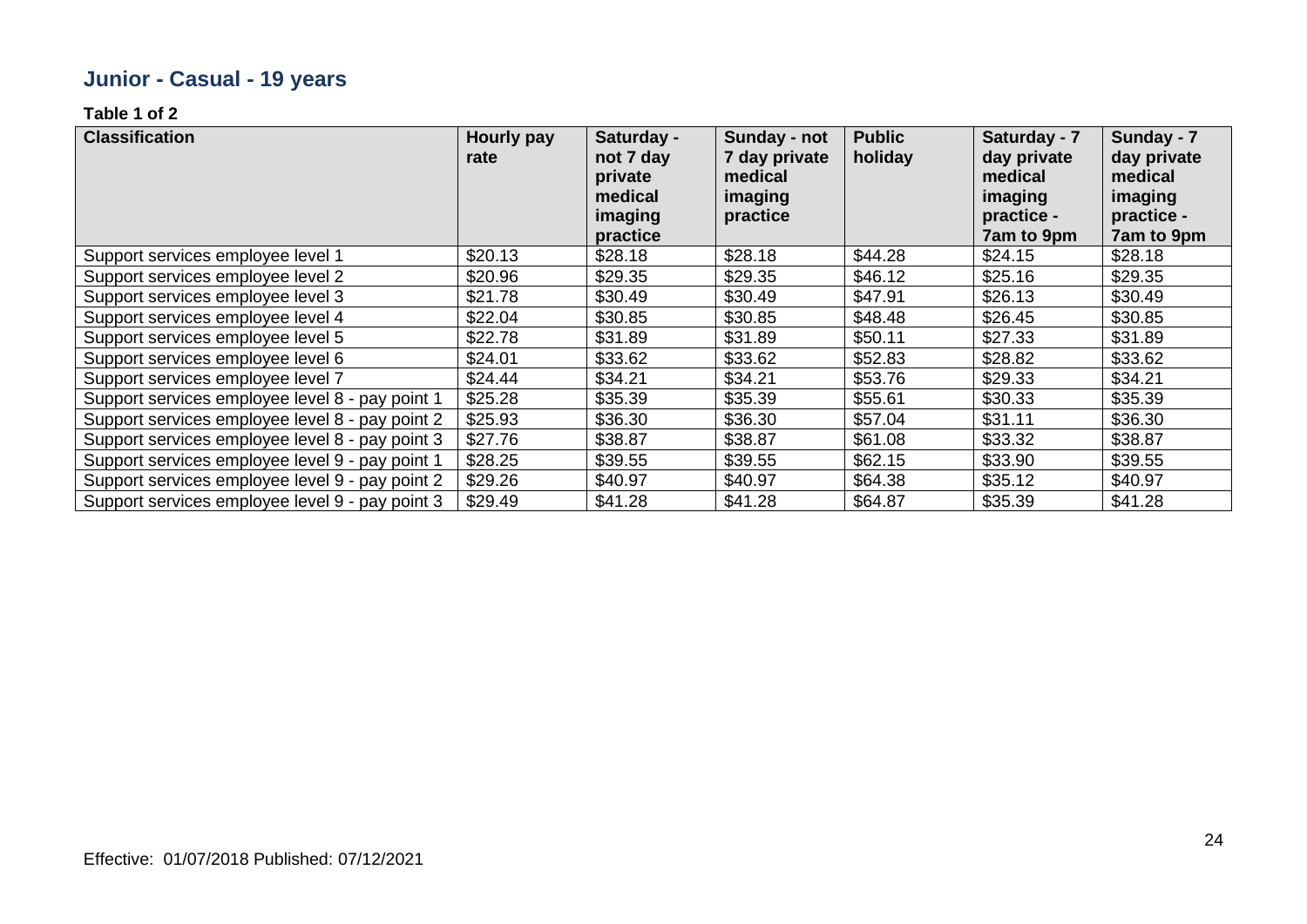| <b>Classification</b>                           | <b>Shiftwork -</b><br><b>Monday to</b> | <b>Shiftwork -</b><br><b>Saturday and</b> | <b>Overtime -</b><br><b>Monday to</b> | <b>Overtime -</b><br><b>Monday to</b> | Less than 10<br>hour break after |
|-------------------------------------------------|----------------------------------------|-------------------------------------------|---------------------------------------|---------------------------------------|----------------------------------|
|                                                 | <b>Friday</b>                          | <b>Sunday</b>                             | Friday - first 2                      | Friday - after 2                      | overtime                         |
|                                                 |                                        |                                           | hours                                 | hours                                 |                                  |
| Support services employee level 1               | \$22.54                                | \$30.59                                   | \$28.18                               | \$36.23                               | \$36.23                          |
| Support services employee level 2               | \$23.48                                | \$31.86                                   | \$29.35                               | \$37.73                               | \$37.73                          |
| Support services employee level 3               | \$24.39                                | \$33.10                                   | \$30.49                               | \$39.20                               | \$39.20                          |
| Support services employee level 4               | \$24.68                                | \$33.50                                   | \$30.85                               | \$39.67                               | \$39.67                          |
| Support services employee level 5               | \$25.51                                | \$34.62                                   | \$31.89                               | \$41.00                               | \$41.00                          |
| Support services employee level 6               | \$26.89                                | \$36.50                                   | \$33.62                               | \$43.22                               | \$43.22                          |
| Support services employee level 7               | \$27.37                                | \$37.15                                   | \$34.21                               | \$43.99                               | \$43.99                          |
| Support services employee level 8 - pay point 1 | \$28.31                                | \$38.42                                   | \$35.39                               | \$45.50                               | \$45.50                          |
| Support services employee level 8 - pay point 2 | \$29.04                                | \$39.41                                   | \$36.30                               | \$46.67                               | \$46.67                          |
| Support services employee level 8 - pay point 3 | \$31.09                                | \$42.20                                   | \$38.87                               | \$49.97                               | \$49.97                          |
| Support services employee level 9 - pay point 1 | \$31.64                                | \$42.94                                   | \$39.55                               | \$50.85                               | \$50.85                          |
| Support services employee level 9 - pay point 2 | \$32.77                                | \$44.48                                   | \$40.97                               | \$52.67                               | \$52.67                          |
| Support services employee level 9 - pay point 3 | \$33.03                                | \$44.82                                   | \$41.28                               | \$53.08                               | \$53.08                          |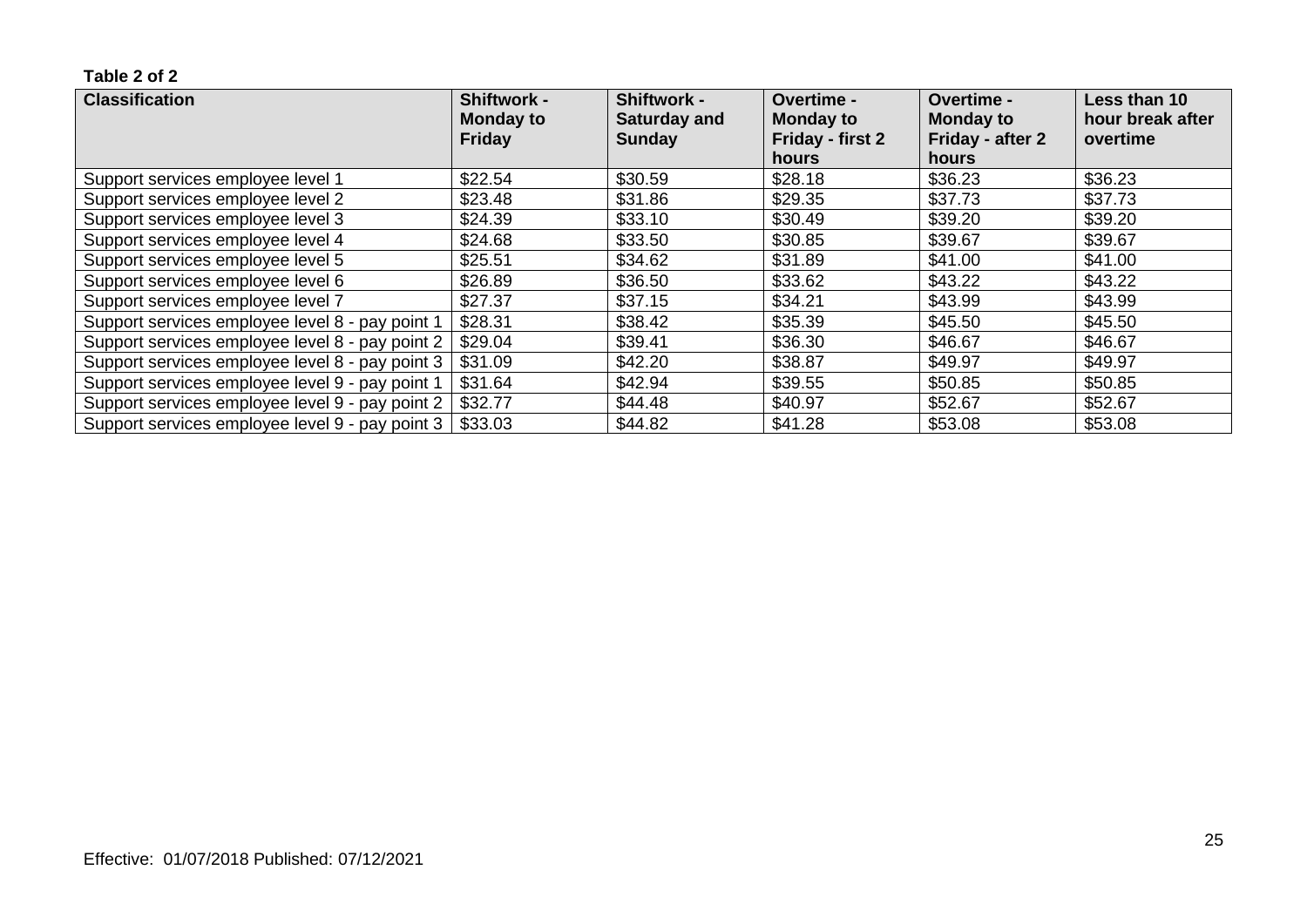# **Junior - Casual - 20 years**

| <b>Classification</b>                           | Hourly pay<br>rate | Saturday -<br>not 7 day<br>private<br>medical<br>imaging<br>practice | Sunday - not<br>7 day private<br>medical<br>imaging<br>practice | <b>Public</b><br>holiday | Saturday - 7<br>day private<br>medical<br>imaging<br>practice -<br>7am to 9pm | Sunday - 7<br>day private<br>medical<br>imaging<br>practice -<br>7am to 9pm |
|-------------------------------------------------|--------------------|----------------------------------------------------------------------|-----------------------------------------------------------------|--------------------------|-------------------------------------------------------------------------------|-----------------------------------------------------------------------------|
| Support services employee level 1               | \$22.64            | \$31.69                                                              | \$31.69                                                         | \$49.80                  | \$27.17                                                                       | \$31.69                                                                     |
| Support services employee level 2               | \$23.58            | \$33.01                                                              | \$33.01                                                         | \$51.87                  | \$28.29                                                                       | \$33.01                                                                     |
| Support services employee level 3               | \$24.50            | \$34.30                                                              | \$34.30                                                         | \$53.90                  | \$29.40                                                                       | \$34.30                                                                     |
| Support services employee level 4               | \$24.80            | \$34.72                                                              | \$34.72                                                         | \$54.56                  | \$29.76                                                                       | \$34.72                                                                     |
| Support services employee level 5               | \$25.63            | \$35.88                                                              | \$35.88                                                         | \$56.38                  | \$30.75                                                                       | \$35.88                                                                     |
| Support services employee level 6               | \$27.01            | \$37.82                                                              | \$37.82                                                         | \$59.43                  | \$32.42                                                                       | \$37.82                                                                     |
| Support services employee level 7               | \$27.50            | \$38.50                                                              | \$38.50                                                         | \$60.50                  | \$33.00                                                                       | \$38.50                                                                     |
| Support services employee level 8 - pay point 1 | \$28.43            | \$39.80                                                              | \$39.80                                                         | \$62.54                  | \$34.11                                                                       | \$39.80                                                                     |
| Support services employee level 8 - pay point 2 | \$29.18            | \$40.85                                                              | \$40.85                                                         | \$64.19                  | \$35.01                                                                       | \$40.85                                                                     |
| Support services employee level 8 - pay point 3 | \$31.23            | \$43.72                                                              | \$43.72                                                         | \$68.70                  | \$37.47                                                                       | \$43.72                                                                     |
| Support services employee level 9 - pay point 1 | \$31.79            | \$44.50                                                              | \$44.50                                                         | \$69.93                  | \$38.15                                                                       | \$44.50                                                                     |
| Support services employee level 9 - pay point 2 | \$32.91            | \$46.08                                                              | \$46.08                                                         | \$72.41                  | \$39.50                                                                       | \$46.08                                                                     |
| Support services employee level 9 - pay point 3 | \$33.18            | \$46.45                                                              | \$46.45                                                         | \$72.99                  | \$39.81                                                                       | \$46.45                                                                     |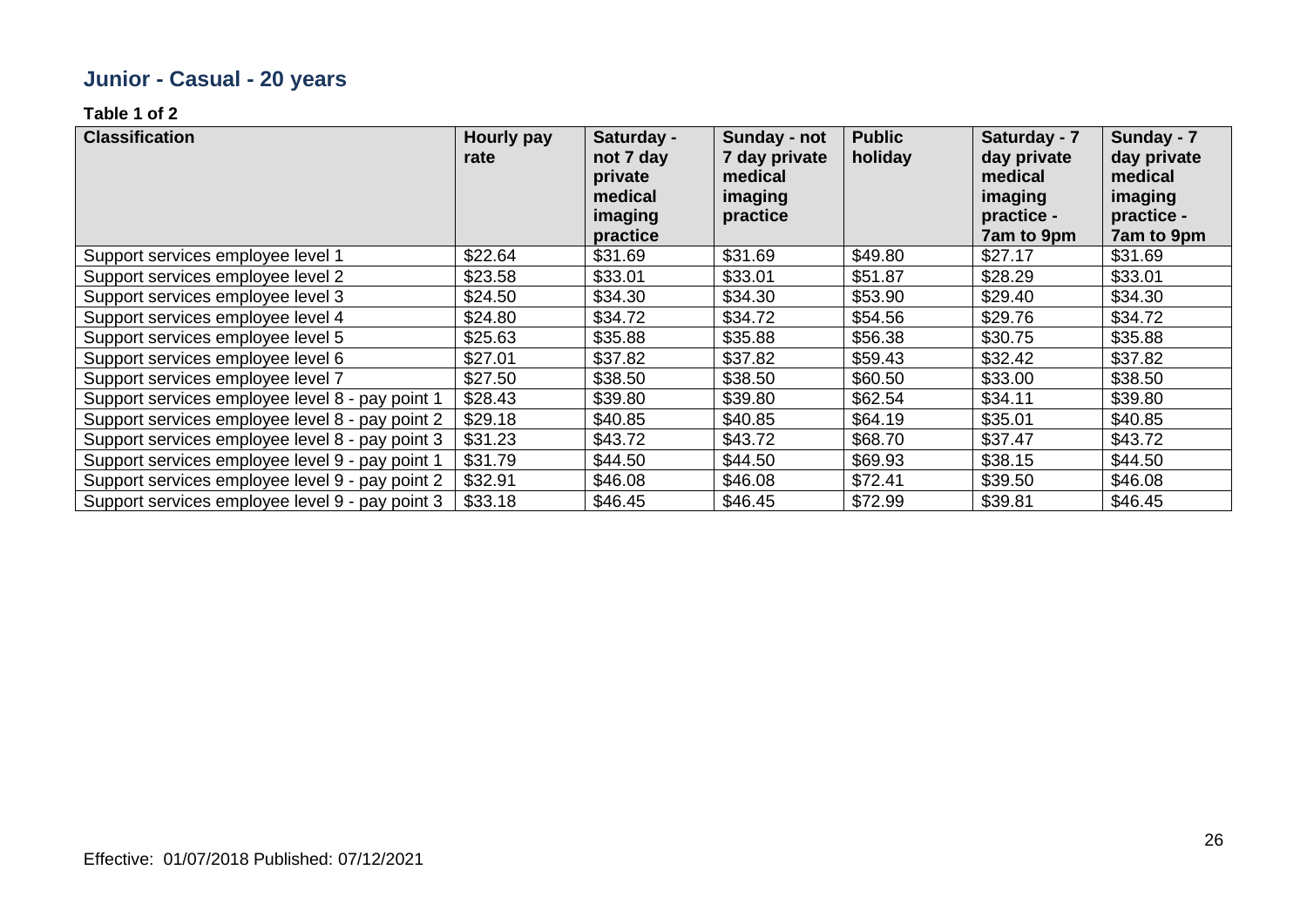| <b>Classification</b>                           | <b>Shiftwork -</b><br><b>Monday to</b> | <b>Shiftwork -</b><br><b>Saturday and</b> | <b>Overtime -</b><br><b>Monday to</b> | <b>Overtime -</b><br><b>Monday to</b> | Less than 10<br>hour break after |
|-------------------------------------------------|----------------------------------------|-------------------------------------------|---------------------------------------|---------------------------------------|----------------------------------|
|                                                 | <b>Friday</b>                          | <b>Sunday</b>                             | Friday - first 2                      | Friday - after 2                      | overtime                         |
|                                                 |                                        |                                           | hours                                 | hours                                 |                                  |
| Support services employee level 1               | \$25.35                                | \$34.41                                   | \$31.69                               | \$40.75                               | \$40.75                          |
| Support services employee level 2               | \$26.40                                | \$35.83                                   | \$33.01                               | \$42.44                               | \$42.44                          |
| Support services employee level 3               | \$27.44                                | \$37.24                                   | \$34.30                               | \$44.10                               | \$44.10                          |
| Support services employee level 4               | \$27.78                                | \$37.70                                   | \$34.72                               | \$44.64                               | \$44.64                          |
| Support services employee level 5               | \$28.70                                | \$38.95                                   | \$35.88                               | \$46.13                               | \$46.13                          |
| Support services employee level 6               | \$30.25                                | \$41.06                                   | \$37.82                               | \$48.62                               | \$48.62                          |
| Support services employee level 7               | \$30.80                                | \$41.80                                   | \$38.50                               | \$49.50                               | \$49.50                          |
| Support services employee level 8 - pay point 1 | \$31.84                                | \$43.21                                   | \$39.80                               | \$51.17                               | \$51.17                          |
| Support services employee level 8 - pay point 2 | \$32.68                                | \$44.35                                   | \$40.85                               | \$52.52                               | \$52.52                          |
| Support services employee level 8 - pay point 3 | \$34.97                                | \$47.46                                   | \$43.72                               | \$56.21                               | \$56.21                          |
| Support services employee level 9 - pay point 1 | \$35.60                                | \$48.32                                   | \$44.50                               | \$57.22                               | \$57.22                          |
| Support services employee level 9 - pay point 2 | \$36.86                                | \$50.03                                   | \$46.08                               | \$59.24                               | \$59.24                          |
| Support services employee level 9 - pay point 3 | \$37.16                                | \$50.43                                   | \$46.45                               | \$59.72                               | \$59.72                          |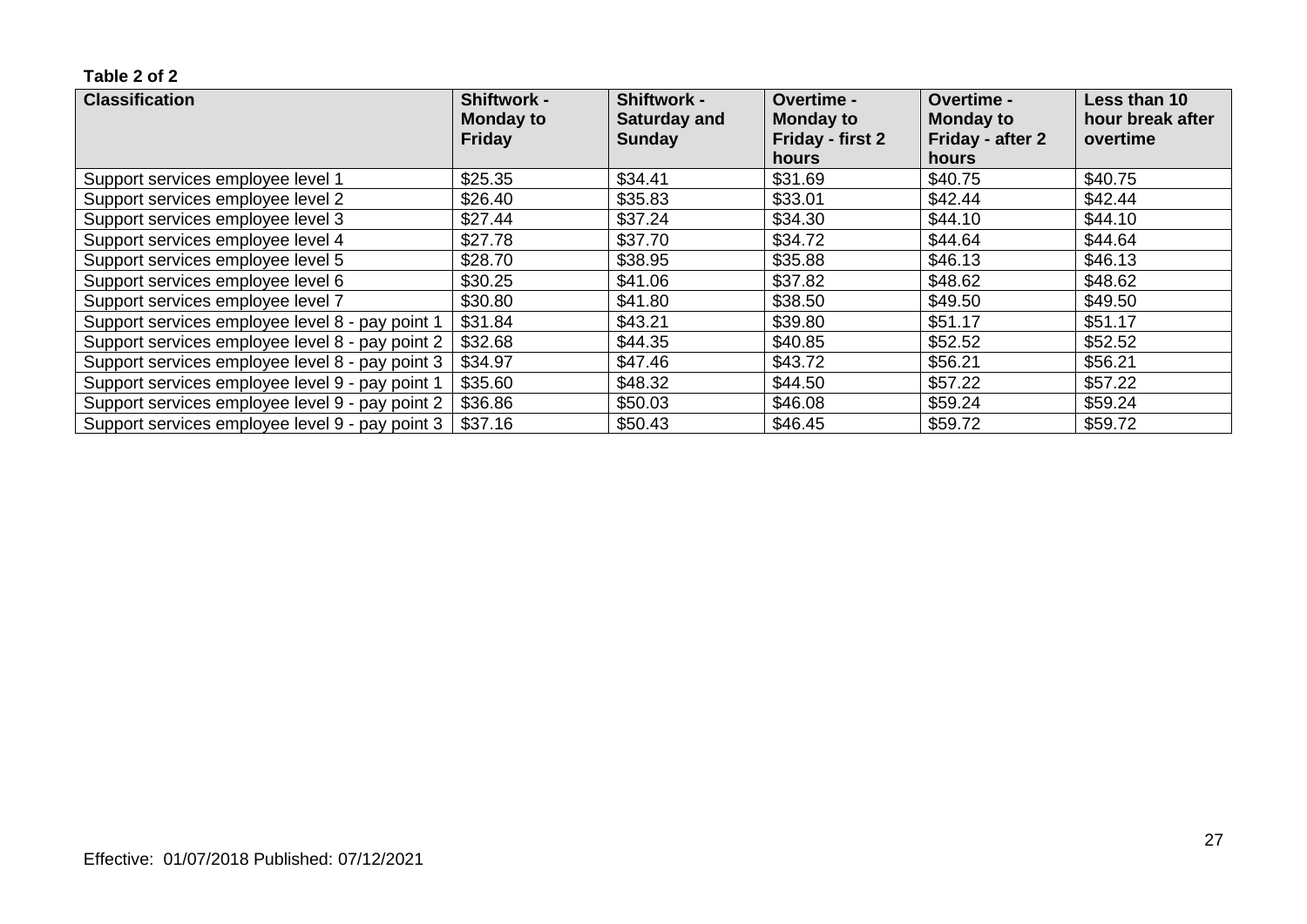# **Apprentice - Cooking**

### **Table 1 of 2**

| <b>Classification</b>         | Hourly pay rate | Saturday - not 7<br>day private<br>medical imaging<br>practice | <b>Public holiday</b> | Saturday - 7 day<br>private medical<br>imaging<br>practice - 7am<br>to 9pm | Sunday - 7 day<br>private medical<br>imaging<br>practice - 7am<br>to 9pm | <b>Shiftwork -</b><br><b>Monday to</b><br>Friday |
|-------------------------------|-----------------|----------------------------------------------------------------|-----------------------|----------------------------------------------------------------------------|--------------------------------------------------------------------------|--------------------------------------------------|
| Cooking apprentice - 1st year | \$12.12         | \$18.18                                                        | \$30.30               | \$15.15                                                                    | \$18.18                                                                  | \$13.94                                          |
| Cooking apprentice - 2nd year | \$14.33         | \$21.50                                                        | \$35.83               | \$17.91                                                                    | \$21.50                                                                  | \$16.48                                          |
| Cooking apprentice - 3rd year | \$17.63         | \$26.45                                                        | \$44.08               | \$22.04                                                                    | \$26.45                                                                  | \$20.27                                          |
| Cooking apprentice - 4th year | \$20.94         | \$31.41                                                        | \$52.35               | \$26.18                                                                    | \$31.41                                                                  | \$24.08                                          |

| <b>Classification</b>         | <b>Shiftwork -</b><br><b>Saturday and</b> | <b>Overtime - Monday</b><br>to Saturday - first 2 | <b>Overtime - Monday</b><br>to Saturday - after 2 | <b>Overtime - Sunday</b> | Less than 10 hour<br>break after overtime |
|-------------------------------|-------------------------------------------|---------------------------------------------------|---------------------------------------------------|--------------------------|-------------------------------------------|
|                               | <b>Sunday</b>                             | hours                                             | hours                                             |                          |                                           |
| Cooking apprentice - 1st year | \$13.94                                   | \$18.18                                           | \$24.24                                           | \$24.24                  | \$24.24                                   |
| Cooking apprentice - 2nd year | \$16.48                                   | \$21.50                                           | \$28.66                                           | \$28.66                  | \$28.66                                   |
| Cooking apprentice - 3rd year | \$20.27                                   | \$26.45                                           | \$35.26                                           | \$35.26                  | \$35.26                                   |
| Cooking apprentice - 4th year | \$24.08                                   | \$31.41                                           | \$41.88                                           | \$41.88                  | \$41.88                                   |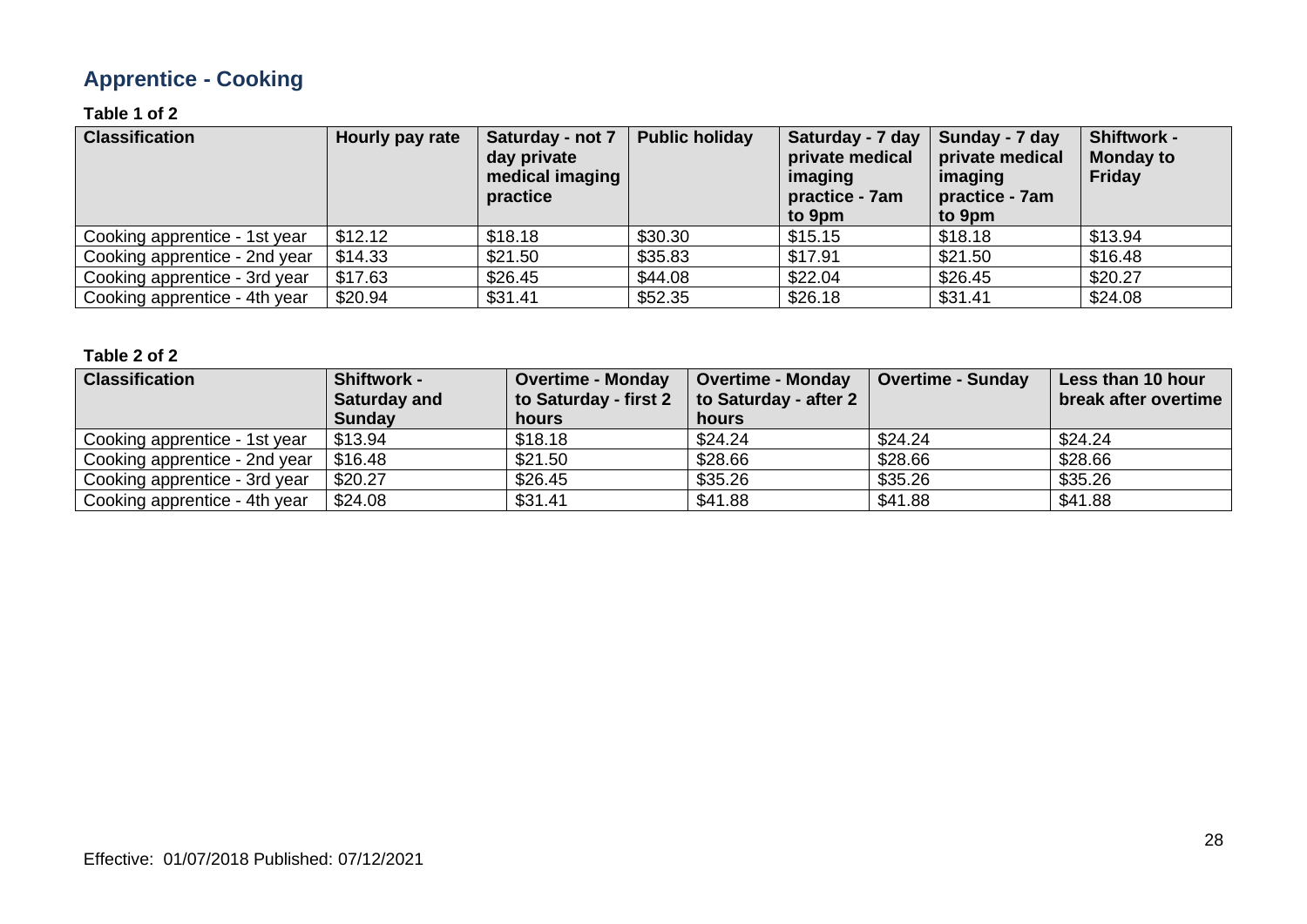### **Apprentice - Dental Technician - Started before 1 Jan 2015 - Did not complete year 12**

### **Table 1 of 2**

| <b>Classification</b>                   | Hourly pay<br>rate | Saturday - not<br>7 day private<br>medical<br>imaging<br>practice | <b>Public holiday</b> | Saturday - 7<br>day private<br>medical<br>imaging<br>practice - 7am<br>to 9pm | Sunday - 7 day<br>private<br>medical<br>imaging<br>practice - 7am<br>to 9pm | <b>Shiftwork -</b><br><b>Monday to</b><br><b>Friday</b> |
|-----------------------------------------|--------------------|-------------------------------------------------------------------|-----------------------|-------------------------------------------------------------------------------|-----------------------------------------------------------------------------|---------------------------------------------------------|
| Dental technician apprentice - 1st year | \$11.02            | \$16.53                                                           | \$27.55               | \$13.78                                                                       | \$16.53                                                                     | \$12.67                                                 |
| Dental technician apprentice - 2nd year | \$13.22            | \$19.83                                                           | \$33.05               | \$16.53                                                                       | \$19.83                                                                     | \$15.20                                                 |
| Dental technician apprentice - 3rd year | \$14.77            | \$22.16                                                           | \$36.93               | \$18.46                                                                       | \$22.16                                                                     | \$16.99                                                 |
| Dental technician apprentice - 4th year | \$17.63            | \$26.45                                                           | \$44.08               | \$22.04                                                                       | \$26.45                                                                     | \$20.27                                                 |

| <b>Classification</b>                   | Shiftwork -<br><b>Saturday and</b><br><b>Sunday</b> | <b>Overtime -</b><br><b>Monday to</b><br><b>Saturday - first 2</b><br><b>hours</b> | <b>Overtime -</b><br><b>Monday to</b><br>Saturday - after 2<br>hours | Overtime - Sunday   Less than 10 hour | break after<br>overtime |
|-----------------------------------------|-----------------------------------------------------|------------------------------------------------------------------------------------|----------------------------------------------------------------------|---------------------------------------|-------------------------|
| Dental technician apprentice - 1st year | \$12.67                                             | \$16.53                                                                            | \$22.04                                                              | \$22.04                               | \$22.04                 |
| Dental technician apprentice - 2nd year | \$15.20                                             | \$19.83                                                                            | \$26.44                                                              | \$26.44                               | \$26.44                 |
| Dental technician apprentice - 3rd year | \$16.99                                             | \$22.16                                                                            | \$29.54                                                              | \$29.54                               | \$29.54                 |
| Dental technician apprentice - 4th year | \$20.27                                             | \$26.45                                                                            | \$35.26                                                              | \$35.26                               | \$35.26                 |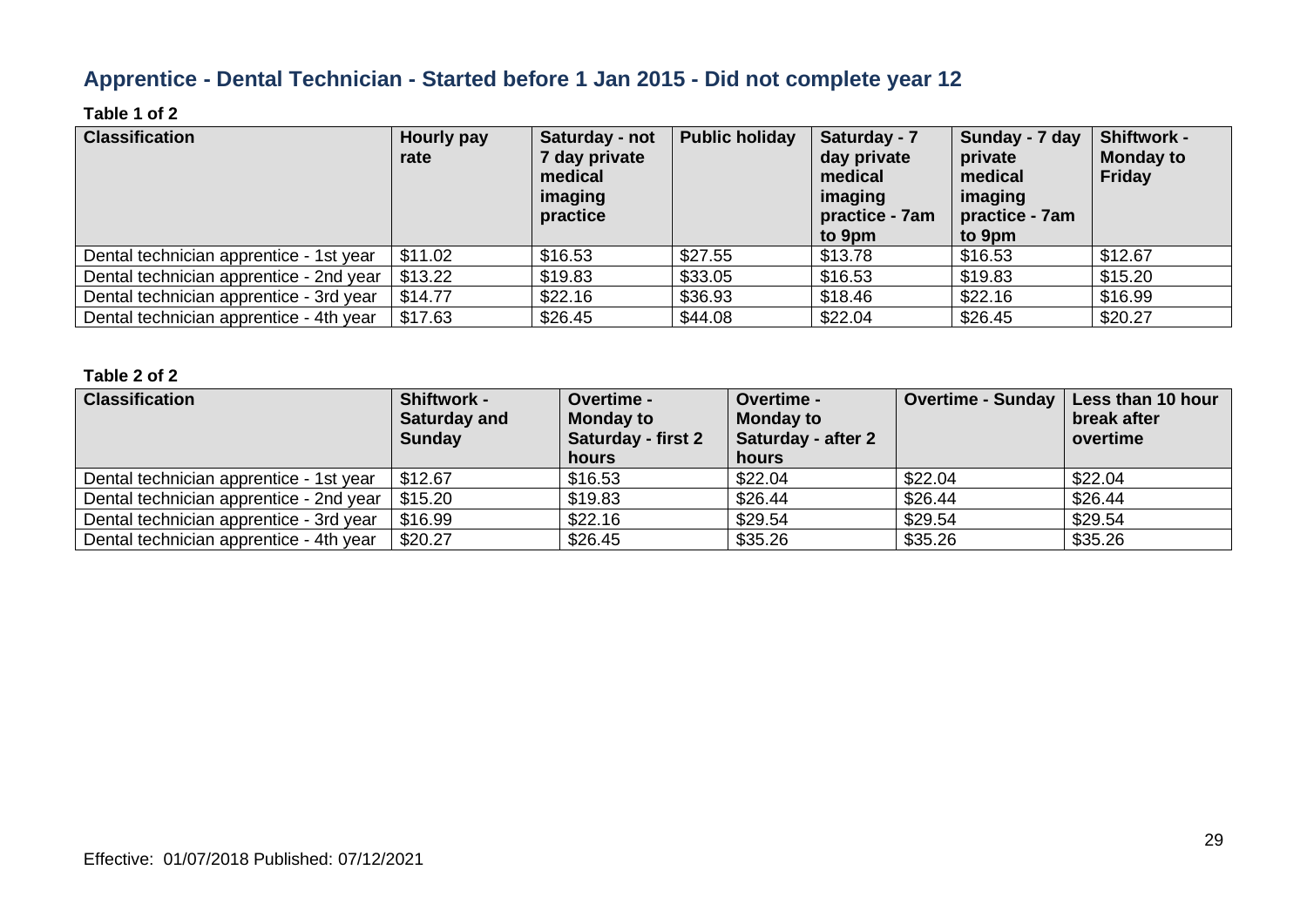### **Apprentice - Dental Technician - Started before 1 Jan 2015 - Completed year 12**

### **Table 1 of 2**

| <b>Classification</b>                   | Hourly pay<br>rate | Saturday - not<br>7 day private<br>medical<br>imaging<br>practice | <b>Public holiday</b> | Saturday - 7<br>day private<br>medical<br>imaging<br>practice - 7am<br>to 9pm | Sunday - 7 day<br>private<br>medical<br>imaging<br>practice - 7am<br>to 9pm | <b>Shiftwork -</b><br><b>Monday to</b><br><b>Friday</b> |
|-----------------------------------------|--------------------|-------------------------------------------------------------------|-----------------------|-------------------------------------------------------------------------------|-----------------------------------------------------------------------------|---------------------------------------------------------|
| Dental technician apprentice - 1st year | \$11.24            | \$16.86                                                           | \$28.10               | \$14.05                                                                       | \$16.86                                                                     | \$12.93                                                 |
| Dental technician apprentice - 2nd year | \$13.44            | \$20.16                                                           | \$33.60               | \$16.80                                                                       | \$20.16                                                                     | \$15.46                                                 |
| Dental technician apprentice - 3rd year | \$14.77            | \$22.16                                                           | \$36.93               | \$18.46                                                                       | \$22.16                                                                     | \$16.99                                                 |
| Dental technician apprentice - 4th year | \$17.63            | \$26.45                                                           | \$44.08               | \$22.04                                                                       | \$26.45                                                                     | \$20.27                                                 |

| <b>Classification</b>                   | Shiftwork -<br><b>Saturday and</b><br><b>Sunday</b> | <b>Overtime -</b><br><b>Monday to</b><br><b>Saturday - first 2</b><br>hours | <b>Overtime -</b><br><b>Monday to</b><br>Saturday - after 2<br>hours | Overtime - Sunday   Less than 10 hour | break after<br>overtime |
|-----------------------------------------|-----------------------------------------------------|-----------------------------------------------------------------------------|----------------------------------------------------------------------|---------------------------------------|-------------------------|
| Dental technician apprentice - 1st year | \$12.93                                             | \$16.86                                                                     | \$22.48                                                              | \$22.48                               | \$22.48                 |
| Dental technician apprentice - 2nd year | \$15.46                                             | \$20.16                                                                     | \$26.88                                                              | \$26.88                               | \$26.88                 |
| Dental technician apprentice - 3rd year | \$16.99                                             | \$22.16                                                                     | \$29.54                                                              | \$29.54                               | \$29.54                 |
| Dental technician apprentice - 4th year | \$20.27                                             | \$26.45                                                                     | \$35.26                                                              | \$35.26                               | \$35.26                 |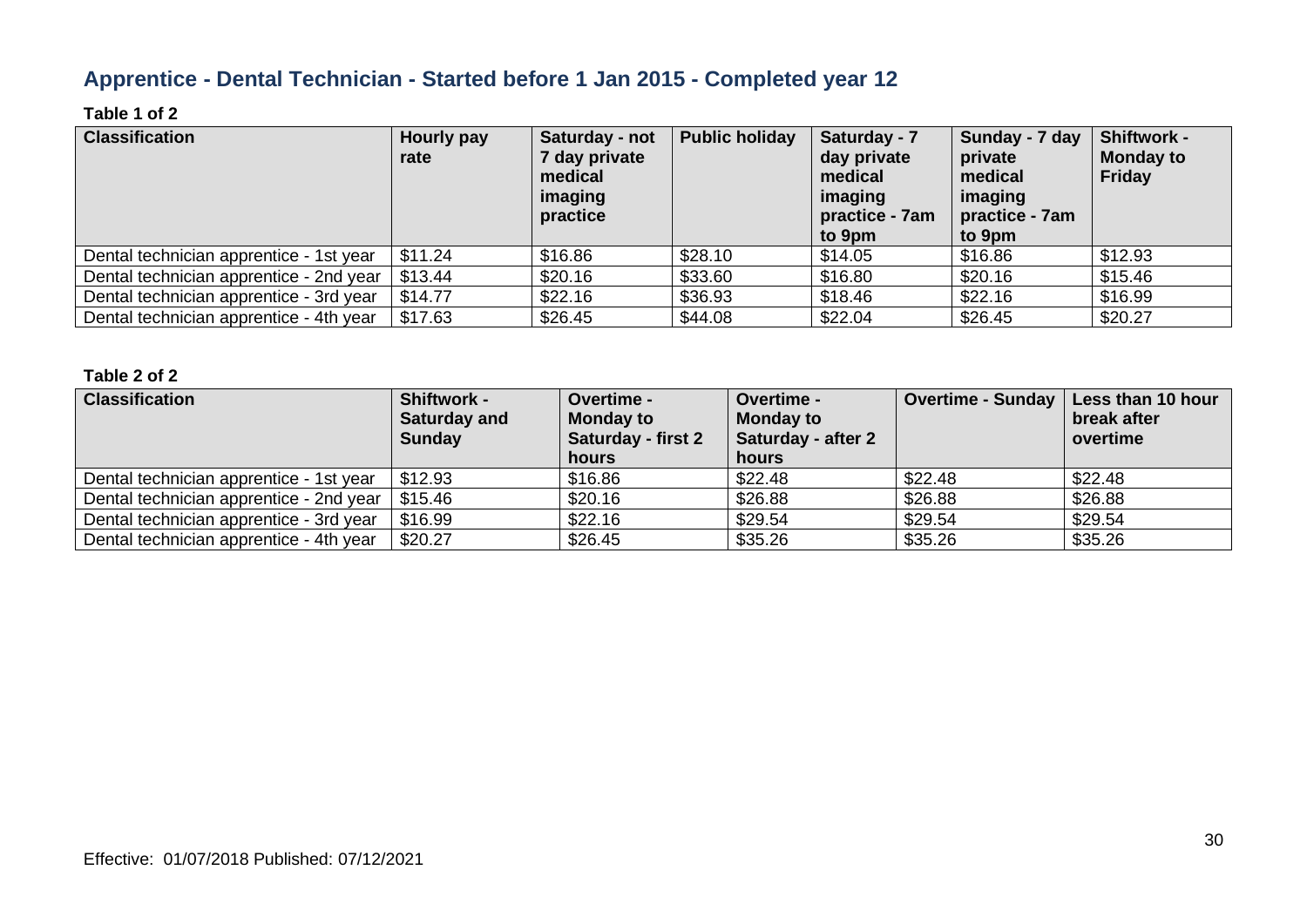### **Apprentice - Dental Technician - Started after 1 Jan 2015 - Did not complete year 12**

### **Table 1 of 2**

| <b>Classification</b>                   | Hourly pay<br>rate | Saturday - not<br>7 day private<br>medical<br>imaging<br>practice | <b>Public holiday</b> | Saturday - 7<br>day private<br>medical<br>imaging<br>practice - 7am<br>to 9pm | Sunday - 7 day<br>private<br>medical<br>imaging<br>practice - 7am<br>to 9pm | <b>Shiftwork -</b><br><b>Monday to</b><br><b>Friday</b> |
|-----------------------------------------|--------------------|-------------------------------------------------------------------|-----------------------|-------------------------------------------------------------------------------|-----------------------------------------------------------------------------|---------------------------------------------------------|
| Dental technician apprentice - 1st year | \$11.02            | \$16.53                                                           | \$27.55               | \$13.78                                                                       | \$16.53                                                                     | \$12.67                                                 |
| Dental technician apprentice - 2nd year | \$13.22            | \$19.83                                                           | \$33.05               | \$16.53                                                                       | \$19.83                                                                     | \$15.20                                                 |
| Dental technician apprentice - 3rd year | \$14.77            | \$22.16                                                           | \$36.93               | \$18.46                                                                       | \$22.16                                                                     | \$16.99                                                 |
| Dental technician apprentice - 4th year | \$17.63            | \$26.45                                                           | \$44.08               | \$22.04                                                                       | \$26.45                                                                     | \$20.27                                                 |

| <b>Classification</b>                   | Shiftwork -<br><b>Saturday and</b><br><b>Sunday</b> | <b>Overtime -</b><br><b>Monday to</b><br><b>Saturday - first 2</b><br>hours | <b>Overtime -</b><br><b>Monday to</b><br>Saturday - after 2<br>hours | Overtime - Sunday   Less than 10 hour | break after<br>overtime |
|-----------------------------------------|-----------------------------------------------------|-----------------------------------------------------------------------------|----------------------------------------------------------------------|---------------------------------------|-------------------------|
| Dental technician apprentice - 1st year | \$12.67                                             | \$16.53                                                                     | \$22.04                                                              | \$22.04                               | \$22.04                 |
| Dental technician apprentice - 2nd year | \$15.20                                             | \$19.83                                                                     | \$26.44                                                              | \$26.44                               | \$26.44                 |
| Dental technician apprentice - 3rd year | \$16.99                                             | \$22.16                                                                     | \$29.54                                                              | \$29.54                               | \$29.54                 |
| Dental technician apprentice - 4th year | \$20.27                                             | \$26.45                                                                     | \$35.26                                                              | \$35.26                               | \$35.26                 |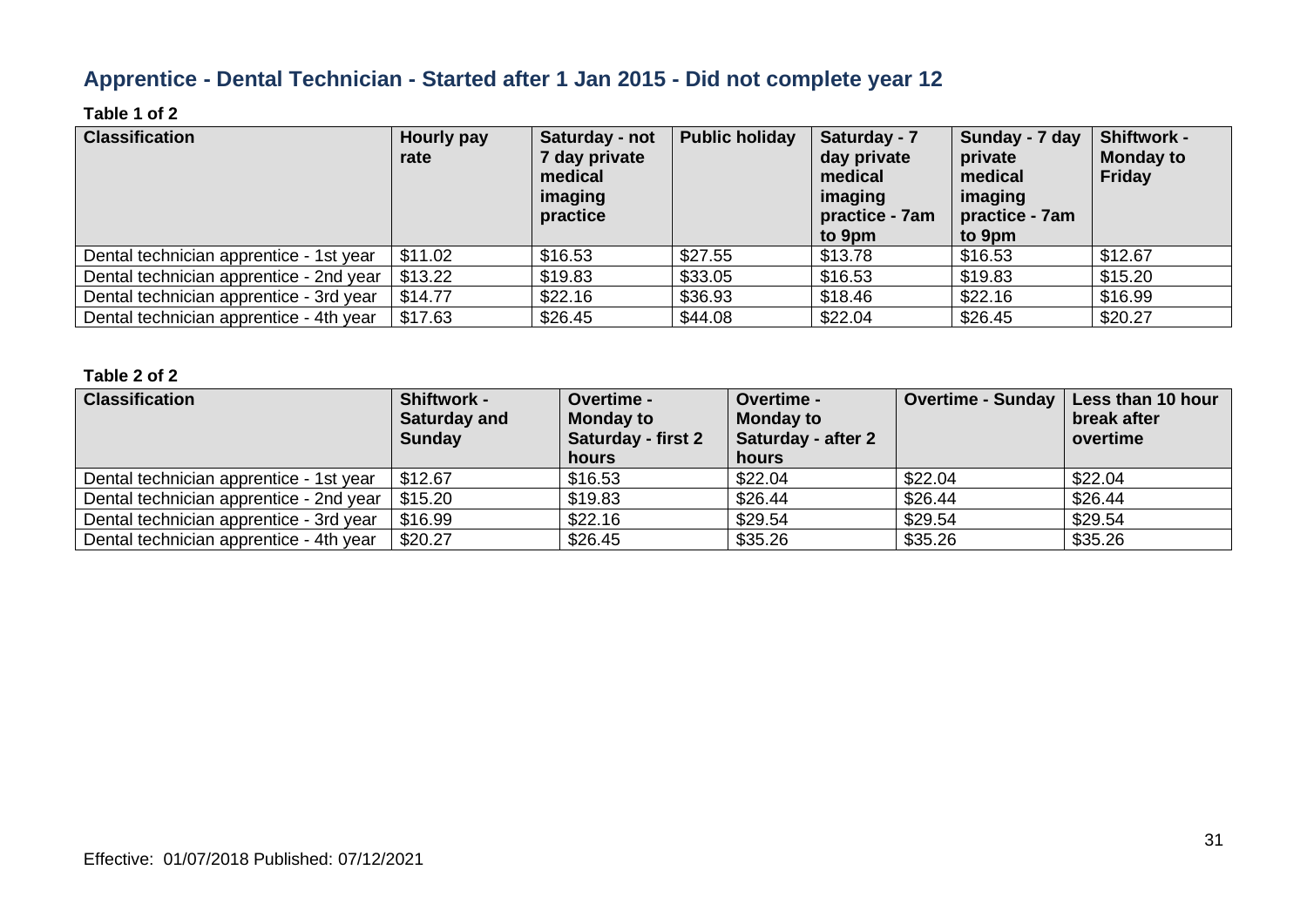### **Apprentice - Dental Technician - Started after 1 Jan 2015 - Completed year 12**

### **Table 1 of 2**

| <b>Classification</b>                   | Hourly pay<br>rate | Saturday - not<br>7 day private<br>medical<br>imaging<br>practice | <b>Public holiday</b> | Saturday - 7<br>day private<br>medical<br>imaging<br>practice - 7am<br>to 9pm | Sunday - 7 day<br>private<br>medical<br>imaging<br>practice - 7am<br>to 9pm | <b>Shiftwork -</b><br><b>Monday to</b><br><b>Friday</b> |
|-----------------------------------------|--------------------|-------------------------------------------------------------------|-----------------------|-------------------------------------------------------------------------------|-----------------------------------------------------------------------------|---------------------------------------------------------|
| Dental technician apprentice - 1st year | \$12.12            | \$18.18                                                           | \$30.30               | \$15.15                                                                       | \$18.18                                                                     | \$13.94                                                 |
| Dental technician apprentice - 2nd year | \$14.33            | \$21.50                                                           | \$35.83               | \$17.91                                                                       | \$21.50                                                                     | \$16.48                                                 |
| Dental technician apprentice - 3rd year | \$14.77            | \$22.16                                                           | \$36.93               | \$18.46                                                                       | \$22.16                                                                     | \$16.99                                                 |
| Dental technician apprentice - 4th year | \$17.63            | \$26.45                                                           | \$44.08               | \$22.04                                                                       | \$26.45                                                                     | \$20.27                                                 |

| <b>Classification</b>                   | Shiftwork -<br><b>Saturday and</b><br><b>Sunday</b> | <b>Overtime -</b><br><b>Monday to</b><br><b>Saturday - first 2</b><br>hours | <b>Overtime -</b><br><b>Monday to</b><br>Saturday - after 2<br>hours | Overtime - Sunday   Less than 10 hour | break after<br>overtime |
|-----------------------------------------|-----------------------------------------------------|-----------------------------------------------------------------------------|----------------------------------------------------------------------|---------------------------------------|-------------------------|
| Dental technician apprentice - 1st year | \$13.94                                             | \$18.18                                                                     | \$24.24                                                              | \$24.24                               | \$24.24                 |
| Dental technician apprentice - 2nd year | \$16.48                                             | \$21.50                                                                     | \$28.66                                                              | \$28.66                               | \$28.66                 |
| Dental technician apprentice - 3rd year | \$16.99                                             | \$22.16                                                                     | \$29.54                                                              | \$29.54                               | \$29.54                 |
| Dental technician apprentice - 4th year | \$20.27                                             | \$26.45                                                                     | \$35.26                                                              | \$35.26                               | \$35.26                 |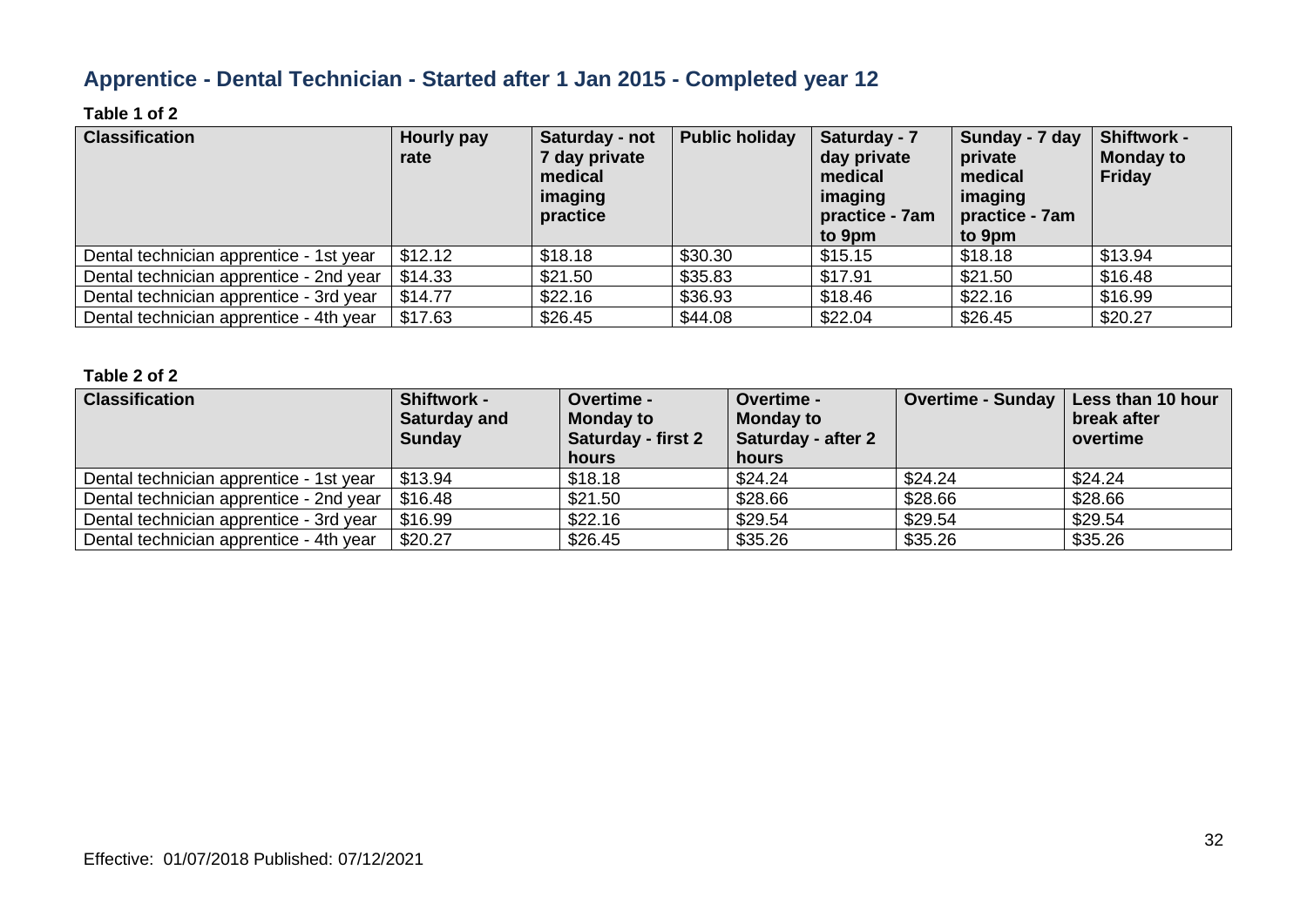### **Apprentice - Gardening and Landscaping - Started before 1 Jan 2015 - Did not complete year 12**

### **Table 1 of 2**

| <b>Classification</b>                           | Hourly pay<br>rate | Saturday -<br>not 7 day<br>private<br>medical<br>imaging<br>practice | <b>Public</b><br>holiday | Saturday - 7<br>day private<br>medical<br>imaging<br>practice -<br>7am to 9pm | Sunday - 7<br>day private<br>medical<br>imaging<br>practice -<br>7am to 9pm | <b>Shiftwork -</b><br><b>Monday to</b><br><b>Friday</b> |
|-------------------------------------------------|--------------------|----------------------------------------------------------------------|--------------------------|-------------------------------------------------------------------------------|-----------------------------------------------------------------------------|---------------------------------------------------------|
| Gardening and landscaping apprentice - 1st year | \$11.02            | \$16.53                                                              | \$27.55                  | \$13.78                                                                       | \$16.53                                                                     | \$12.67                                                 |
| Gardening and landscaping apprentice - 2nd year | \$13.22            | \$19.83                                                              | \$33.05                  | \$16.53                                                                       | \$19.83                                                                     | \$15.20                                                 |
| Gardening and landscaping apprentice - 3rd year | \$16.53            | \$24.80                                                              | \$41.33                  | \$20.66                                                                       | \$24.80                                                                     | \$19.01                                                 |
| Gardening and landscaping apprentice - 4th year | \$20.94            | \$31.41                                                              | \$52.35                  | \$26.18                                                                       | \$31.41                                                                     | \$24.08                                                 |

| <b>Classification</b>                           | <b>Shiftwork -</b><br><b>Saturday and</b><br><b>Sunday</b> | <b>Overtime -</b><br><b>Monday to</b><br>Saturday - first 2   Saturday - after<br>hours | <b>Overtime -</b><br><b>Monday to</b><br>2 hours | <b>Overtime -</b><br><b>Sunday</b> | Less than 10<br>hour break after<br>overtime |
|-------------------------------------------------|------------------------------------------------------------|-----------------------------------------------------------------------------------------|--------------------------------------------------|------------------------------------|----------------------------------------------|
| Gardening and landscaping apprentice - 1st year | \$12.67                                                    | \$16.53                                                                                 | \$22.04                                          | \$22.04                            | \$22.04                                      |
| Gardening and landscaping apprentice - 2nd year | \$15.20                                                    | \$19.83                                                                                 | \$26.44                                          | \$26.44                            | \$26.44                                      |
| Gardening and landscaping apprentice - 3rd year | \$19.01                                                    | \$24.80                                                                                 | \$33.06                                          | \$33.06                            | \$33.06                                      |
| Gardening and landscaping apprentice - 4th year | \$24.08                                                    | \$31.41                                                                                 | \$41.88                                          | \$41.88                            | \$41.88                                      |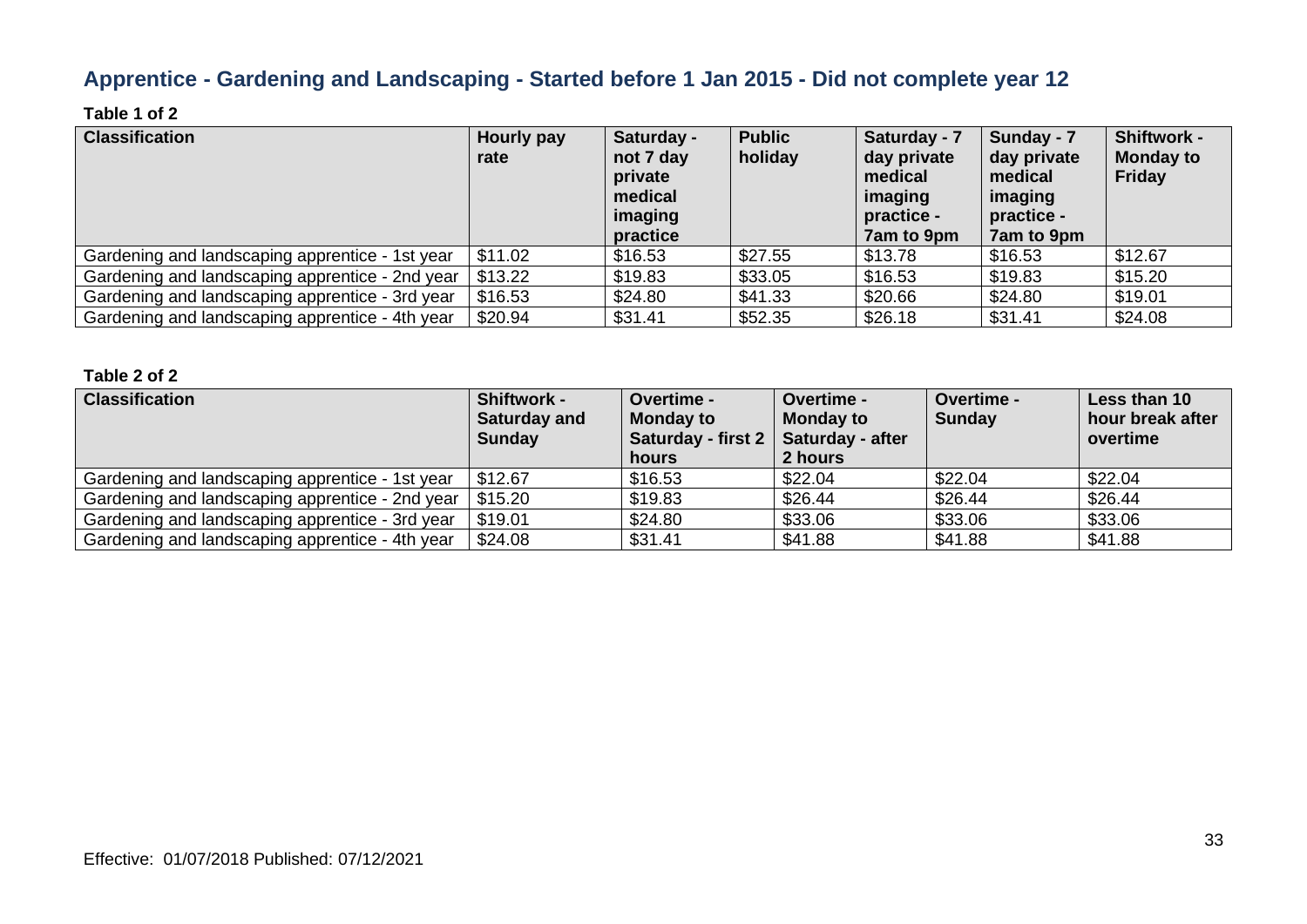### **Apprentice - Gardening and Landscaping - Started before 1 Jan 2015 - Completed year 12**

### **Table 1 of 2**

| <b>Classification</b>                           | Hourly pay<br>rate | Saturday -<br>not 7 day<br>private<br>medical<br>imaging<br>practice | <b>Public</b><br>holiday | Saturday - 7<br>day private<br>medical<br>imaging<br>practice -<br>7am to 9pm | Sunday - 7<br>day private<br>medical<br>imaging<br>practice -<br>7am to 9pm | <b>Shiftwork -</b><br><b>Monday to</b><br>Friday |
|-------------------------------------------------|--------------------|----------------------------------------------------------------------|--------------------------|-------------------------------------------------------------------------------|-----------------------------------------------------------------------------|--------------------------------------------------|
| Gardening and landscaping apprentice - 1st year | \$11.57            | \$17.36                                                              | \$28.93                  | \$14.46                                                                       | \$17.36                                                                     | \$13.31                                          |
| Gardening and landscaping apprentice - 2nd year | \$14.33            | \$21.50                                                              | \$35.83                  | \$17.91                                                                       | \$21.50                                                                     | \$16.48                                          |
| Gardening and landscaping apprentice - 3rd year | \$16.53            | \$24.80                                                              | \$41.33                  | \$20.66                                                                       | \$24.80                                                                     | \$19.01                                          |
| Gardening and landscaping apprentice - 4th year | \$20.94            | \$31.41                                                              | \$52.35                  | \$26.18                                                                       | \$31.41                                                                     | \$24.08                                          |

| <b>Classification</b>                           | <b>Shiftwork -</b><br><b>Saturday and</b><br><b>Sunday</b> | <b>Overtime -</b><br><b>Monday to</b><br>Saturday - first 2   Saturday - after<br>hours | Overtime -<br><b>Monday to</b><br>2 hours | <b>Overtime -</b><br><b>Sunday</b> | Less than 10<br>hour break after<br>overtime |
|-------------------------------------------------|------------------------------------------------------------|-----------------------------------------------------------------------------------------|-------------------------------------------|------------------------------------|----------------------------------------------|
| Gardening and landscaping apprentice - 1st year | \$13.31                                                    | \$17.36                                                                                 | \$23.14                                   | \$23.14                            | \$23.14                                      |
| Gardening and landscaping apprentice - 2nd year | \$16.48                                                    | \$21.50                                                                                 | \$28.66                                   | \$28.66                            | \$28.66                                      |
| Gardening and landscaping apprentice - 3rd year | \$19.01                                                    | \$24.80                                                                                 | \$33.06                                   | \$33.06                            | \$33.06                                      |
| Gardening and landscaping apprentice - 4th year | \$24.08                                                    | \$31.41                                                                                 | \$41.88                                   | \$41.88                            | \$41.88                                      |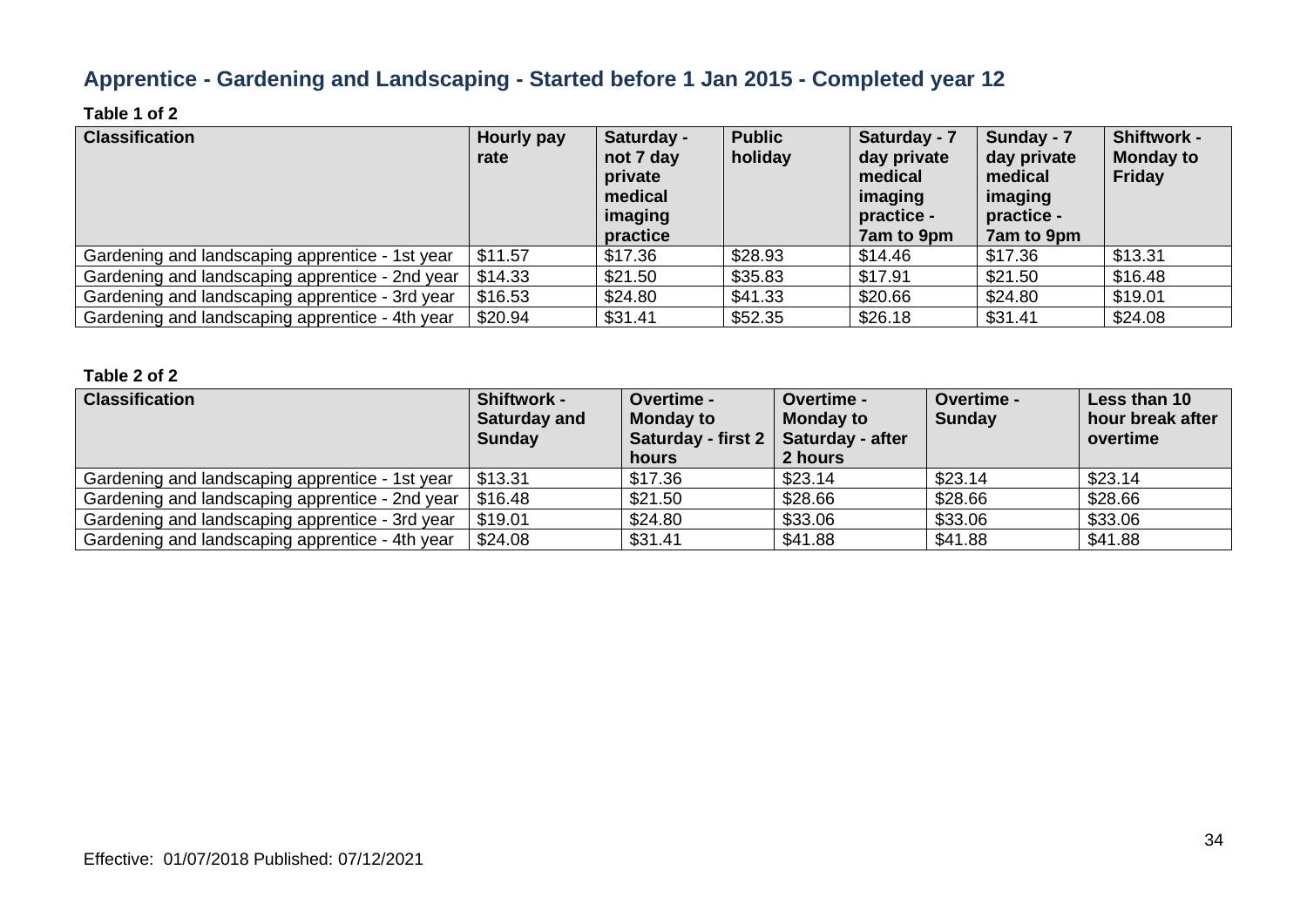### **Apprentice - Gardening and Landscaping - Started after 1 Jan 2015 - Did not complete year 12**

### **Table 1 of 2**

| <b>Classification</b>                           | Hourly pay<br>rate | Saturday -<br>not 7 day<br>private<br>medical<br>imaging<br>practice | <b>Public</b><br>holiday | Saturday - 7<br>day private<br>medical<br>imaging<br>practice -<br>7am to 9pm | Sunday - 7<br>day private<br>medical<br>imaging<br>practice -<br>7am to 9pm | <b>Shiftwork -</b><br><b>Monday to</b><br><b>Friday</b> |
|-------------------------------------------------|--------------------|----------------------------------------------------------------------|--------------------------|-------------------------------------------------------------------------------|-----------------------------------------------------------------------------|---------------------------------------------------------|
| Gardening and landscaping apprentice - 1st year | \$11.02            | \$16.53                                                              | \$27.55                  | \$13.78                                                                       | \$16.53                                                                     | \$12.67                                                 |
| Gardening and landscaping apprentice - 2nd year | \$13.22            | \$19.83                                                              | \$33.05                  | \$16.53                                                                       | \$19.83                                                                     | \$15.20                                                 |
| Gardening and landscaping apprentice - 3rd year | \$16.53            | \$24.80                                                              | \$41.33                  | \$20.66                                                                       | \$24.80                                                                     | \$19.01                                                 |
| Gardening and landscaping apprentice - 4th year | \$20.94            | \$31.41                                                              | \$52.35                  | \$26.18                                                                       | \$31.41                                                                     | \$24.08                                                 |

| <b>Classification</b>                           | <b>Shiftwork -</b><br><b>Saturday and</b><br><b>Sunday</b> | <b>Overtime -</b><br><b>Monday to</b><br>Saturday - first 2   Saturday - after<br>hours | <b>Overtime -</b><br><b>Monday to</b><br>2 hours | <b>Overtime -</b><br><b>Sunday</b> | Less than 10<br>hour break after<br>overtime |
|-------------------------------------------------|------------------------------------------------------------|-----------------------------------------------------------------------------------------|--------------------------------------------------|------------------------------------|----------------------------------------------|
| Gardening and landscaping apprentice - 1st year | \$12.67                                                    | \$16.53                                                                                 | \$22.04                                          | \$22.04                            | \$22.04                                      |
| Gardening and landscaping apprentice - 2nd year | \$15.20                                                    | \$19.83                                                                                 | \$26.44                                          | \$26.44                            | \$26.44                                      |
| Gardening and landscaping apprentice - 3rd year | \$19.01                                                    | \$24.80                                                                                 | \$33.06                                          | \$33.06                            | \$33.06                                      |
| Gardening and landscaping apprentice - 4th year | \$24.08                                                    | \$31.41                                                                                 | \$41.88                                          | \$41.88                            | \$41.88                                      |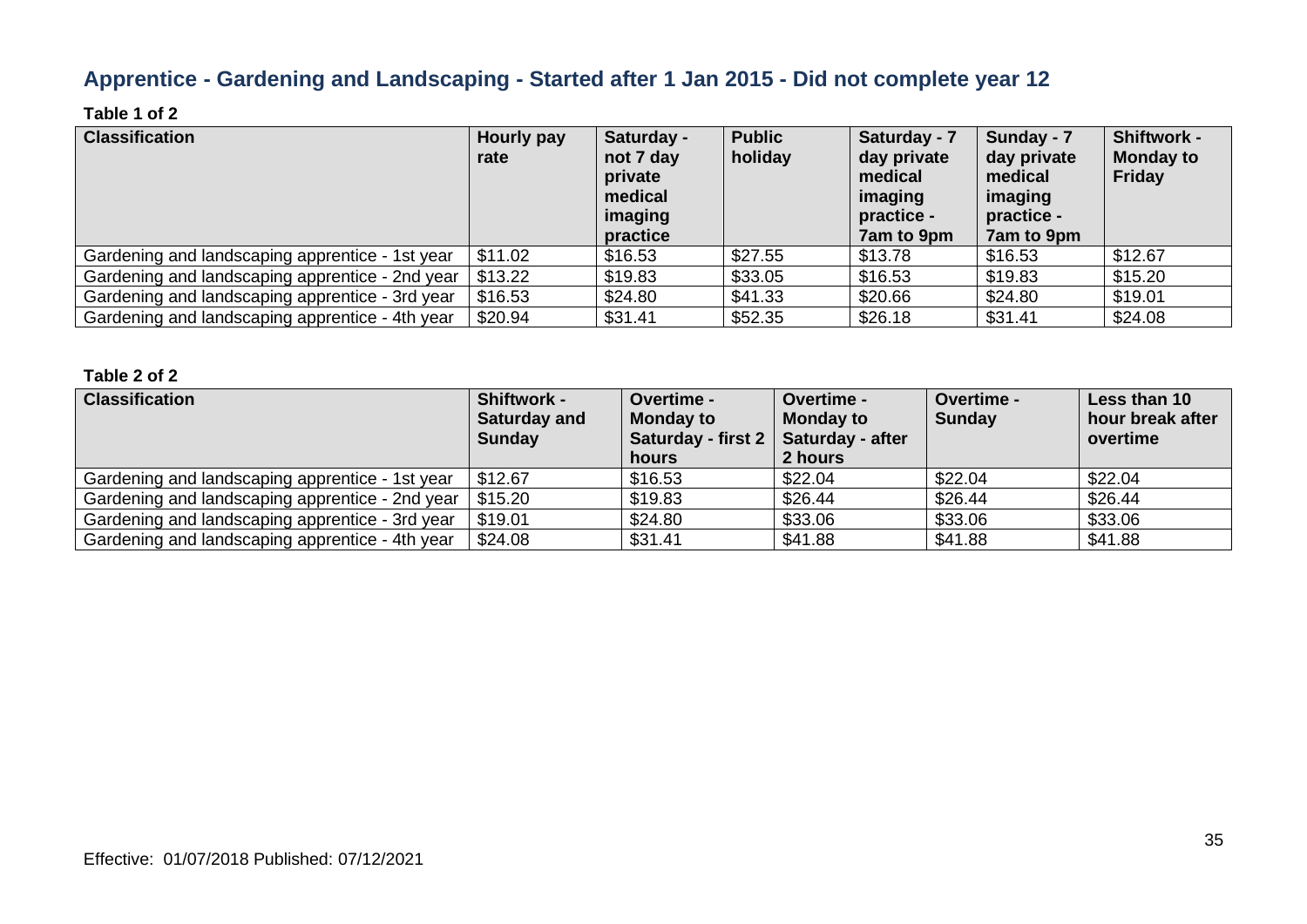### **Apprentice - Gardening and Landscaping - Started after 1 Jan 2015 - Completed year 12**

### **Table 1 of 2**

| <b>Classification</b>                           | Hourly pay<br>rate | Saturday -<br>not 7 day<br>private<br>medical<br>imaging<br>practice | <b>Public</b><br>holiday | Saturday - 7<br>day private<br>medical<br>imaging<br>practice -<br>7am to 9pm | Sunday - 7<br>day private<br>medical<br>imaging<br>practice -<br>7am to 9pm | <b>Shiftwork -</b><br><b>Monday to</b><br><b>Friday</b> |
|-------------------------------------------------|--------------------|----------------------------------------------------------------------|--------------------------|-------------------------------------------------------------------------------|-----------------------------------------------------------------------------|---------------------------------------------------------|
| Gardening and landscaping apprentice - 1st year | \$12.12            | \$18.18                                                              | \$30.30                  | \$15.15                                                                       | \$18.18                                                                     | \$13.94                                                 |
| Gardening and landscaping apprentice - 2nd year | \$14.33            | \$21.50                                                              | \$35.83                  | \$17.91                                                                       | \$21.50                                                                     | \$16.48                                                 |
| Gardening and landscaping apprentice - 3rd year | \$16.53            | \$24.80                                                              | \$41.33                  | \$20.66                                                                       | \$24.80                                                                     | \$19.01                                                 |
| Gardening and landscaping apprentice - 4th year | \$20.94            | \$31.41                                                              | \$52.35                  | \$26.18                                                                       | \$31.41                                                                     | \$24.08                                                 |

| <b>Classification</b>                           | <b>Shiftwork -</b><br><b>Saturday and</b><br><b>Sunday</b> | <b>Overtime -</b><br><b>Monday to</b><br>Saturday - first 2   Saturday - after<br>hours | Overtime -<br><b>Monday to</b><br>2 hours | <b>Overtime -</b><br><b>Sunday</b> | Less than 10<br>hour break after<br>overtime |
|-------------------------------------------------|------------------------------------------------------------|-----------------------------------------------------------------------------------------|-------------------------------------------|------------------------------------|----------------------------------------------|
| Gardening and landscaping apprentice - 1st year | \$13.94                                                    | \$18.18                                                                                 | \$24.24                                   | \$24.24                            | \$24.24                                      |
| Gardening and landscaping apprentice - 2nd year | \$16.48                                                    | \$21.50                                                                                 | \$28.66                                   | \$28.66                            | \$28.66                                      |
| Gardening and landscaping apprentice - 3rd year | \$19.01                                                    | \$24.80                                                                                 | \$33.06                                   | \$33.06                            | \$33.06                                      |
| Gardening and landscaping apprentice - 4th year | \$24.08                                                    | \$31.41                                                                                 | \$41.88                                   | \$41.88                            | \$41.88                                      |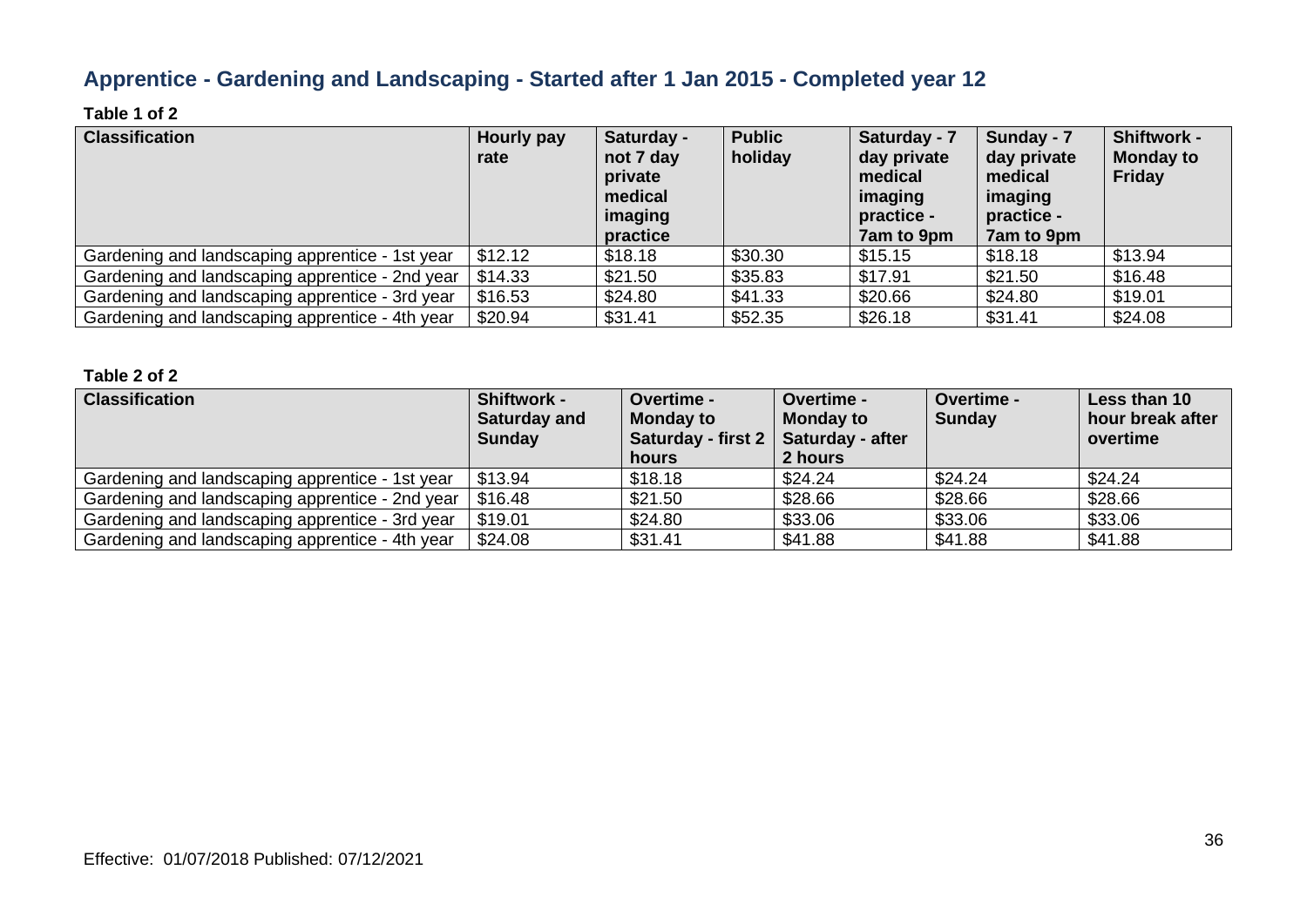# **Adult Apprentice - Cooking - Started after 1 Jan 2014**

### **Table 1 of 2**

| <b>Classification</b>         | Hourly pay rate | Saturday - not 7<br>day private<br>medical imaging<br>practice | <b>Public holiday</b> | Saturday - 7 day<br>private medical<br>imaging<br>practice - 7am<br>to 9pm | Sunday - 7 day<br>private medical<br>imaging<br>practice - 7am<br>to 9pm | <b>Shiftwork -</b><br><b>Monday to</b><br>Friday |
|-------------------------------|-----------------|----------------------------------------------------------------|-----------------------|----------------------------------------------------------------------------|--------------------------------------------------------------------------|--------------------------------------------------|
| Cooking apprentice - 1st year | \$17.63         | \$26.45                                                        | \$44.08               | \$22.04                                                                    | \$26.45                                                                  | \$20.27                                          |
| Cooking apprentice - 2nd year | \$20.12         | \$30.18                                                        | \$50.30               | \$25.15                                                                    | \$30.18                                                                  | \$23.14                                          |
| Cooking apprentice - 3rd year | \$20.12         | \$30.18                                                        | \$50.30               | \$25.15                                                                    | \$30.18                                                                  | \$23.14                                          |
| Cooking apprentice - 4th year | \$20.94         | \$31.41                                                        | \$52.35               | \$26.18                                                                    | \$31.41                                                                  | \$24.08                                          |

| <b>Classification</b>         | <b>Shiftwork -</b><br><b>Saturday and</b> | <b>Overtime - Monday</b><br>to Saturday - first 2 | <b>Overtime - Monday</b><br>to Saturday - after 2 | <b>Overtime - Sunday</b> | Less than 10 hour<br>break after overtime |
|-------------------------------|-------------------------------------------|---------------------------------------------------|---------------------------------------------------|--------------------------|-------------------------------------------|
|                               | <b>Sunday</b>                             | hours                                             | hours                                             |                          |                                           |
| Cooking apprentice - 1st year | \$20.27                                   | \$26.45                                           | \$35.26                                           | \$35.26                  | \$35.26                                   |
| Cooking apprentice - 2nd year | \$23.14                                   | \$30.18                                           | \$40.24                                           | \$40.24                  | \$40.24                                   |
| Cooking apprentice - 3rd year | \$23.14                                   | \$30.18                                           | \$40.24                                           | \$40.24                  | \$40.24                                   |
| Cooking apprentice - 4th year | \$24.08                                   | \$31.41                                           | \$41.88                                           | \$41.88                  | \$41.88                                   |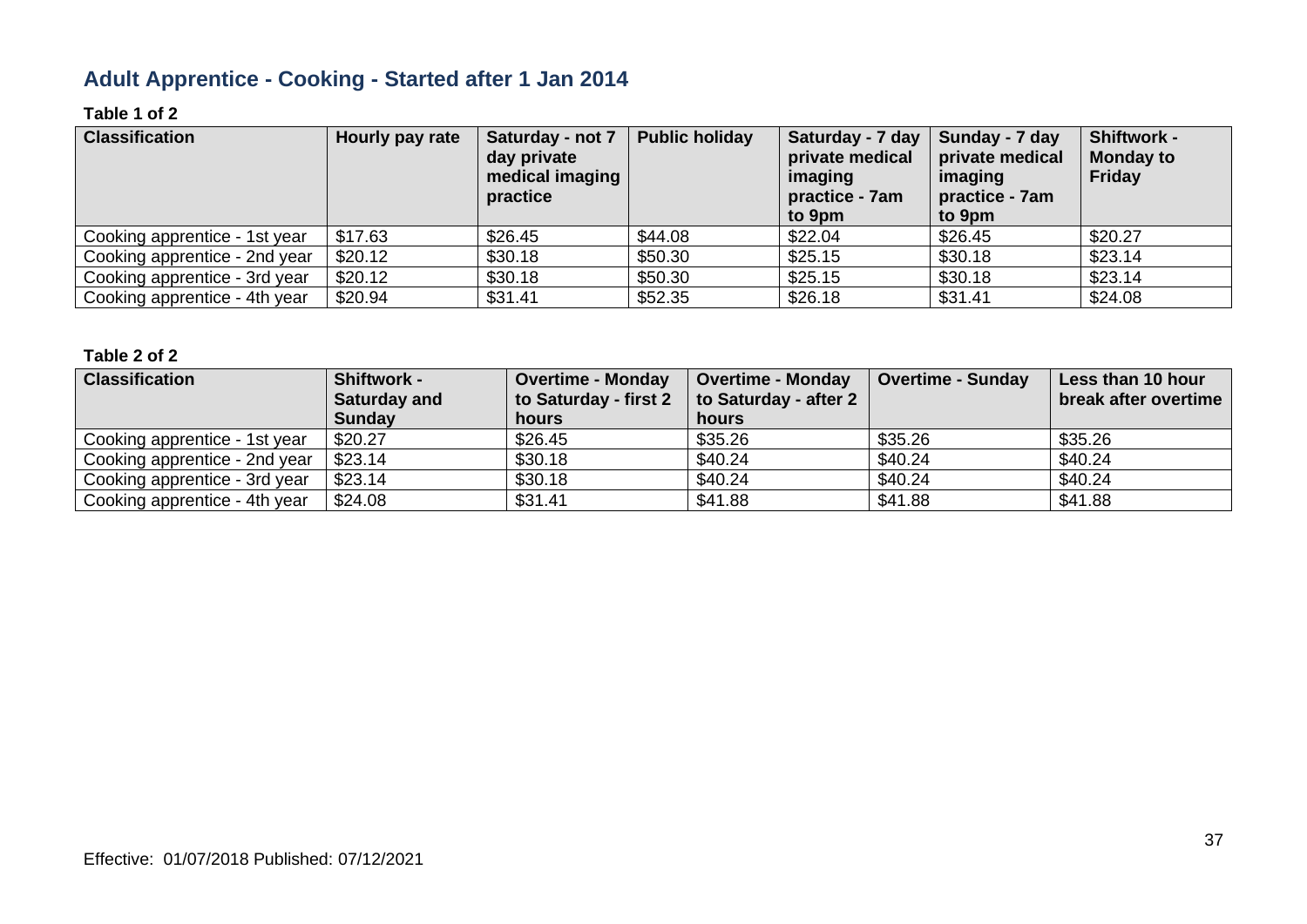### **Adult Apprentice - Dental Technician - Started after 1 Jan 2014**

### **Table 1 of 2**

| <b>Classification</b>                   | Hourly pay<br>rate | Saturday - not<br>7 day private<br>medical<br>imaging<br>practice | <b>Public holiday</b> | Saturday - 7<br>day private<br>medical<br>imaging<br>practice - 7am<br>to 9pm | Sunday - 7 day<br>private<br>medical<br>imaging<br>practice - 7am<br>to 9pm | <b>Shiftwork -</b><br><b>Monday to</b><br><b>Friday</b> |
|-----------------------------------------|--------------------|-------------------------------------------------------------------|-----------------------|-------------------------------------------------------------------------------|-----------------------------------------------------------------------------|---------------------------------------------------------|
| Dental technician apprentice - 1st year | \$17.63            | \$26.45                                                           | \$44.08               | \$22.04                                                                       | \$26.45                                                                     | \$20.27                                                 |
| Dental technician apprentice - 2nd year | \$20.12            | \$30.18                                                           | \$50.30               | \$25.15                                                                       | \$30.18                                                                     | \$23.14                                                 |
| Dental technician apprentice - 3rd year | \$20.12            | \$30.18                                                           | \$50.30               | \$25.15                                                                       | \$30.18                                                                     | \$23.14                                                 |
| Dental technician apprentice - 4th year | \$20.12            | \$30.18                                                           | \$50.30               | \$25.15                                                                       | \$30.18                                                                     | \$23.14                                                 |

| <b>Classification</b>                   | Shiftwork -<br><b>Saturday and</b><br><b>Sunday</b> | <b>Overtime -</b><br><b>Monday to</b><br><b>Saturday - first 2</b><br>hours | <b>Overtime -</b><br><b>Monday to</b><br>Saturday - after 2<br>hours | Overtime - Sunday   Less than 10 hour | break after<br>overtime |
|-----------------------------------------|-----------------------------------------------------|-----------------------------------------------------------------------------|----------------------------------------------------------------------|---------------------------------------|-------------------------|
| Dental technician apprentice - 1st year | \$20.27                                             | \$26.45                                                                     | \$35.26                                                              | \$35.26                               | \$35.26                 |
| Dental technician apprentice - 2nd year | \$23.14                                             | \$30.18                                                                     | \$40.24                                                              | \$40.24                               | \$40.24                 |
| Dental technician apprentice - 3rd year | \$23.14                                             | \$30.18                                                                     | \$40.24                                                              | \$40.24                               | \$40.24                 |
| Dental technician apprentice - 4th year | \$23.14                                             | \$30.18                                                                     | \$40.24                                                              | \$40.24                               | \$40.24                 |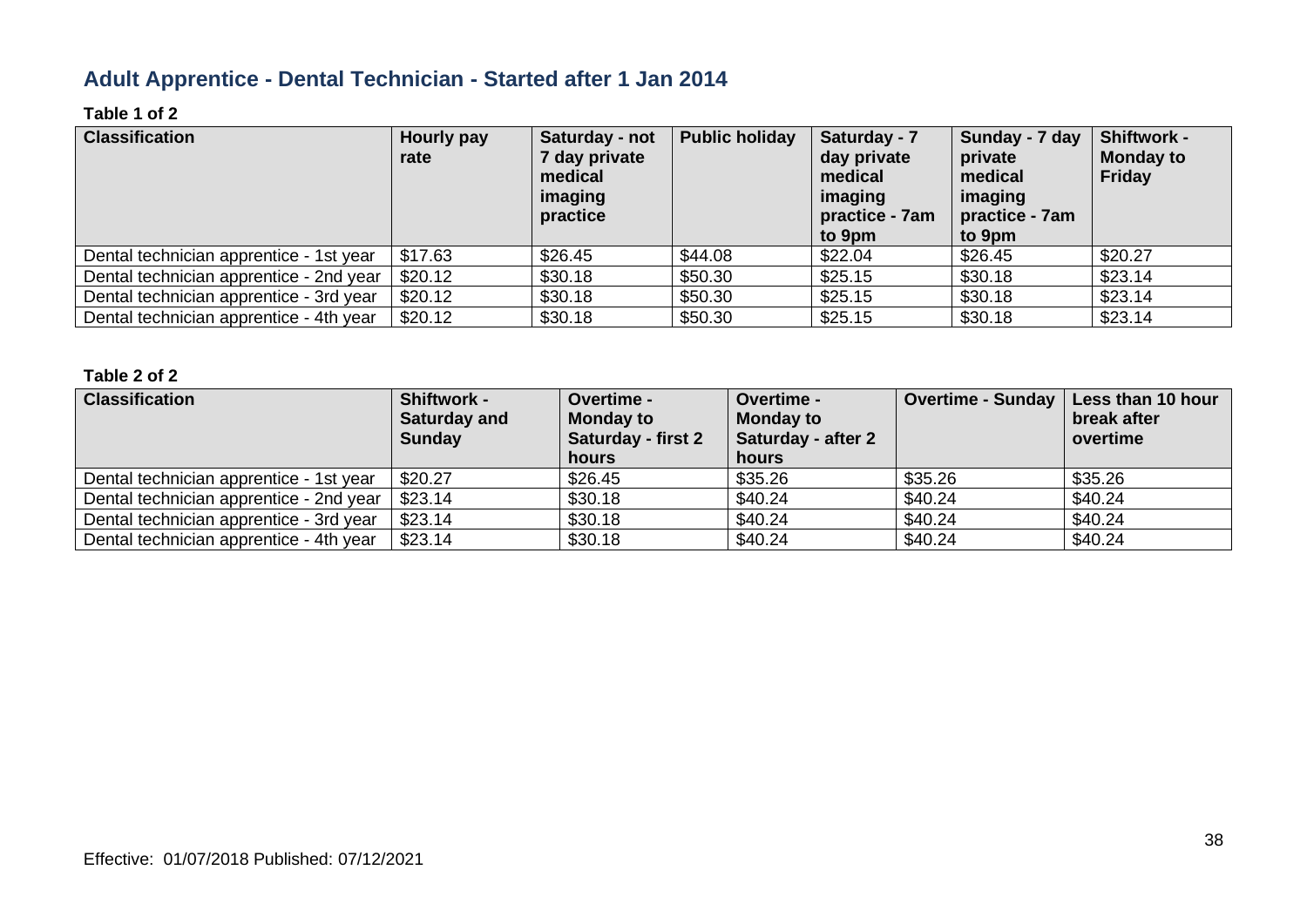## **Adult Apprentice - Gardening and Landscaping - Started after 1 Jan 2014**

### **Table 1 of 2**

| <b>Classification</b>                           | Hourly pay<br>rate | Saturday -<br>not 7 day<br>private<br>medical<br>imaging<br>practice | <b>Public</b><br>holiday | Saturday - 7<br>day private<br>medical<br>imaging<br>practice -<br>7am to 9pm | Sunday - 7<br>day private<br>medical<br>imaging<br>practice -<br>7am to 9pm | <b>Shiftwork -</b><br><b>Monday to</b><br><b>Friday</b> |
|-------------------------------------------------|--------------------|----------------------------------------------------------------------|--------------------------|-------------------------------------------------------------------------------|-----------------------------------------------------------------------------|---------------------------------------------------------|
| Gardening and landscaping apprentice - 1st year | \$17.63            | \$26.45                                                              | \$44.08                  | \$22.04                                                                       | \$26.45                                                                     | \$20.27                                                 |
| Gardening and landscaping apprentice - 2nd year | \$20.12            | \$30.18                                                              | \$50.30                  | \$25.15                                                                       | \$30.18                                                                     | \$23.14                                                 |
| Gardening and landscaping apprentice - 3rd year | \$20.12            | \$30.18                                                              | \$50.30                  | \$25.15                                                                       | \$30.18                                                                     | \$23.14                                                 |
| Gardening and landscaping apprentice - 4th year | \$20.94            | \$31.41                                                              | \$52.35                  | \$26.18                                                                       | \$31.41                                                                     | \$24.08                                                 |

| <b>Classification</b>                           | <b>Shiftwork -</b><br><b>Saturday and</b><br><b>Sunday</b> | <b>Overtime -</b><br><b>Monday to</b><br>Saturday - first<br>2 hours | <b>Overtime -</b><br><b>Monday to</b><br>Saturday - after<br>2 hours | Overtime -<br><b>Sunday</b> | Less than 10<br>hour break after<br>overtime |
|-------------------------------------------------|------------------------------------------------------------|----------------------------------------------------------------------|----------------------------------------------------------------------|-----------------------------|----------------------------------------------|
| Gardening and landscaping apprentice - 1st year | \$20.27                                                    | \$26.45                                                              | \$35.26                                                              | \$35.26                     | \$35.26                                      |
| Gardening and landscaping apprentice - 2nd year | \$23.14                                                    | \$30.18                                                              | \$40.24                                                              | \$40.24                     | \$40.24                                      |
| Gardening and landscaping apprentice - 3rd year | \$23.14                                                    | \$30.18                                                              | \$40.24                                                              | \$40.24                     | \$40.24                                      |
| Gardening and landscaping apprentice - 4th year | \$24.08                                                    | \$31.41                                                              | \$41.88                                                              | \$41.88                     | \$41.88                                      |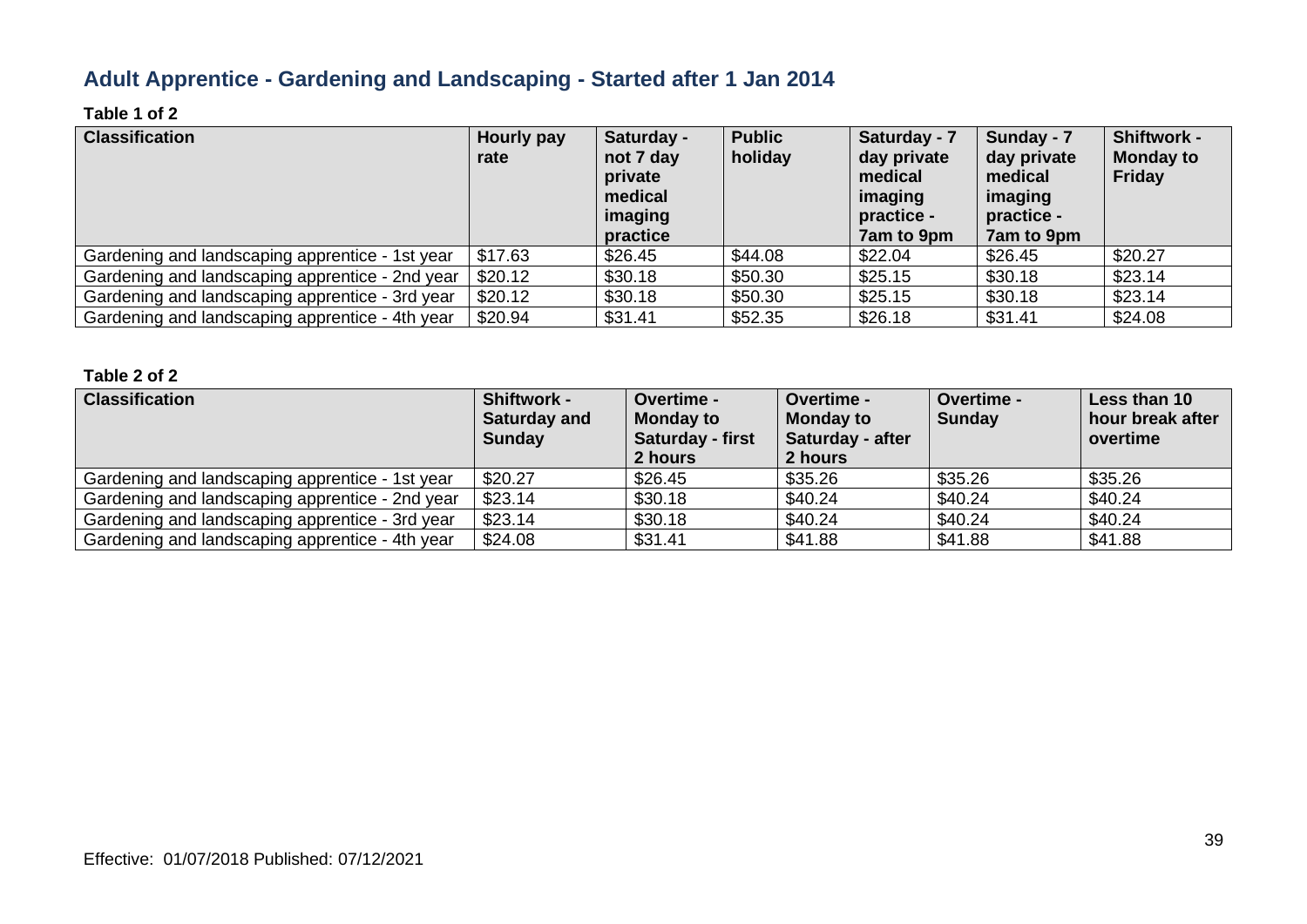## **Allowances**

| <b>Allowances</b>                                         | Rate                                                                                      |
|-----------------------------------------------------------|-------------------------------------------------------------------------------------------|
|                                                           |                                                                                           |
| Apprentice training fees and textbook costs reimbursement | reimbursement of training fees for prescribed courses and the cost of prescribed          |
|                                                           | textbooks                                                                                 |
| Apprentice travel to block release training reimbursement | reimbursement for the excess reasonable travel costs incurred in the course of travelling |
|                                                           | to and from the training                                                                  |
| Blood check allowance                                     | reimbursement of out of pocket expenses for a blood check                                 |
| Heat allowance - employed at current place of work prior  | \$0.46 per hour or part of an hour                                                        |
| to 8 August 1991 - temperature exceeds 40°C but does      |                                                                                           |
| not exceed 46°C                                           |                                                                                           |
| Heat allowance - employed at current place of work prior  | \$0.55 per hour or part of an hour                                                        |
| to 8 August 1991 - temperature exceeds 46°C               |                                                                                           |
| Laundry allowance                                         | \$0.32 per shift or part thereof up to a maximum of \$1.49 per week                       |
| Meal allowance                                            | \$12.88 for the first meal and \$11.61 for the second meal                                |
| Nauseous work allowance - not including linen sealed in   | \$0.46 per hour or part thereof with a minimum payment of \$2.46 per week                 |
| airtight containers                                       |                                                                                           |
| Occasional interpreting allowance                         | \$1.00 per occasion up to a maximum of \$11.59 per week                                   |
| On call allowance - Monday to Saturday                    | \$19.71 per 24 hour period or part of a 24 hour period                                    |
| On call allowance - Sunday & public holiday               | \$39.32 per 24 hour period or part of a 24 hour period                                    |
| Special clothing reimbursement                            | reimbursement for the cost of purchasing such special clothing or safety equipment        |
| Telephone allowance                                       | reimbursement for installation costs and rental charges on production of receipted        |
|                                                           | accounts                                                                                  |
| Tool allowance - chefs and cooks                          | \$0.30 per hour up to a maximum of \$11.45 per week                                       |
| <b>Travel allowance</b>                                   | reimbursement for fares, meals and accommodation                                          |
| Uniform allowance                                         | \$1.23 per shift or part thereof up to a maximum of \$6.24 per week                       |
| Vehicle allowance                                         | \$0.78 per km                                                                             |

### **Disclaimer**

The Fair Work Ombudsman is committed to providing advice that you can rely on. You can find out more about accountability and what you can expect from us in our [Customer service charter](https://www.fairwork.gov.au/about-us/our-role-and-purpose/our-priorities/our-commitment-to-you#customer-service-charter) at [www.fairwork.gov.au/our-commitment-to-you.](http://www.fairwork.gov.au/our-commitment-to-you)

We take care to ensure that data in this pay guide is accurate and incorporates changes to minimum rates of pay, allowances and penalty rates in awards as soon as they come into effect.